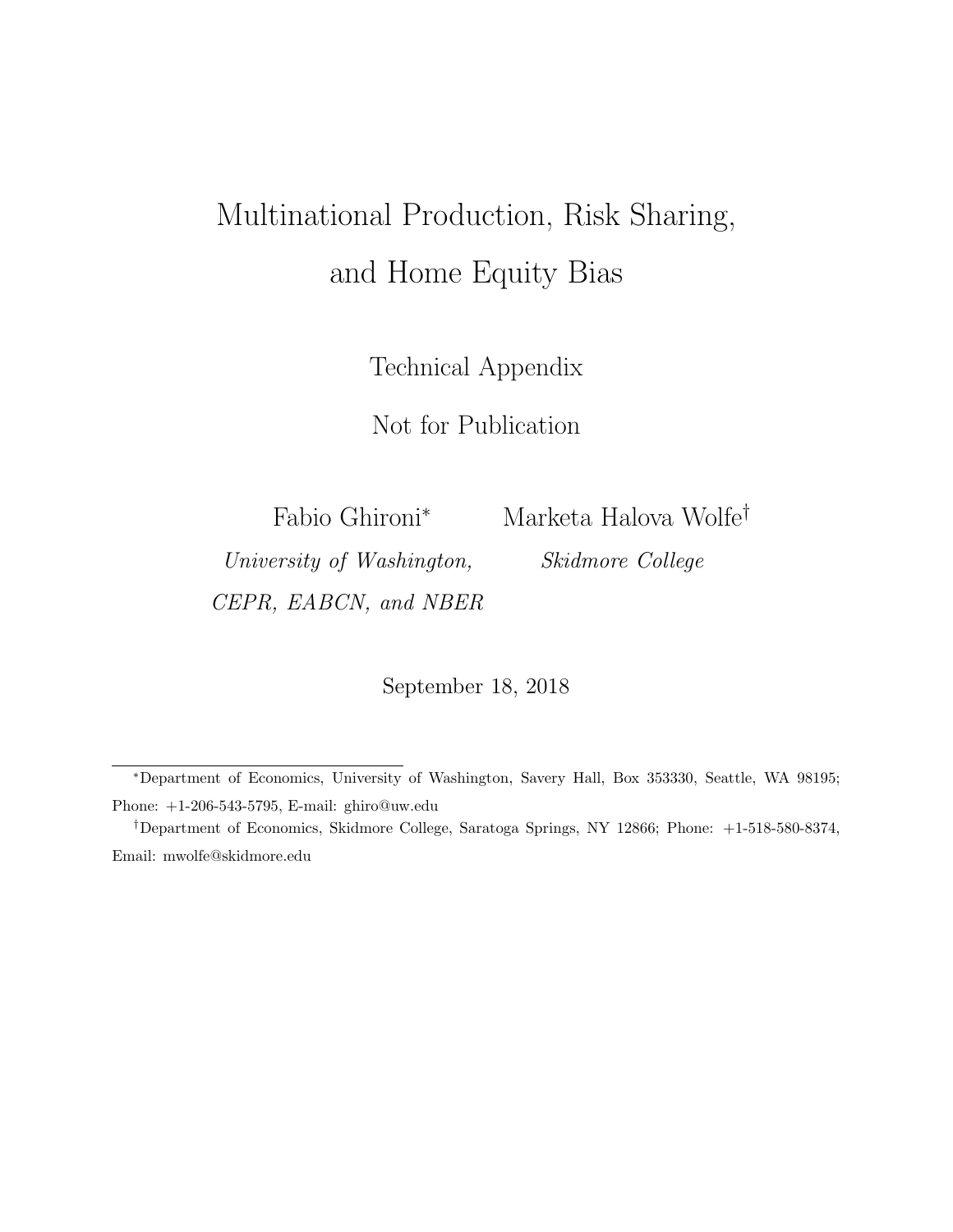## Contents

| $\mathbf{1}$     |                       | <b>Model Details</b>                                                                                                                                     | $\overline{2}$ |
|------------------|-----------------------|----------------------------------------------------------------------------------------------------------------------------------------------------------|----------------|
|                  | 1.1                   | Derivation of price indices, demand for goods, and real exchange rate                                                                                    | $\overline{2}$ |
|                  | 1.2                   |                                                                                                                                                          | $\overline{4}$ |
|                  | 1.3                   | Derivation of optimal labor demands and prices:                                                                                                          | 6              |
|                  | 1.4                   | Net foreign assets (NFA) law of motion $\dots \dots \dots \dots \dots \dots \dots \dots$                                                                 | 11             |
|                  | 1.5                   |                                                                                                                                                          | 13             |
|                  | 1.6                   |                                                                                                                                                          | 16             |
|                  | 1.7                   |                                                                                                                                                          | 17             |
| $\boldsymbol{2}$ | <b>Model Solution</b> |                                                                                                                                                          | 18             |
|                  | 2.1                   | Log-linearize Euler equations for consumption $\ldots \ldots \ldots \ldots \ldots$                                                                       | 18             |
|                  | 2.2                   | Log-linearize expression from Section 1.6 and find elasticities of $\widehat{C}_{t}^{D}$ $% \widehat{C}_{t}^{D}$ $\ldots$ $\ldots$ $\widehat{C}_{t}^{D}$ | 19             |
|                  | 2.3                   |                                                                                                                                                          | 20             |
|                  | 2.4                   | Log-linearize relative GDP from Section 1.5 and find elasticities of $\hat{y}_t^D$                                                                       | 20             |
|                  | 2.5                   | Log-linearize the wage differential and labor differential $\ldots \ldots \ldots \ldots$                                                                 | 21             |
|                  | 2.6                   | Log-linearize NFA LOM $\ldots \ldots \ldots \ldots \ldots \ldots \ldots \ldots \ldots \ldots \ldots$                                                     | 22             |
|                  | 2.7                   |                                                                                                                                                          | 23             |
|                  | 2.8                   | Show that excess return $\widehat{R}_t^D$ is a linear function of innovations to relative                                                                |                |
|                  |                       |                                                                                                                                                          | 26             |
|                  | 2.9                   | 2nd-order approximation of the portfolio part of the model $\dots \dots \dots$                                                                           | 27             |
| 3                |                       | <b>World Variables</b>                                                                                                                                   | 28             |
|                  | References            |                                                                                                                                                          |                |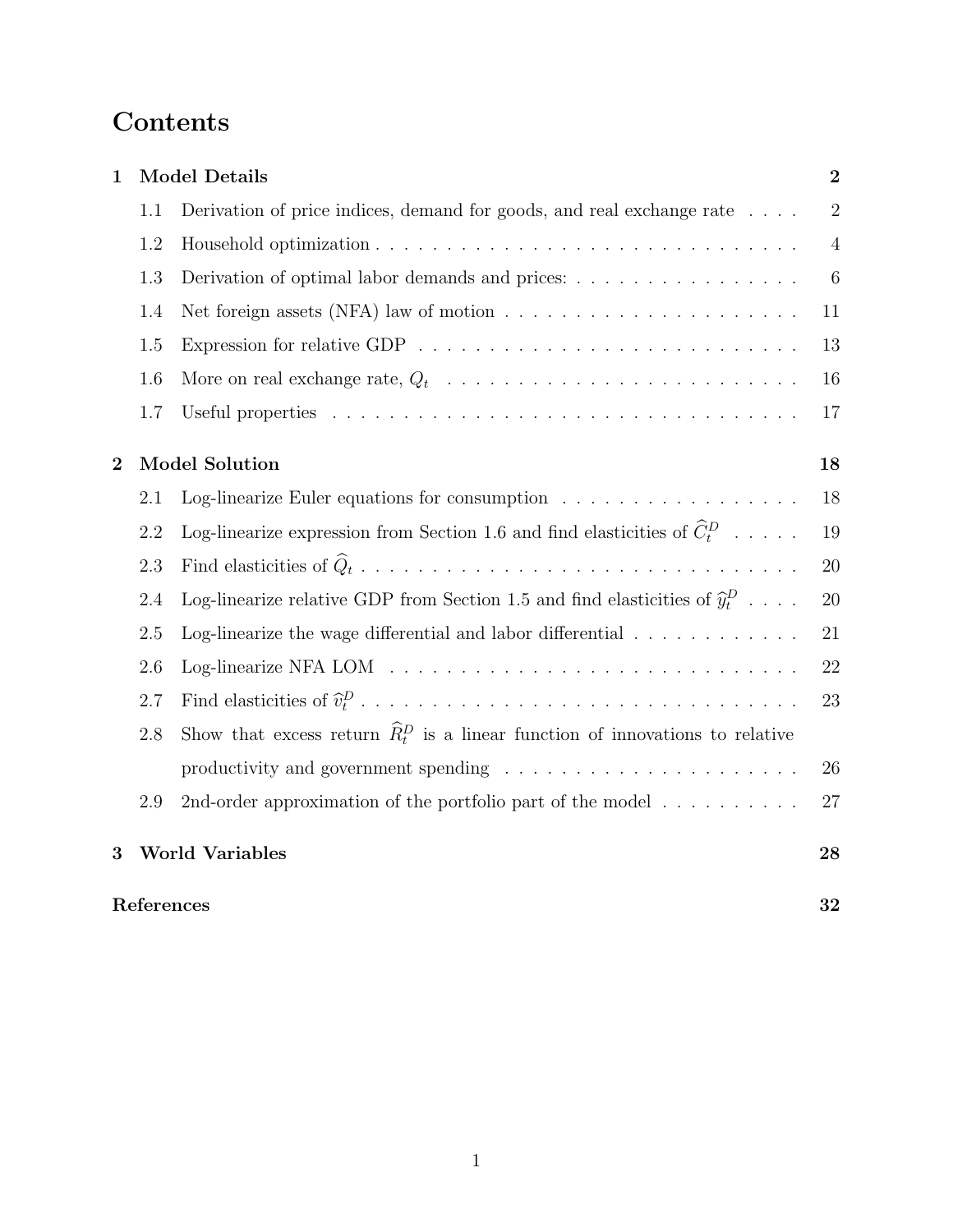### 1 Model Details

This Appendix shows derivations for Section 2.

#### 1.1 Derivation of price indices, demand for goods, and real exchange rate

First, we derive the price index in the home country,  $P_t$ . It consists of the price index of goods produced by home firms in the home country,  $P_{Ht}$ , and price index of goods produced by foreign firms in the home country,  $P_{Ft}$ .  $C_t$  is the home consumer's consumption basket consisting of consumption of goods produced by home firms in the home country,  $C_{Ht}$ , and consumption of goods produced by foreign firms in the home country,  $C_{Ft}$ .  $\omega$  is the parameter indicating the elasticity of substitution between home and foreign goods.

$$
\min P_{Ht}C_{Ht} + P_{Ft}C_{Ft} \text{ subject to } C_{t} = 1 \text{ where } C_{t} = [a^{\frac{1}{\omega}}C_{H^{t}}^{\frac{\omega-1}{\omega}} + (1-a)^{\frac{1}{\omega}}C_{F^{t}}^{\frac{\omega-1}{\omega}}]_{\omega=1}^{\frac{\omega}{\omega}}
$$
\n
$$
\mathcal{L} = P_{Ht}C_{Ht} + P_{Ft}C_{Ft} - P_{t}[[a^{\frac{1}{\omega}}C_{H^{t}}^{\frac{\omega-1}{\omega}} + (1-a)^{\frac{1}{\omega}}C_{F^{t}}^{\frac{\omega-1}{\omega}}]_{\omega=1}^{\omega} - 1]
$$
\n
$$
\frac{\partial \mathcal{L}}{\partial C_{Ht}} = P_{Ht} - P_{t}^{\frac{\omega}{\omega-1}}[a^{\frac{1}{\omega}}C_{H^{t}}^{\frac{\omega-1}{\omega}} + (1-a)^{\frac{1}{\omega}}C_{F^{t}}^{\frac{\omega-1}{\omega}}]_{\omega=1}^{\omega} - 1a^{\frac{1}{\omega}}\frac{\omega-1}{\omega}C_{H^{t}}^{\frac{\omega-1}{\omega}-1} = 0
$$
\n
$$
P_{Ht} = P_{t}^{\frac{\omega}{\omega-1}}[a^{\frac{1}{\omega}}C_{H^{t}}^{\frac{\omega-1}{\omega}} + (1-a)^{\frac{1}{\omega}}C_{F^{t}}^{\frac{\omega-1}{\omega}}]_{\omega=1}^{\omega-1}C_{F^{t}}^{\frac{\omega-1}{\omega}-1} - 1
$$
\n
$$
Q_{F^{t}}^{\frac{\omega}{\omega}} = P_{Ft} - P_{t}^{\frac{\omega}{\omega-1}}[a^{\frac{1}{\omega}}C_{H^{t}}^{\frac{\omega-1}{\omega}} + (1-a)^{\frac{1}{\omega}}C_{F^{t}}^{\frac{\omega-1}{\omega}}]_{\omega=1}^{\omega-1}C_{F^{t}}^{\frac{\omega-1}{\omega}-1} - 1
$$
\n
$$
\text{Since } [a^{\frac{1}{\omega}}C_{H^{t}}^{\frac{\omega-1}{\omega}} + (1-a)^{\frac{1}{\omega}}C_{F^{t}}^{\frac{\omega-1}{\omega}}]_{\omega=1}^{\frac{\omega-1}{\omega}-1} - 1
$$
\n

<sup>&</sup>lt;sup>1</sup>Note that this expression should be completely written as  $C_{Ht} = \left(\frac{P_t}{P_{Ht}}\right)^{\omega} a_{t}$  but we drop  $C_t$  because we imposed  $C_t = 1$ .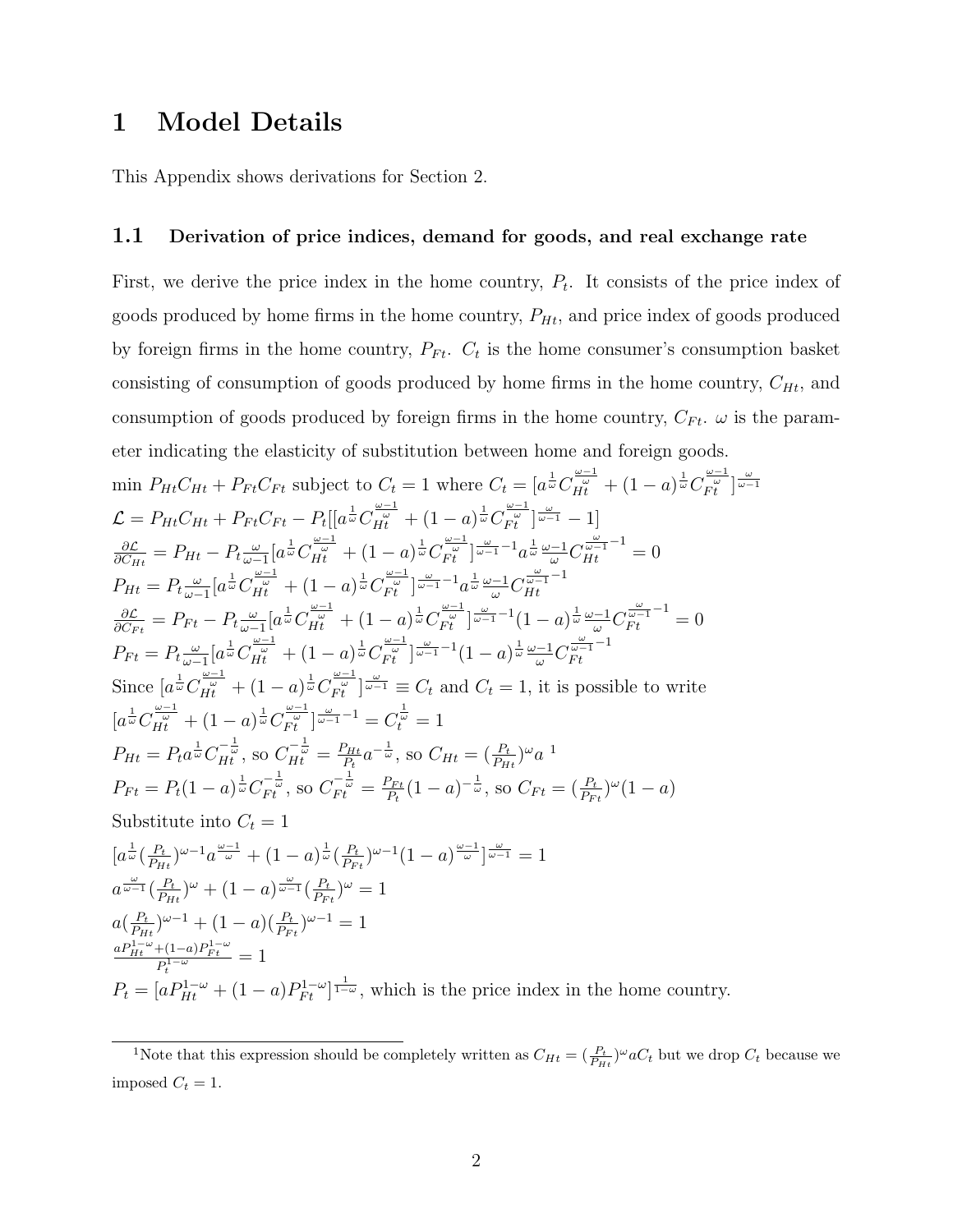Now, we derive the price index of goods produced by home firms in the home country,  $P_{Ht}$ . In this derivation, the home consumer's consumption basket,  $C_{Ht}$ , consists of goods produced by the home firms  $z$  where we integrate from 0 to  $a$  because there are  $a$  home firms:

$$
\min p_t(z)c_t(z) \text{ subject to } C_{Ht} = 1 \text{ where } C_{Ht} = \left[ \left( \frac{1}{a} \right)^{\frac{1}{\theta}} \int_0^a c_t(z)^{\frac{\theta-1}{\theta}} dz \right]^{\frac{\theta}{\theta-1}}
$$
\n
$$
\mathcal{L} = p_t(z)c_t(z) - P_{Ht} \left[ \left( \frac{1}{a} \right)^{\frac{1}{\theta}} \int_0^a c_t(z)^{\frac{\theta-1}{\theta}} dz \right]^{\frac{\theta}{\theta-1}} - 1 \right]
$$
\n
$$
\frac{\partial \mathcal{L}}{\partial c_t(z)} = p_t(z) - P_{Ht} \frac{\theta}{\theta-1} \left[ \left( \frac{1}{a} \right)^{\frac{1}{\theta}} \int_0^a c_t(z)^{\frac{\theta-1}{\theta}} dz \right]^{\frac{\theta}{\theta-1} - 1} \left( \frac{1}{a} \right)^{\frac{1}{\theta}} \frac{\theta - 1}{\theta} c_t(z)^{\frac{\theta - 1}{\theta} - 1} = 0
$$
\n
$$
p_t(z) = P_{Ht} \left[ \left( \frac{1}{a} \right)^{\frac{1}{\theta}} \int_0^a c_t(z)^{\frac{\theta-1}{\theta}} dz \right]^{\frac{1}{\theta-1}} \left( \frac{1}{a} \right)^{\frac{1}{\theta}} c_t(z)^{-\frac{1}{\theta}}
$$
\n
$$
c_t(z)^{-\frac{1}{\theta}} = \frac{p_t(z)}{P_{Ht}} a^{\frac{1}{\theta}}
$$
\nSubstitute this expression into  $C_{Ht} = 1$ :\n
$$
\left[ \left( \frac{1}{a} \right)^{\frac{1}{\theta}} \int_0^a \left( \frac{P_{Ht}}{p_t(z)} \right)^{\theta-1} \left( \frac{1}{a} \right)^{\frac{\theta-1}{\theta}} dz \right]^{\frac{\theta}{\theta-1}} = 1
$$
\n
$$
\left[ \left( \frac{1}{a} \right)^{\frac{1}{\theta}} \int_0^a \left( \frac{P_{Ht}}{p_t(z)} \right)^{\theta-1} \left( \frac{1}{a} \right)^{\frac{\theta-1}{\theta-1}} dz \right]^{\frac{\theta}{\theta-1}} = 1
$$

$$
\begin{aligned}\n\frac{1}{a}\left[\frac{1}{a}\int_{\theta}^{\theta}\left(\frac{1}{p_{t}(z)}\right)^{\theta} - \frac{1}{d}z\right]_{\theta=1}^{\theta=1} &= 1 \\
P_{Ht}^{\theta}\left[\frac{1}{a}\int_{o}^{a} (p_{t}(z))^{-\theta} dz\right]_{\theta=1}^{\theta=1} &= 1 \\
\frac{1}{a}\int_{o}^{a} p_{t}(z)^{1-\theta} dz\right]_{\theta=1}^{\frac{\theta=1}{\theta=1}} &= P_{Ht}^{\theta} \\
\frac{1}{a}\int_{o}^{a} p_{t}(z)^{1-\theta} dz\right]_{\theta=1}^{\frac{1}{a=1}} &= P_{Ht},\n\end{aligned}
$$
\nwhich is the price index of goods produced by home firms (de-

noted by  $z$ ) in the home country.

We can then write the demand for home firm z output by the representative household in the home country based on the above as:

$$
c_t(z) = \frac{1}{a} \left( \frac{p_t(z)}{p_{Ht}} \right)^{-\theta} C_{Ht} = \frac{1}{a} \left( \frac{p_t(z)}{p_{Ht}} \right)^{-\theta} \left( \frac{p_{Ht}}{p_t} \right)^{-\omega} a C_t = \left( \frac{p_t(z)}{p_{Ht}} \right)^{-\theta} \left( \frac{p_{Ht}}{p_t} \right)^{-\omega} C_t^3.
$$

Since there are a home households, the demand for home firm z output by all households in the home country is:  $\left(\frac{p_t(z)}{P_{Ht}}\right)^{-\theta} \left(\frac{P_{Ht}}{P_t}\right)$  $(\frac{P_{Ht}}{P_t})^{-\omega}aC_t.$ 

<sup>&</sup>lt;sup>2</sup>Note that this expression should be completely written as  $c_t(z) = \frac{1}{a} (\frac{P_{Ht}}{p_t(z)})^{\theta} C_{Ht}$  but we drop  $C_{Ht}$  because we imposed  $C_{Ht} = 1$ .

<sup>&</sup>lt;sup>3</sup>Note that in this expression we should write  $(C_t + G_t)$  to reflect the total demand made by the home country that comes from home consumers as well as home government. However, for the purpose of this derivation, we can omit  $G_t$ .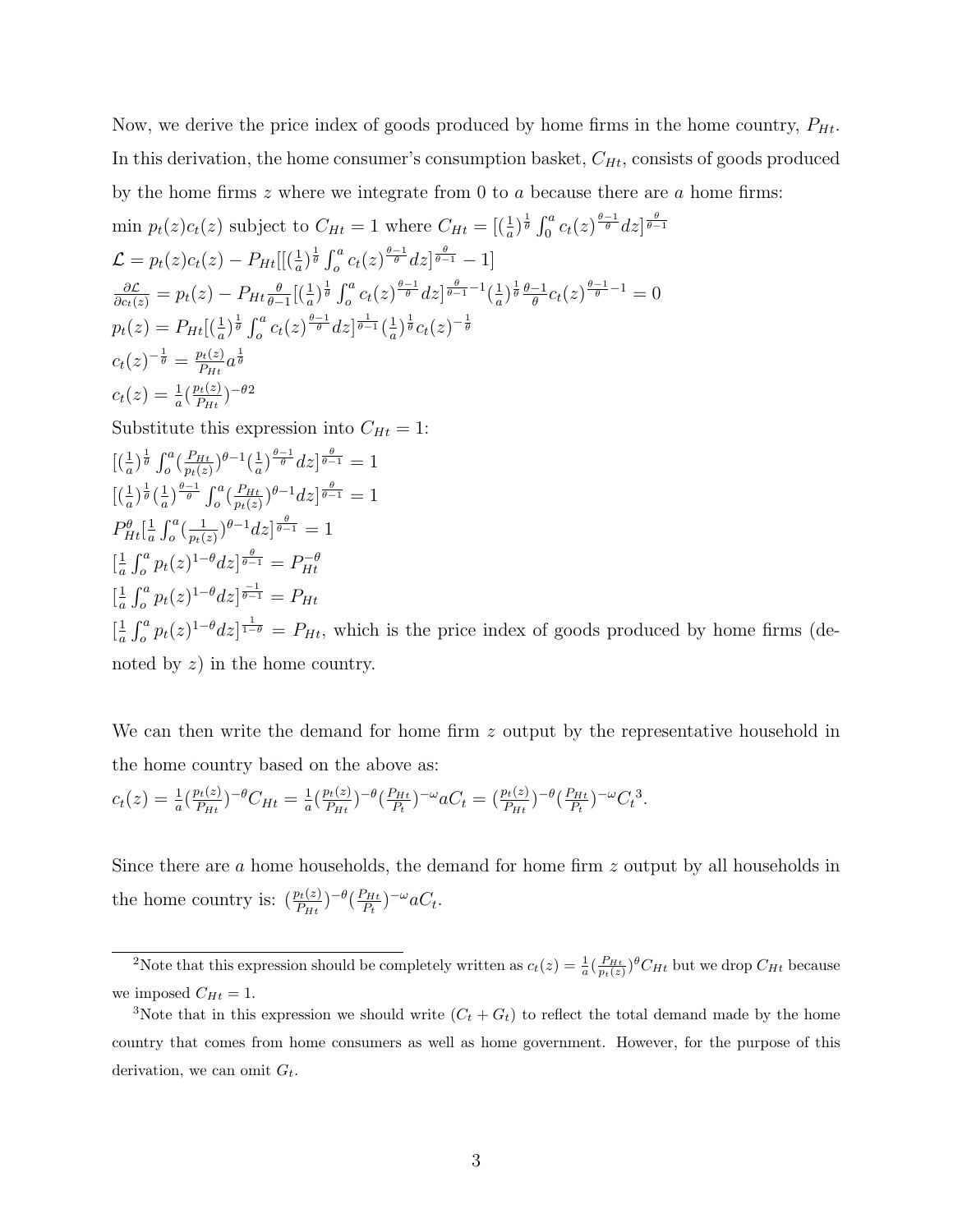The demand for home firm z output by all households and government in the home country is:  $\left(\frac{p_t(z)}{P_{Ht}}\right)^{-\theta} \left(\frac{P_{Ht}}{P_t}\right)$  $P_{Ht}^{(1)}$ )<sup>-ω</sup>( $aC_t + aG_t$ ) assuming that the government spends  $G_t$  per capita. Notice:  $a(C_t + G_t)$  is  $Y_t^d$ , i.e, demand for consumption basket in the home country. Note that in contrast to Ghironi, Lee, and Rebucci (2015) (GLR), we do not have  $Y_t^W$ . Note: The total per capita demand for consumption basket in the home country is:  $y_t^d = C_t + G_t$ 

The price index of goods produced by foreign firms in the home country can be derived by following the same steps. In this derivation, the home consumer's consumption basket,  $C_{Ft}$ , consists of goods produced by the foreign firms  $z^*$  where we integrate from a to  $1-a$  because there are  $1 - a$  foreign firms:

 $\left[\frac{1}{1}\right]$  $\frac{1}{1-a}\int_a^1 p_t(z^*)^{1-\theta}dz^*$   $\frac{1}{1-\theta} = P_{Ft}$  using consumption of goods produced by foreign firms in the home country,  $C_{Ft} = \left[ (\frac{1}{1-a})^{\frac{1}{\theta}} \int_a^1 c_t (z^*)^{\frac{\theta-1}{\theta}} dz^* \right]^{\frac{\theta}{\theta-1}}$ 

The derivation of the price index of goods produced in the foreign country (consisting of a price index of goods produced by home firms in the foreign country,  $P_{Ht}^*$ , and a price index of goods produced by foreign firms in the foreign country,  $P_{Ft}^*$ ),  $P_t^*$ , yields:  $P_t^* = [aP_{Ht}^{*1-\omega} + (1-a)P_{Ft}^{*1-\omega}]^{\frac{1}{1-\omega}}$ 

Note that the expressions for  $P_{Ht}$ ,  $P_{Ft}$ ,  $P_{Ht}^*$  and  $P_{Ft}^*$  (and, hence,  $P_t$  and  $P_t^*$ ) are identical to GLR. However, since purchasing power parity does not hold in our model, we have to take the real exchange rate,  $Q_t$ , into account.

 $Q_t \equiv \frac{\varepsilon_t P_t^*}{P_t}$  where  $\varepsilon_t$  is the nominal exchange rate, and  $\varepsilon_t P_t^* = [a(\varepsilon_t P_{Ht}^*)^{1-\omega}+(1-a)(\varepsilon_t P_{Ft}^*)^{1-\omega}]^{\frac{1}{1-\omega}}$ . Then:  $Q_t = \left[\frac{a(\varepsilon_t P_{Ht}^*)^{1-\omega}+(1-a)(\varepsilon_t P_{Ft}^*)^{1-\omega}}{a^{\frac{D^{1-\omega}}{1-(1-a)}p^{1-\omega}}} \right]$  $\frac{a_{Ht}}{a_{Ht}}^{1-\omega}$  +  $(1-a)(\varepsilon_t P_{Ft}^*)^{1-\omega}$   $\frac{1}{1-\omega}$ <br> $a_{Ht}^{1-\omega}$  +  $(1-a)P_{Ft}^{1-\omega}$ 

#### 1.2 Household optimization

Start with the home household budget constraint in nominal terms in home currency:

$$
(V_t + D_t + \varepsilon_t D_t^*)x_t + (\varepsilon_t V_t^* + D_{*t} + \varepsilon_t D_{*t}^*)x_t^* + W_t L_t = V_t x_{t+1} + \varepsilon_t V_t^* x_{t+1}^* + P_t C_t + P_t G_t,
$$

where  $x_t$  denotes shares of the home firm,  $x_t^*$  denotes shares of the foreign firm,  $V_t$  is the price of the home firm's shares,  $V_t^*$  is the price of the foreign firm's shares,  $D_t$  is the dividend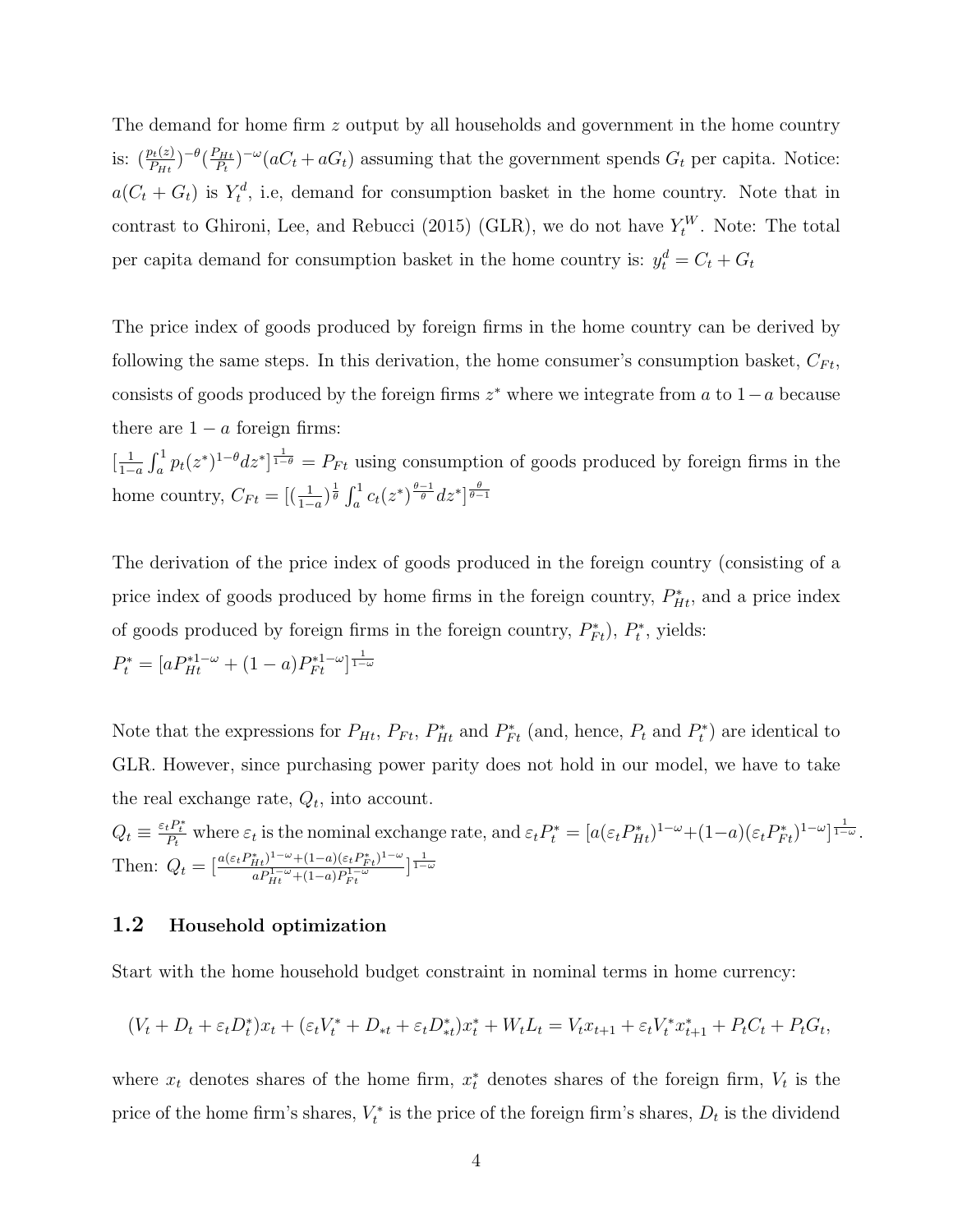of the home firm in the home country,  $D_t^*$  is the dividend of the home firm in the foreign country,  $D_{*t}^*$  is the dividend of the foreign firm in the foreign country, and  $D_{*t}$  is the dividend of the foreign firm in the home country.

Divide by  $P_t$  to convert into units of home country's consumption basket:

$$
(v_t + d_t + d_t^*)x_t + (v_t^* + d_{*t} + d_{*t}^*)x_t^* + w_t L_t = v_t x_{t+1} + v_t^* x_{t+1}^* + C_t + G_t
$$

In this notation, large case letters are used for nominal variables, and small case letters are used for real variables. For example,  $W_t$  is nominal wage, and  $w_t$  is real wage.

$$
\mathcal{L} = E_t \sum_{s=t}^{\infty} \beta^{s-t} \left( \frac{C_s^{1-\frac{1}{\sigma}}}{1-\frac{1}{\sigma}} - \chi \frac{L_s^{1+\frac{1}{\sigma}}}{1+\frac{1}{\sigma}} \right) +
$$
  
+  $\lambda_t \left[ (v_t + d_t + d_t^*) x_t + (v_t^* + d_{*t} + d_{*t}^*) x_t^* + w_t L_t - v_t x_{t+1} - v_t^* x_{t+1}^* - C_t - G_t \right]$ 

This Lagrangian is identical to the GLR Lagrangian except for the additional terms to account for the dividends coming from two different countries.  $\varphi$  is the parameter indicating elasticity of labor with  $\varphi = 0$  denoting inelastic labor and  $\varphi > 1$  denoting elastic labor.

#### First order conditions (FOCs):

With respect to 
$$
C_t
$$
:  
\n
$$
\frac{\partial \mathcal{L}}{\partial C_t} = (1 - \frac{1}{\sigma}) \frac{C_t^{\frac{\sigma - 1}{\sigma} - 1}}{1 - \frac{1}{\sigma}} + \lambda_t(-1) = 0
$$
\n
$$
C_t^{-\frac{1}{\sigma}} = \lambda_t,
$$

which is the same as in GLR.

With respect to 
$$
L_t
$$
:  
\n
$$
\frac{\partial \mathcal{L}}{\partial L_t} = -\chi \left(1 + \frac{1}{\varphi}\right) \frac{L_t^{\frac{\varphi+1}{\varphi}-1}}{1 + \frac{1}{\varphi}} + \lambda_t w_t = 0
$$
\n
$$
\chi L_t^{\frac{1}{\varphi}} = \lambda_t w_t
$$
\n
$$
\chi L_t^{\frac{1}{\varphi}} = C_t^{-\frac{1}{\sigma}} w_t
$$
\n
$$
L_t^{\frac{1}{\varphi}} = \frac{C_t^{-\frac{1}{\sigma}} w_t}{\chi}
$$
\n
$$
L_t = \left(\frac{C_t^{-\frac{1}{\sigma}} w_t}{\chi}\right) \varphi,
$$

which is the same as in GLR.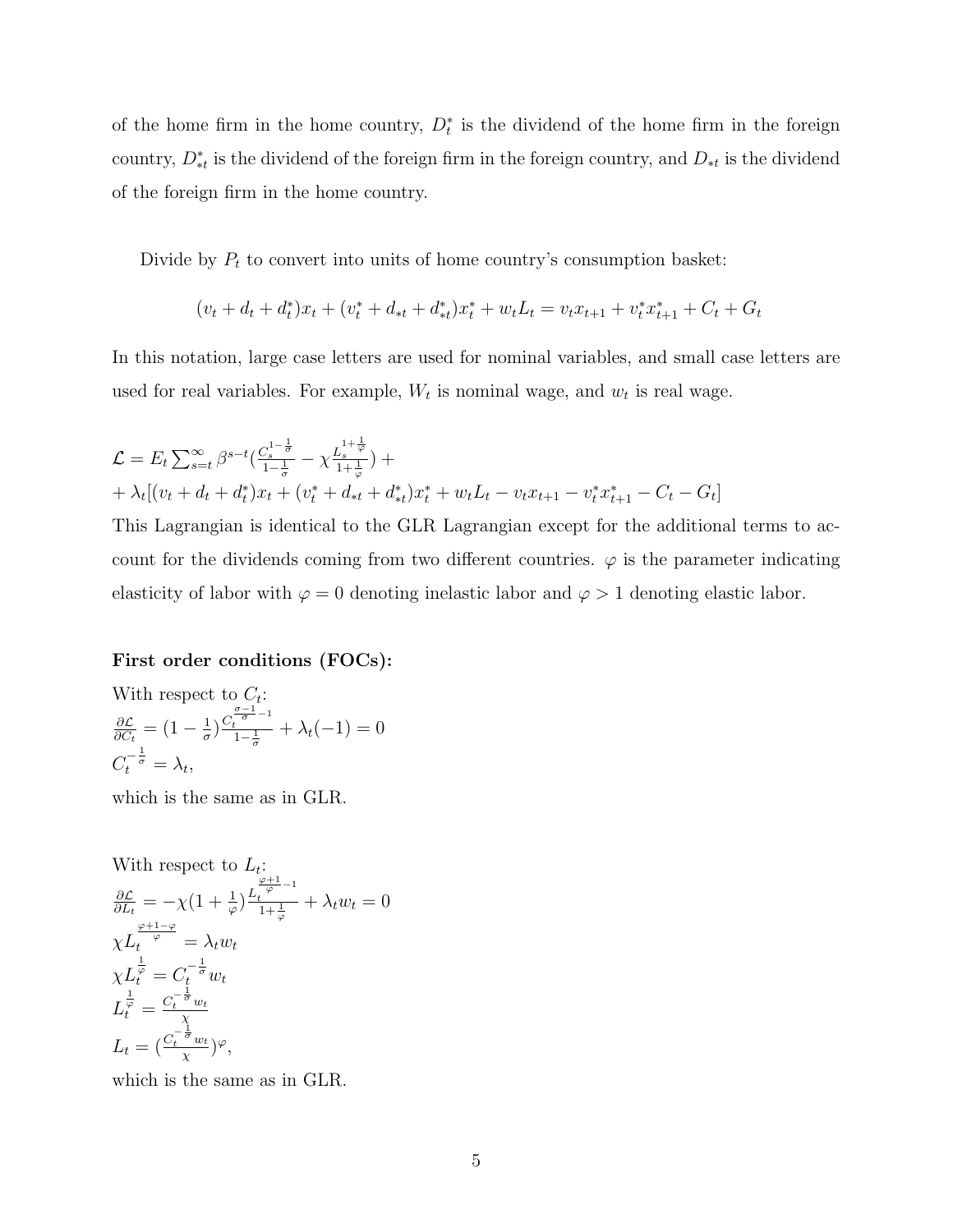With respect to  $x_{t+1}$ :

$$
\frac{\partial \mathcal{L}}{\partial x_{t+1}} = \lambda_t(-v_t) + \beta E_t \{ \lambda_{t+1}(v_{t+1} + d_{t+1} + d_{t+1}^*) \} = 0
$$
  
\n
$$
C_t^{-\frac{1}{\sigma}} v_t = \beta E_t \{ C_{t+1}^{-\frac{1}{\sigma}} (v_{t+1} + d_{t+1} + d_{t+1}^*) \}
$$
  
\n
$$
C_t^{-\frac{1}{\sigma}} = \beta E_t \{ C_{t+1}^{-\frac{1}{\sigma}} \frac{v_{t+1} + d_{t+1} + d_{t+1}^*}{v_t} \} \equiv \beta E_t \{ C_{t+1}^{-\frac{1}{\sigma}} R_{t+1} \}
$$

where the definition of  $R_{t+1}$  differs from GLR due to the home firm's dividends coming from two different countries.

With respect to  $x_{t+1}^*$ :

$$
\frac{\partial \mathcal{L}}{\partial x_{t+1}^*} = \lambda_t(-v_t^*) + \beta E_t \{ \lambda_{t+1}(v_{t+1}^* + d_{*t+1} + d_{*t+1}^*) \} = 0
$$
\n
$$
C_t^{-\frac{1}{\sigma}} v_t^* = \beta E_t \{ C_{t+1}^{-\frac{1}{\sigma}} (v_{t+1}^* + d_{*t+1} + d_{*t+1}^*) \}
$$
\n
$$
C_t^{-\frac{1}{\sigma}} = \beta E_t \{ C_{t+1}^{-\frac{1}{\sigma}} \frac{v_{t+1}^* + d_{*t+1} + d_{*t+1}^*}{v_t^*} \} \equiv \beta E_t \{ C_{t+1}^{-\frac{1}{\sigma}} R_{t+1}^* \}
$$

where the definition of  $R_{t+1}^*$  differs from GLR due to the foreign firm's dividends coming from two different countries.

#### 1.3 Derivation of optimal labor demands and prices:

We set up the firm's problem as profit maximization. The revenue of the home firm,  $z$ , consists of revenue earned in the home country and revenue earned in the foreign country. The revenue earned in the home country is  $p_t(z)Z_tL_t(z)$  because the home firm employs home labor,  $L_t(z)$ , and applies home productivity,  $Z_t$ , to produce its output in the home country. This output is then multiplied by the price charged by the home firm in the home country,  $p_t(z)$ . This is stated in home currency. The revenue earned in the foreign country is  $p_t^*(z)Z_t^{\gamma}Z_t^{*1-\gamma}L_t^*(z)$  because the firm employs foreign labor,  $L_t^*(z)$ , and applies productivity  $Z_t^{\gamma} Z_t^{*1-\gamma}$  $t^{*1-\gamma}$ . This output is then multiplied by the price charged by the home firm in the foreign country,  $p_t^*(z)$ . Since  $p_t^*(z)Z_t^{\gamma}Z_t^{*1-\gamma}L_t^*(z)$  is stated in foreign currency, we multiply it by the nominal exchange rate,  $\varepsilon_t$ , to convert it to the home currency. The cost of the home firm consists of the labor cost incurred in the home country,  $W<sub>t</sub>L<sub>t</sub>(z)$ , and the cost incurred in the foreign country,  $W_t^* L_t^*(z)$  that again has to be multiplied by the nominal exchange rate to convert to home currency. The problem, therefore, becomes:

$$
\text{Max } p_t(z)Z_tL_t(z) + \varepsilon_t p_t^*(z)Z_t^{\gamma}Z_t^{*1-\gamma}L_t^*(z) - W_tL_t(z) - \varepsilon_t W_t^*L_t^*(z)
$$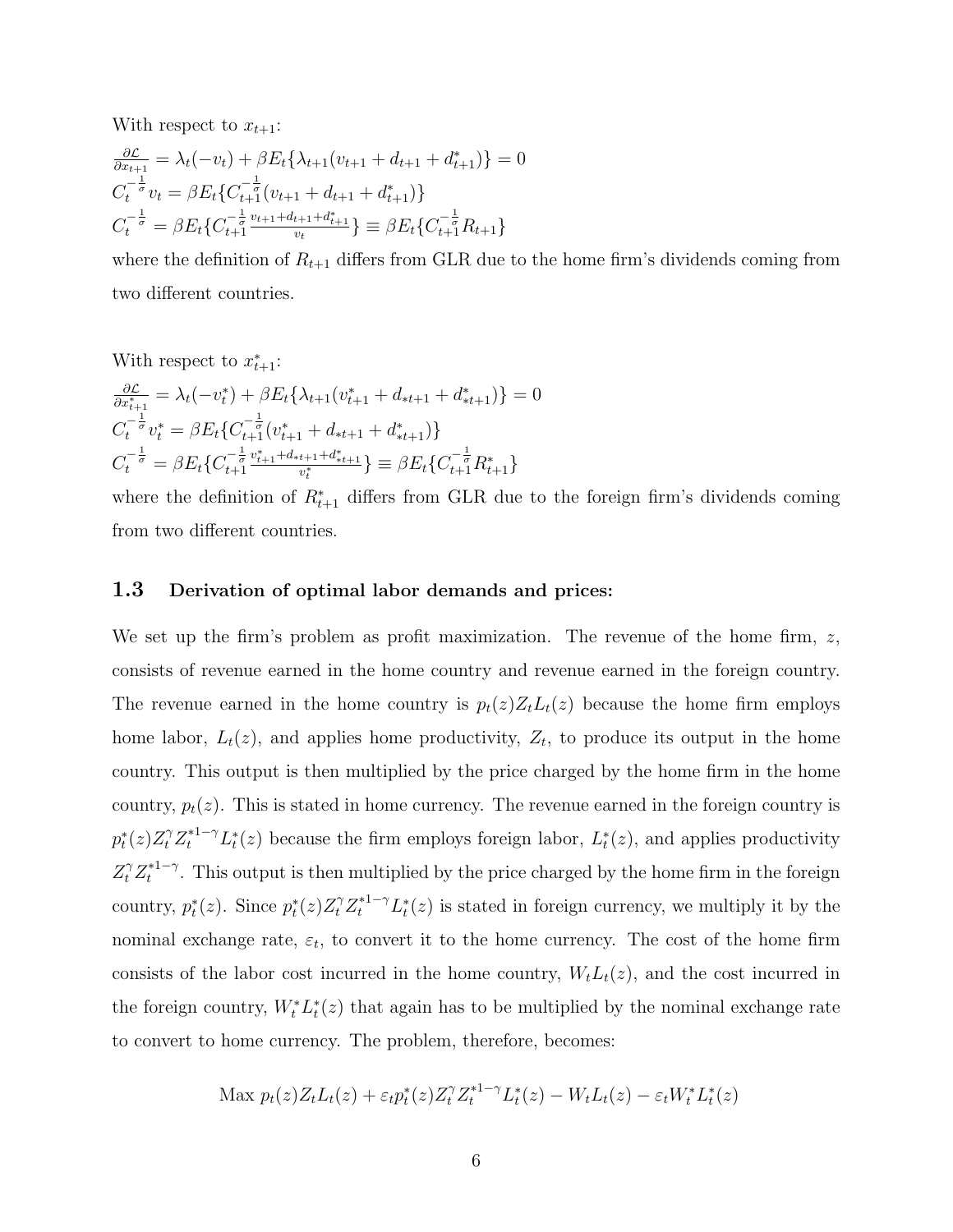#### subject to:

 $Y_t^s(z) = Y_t^d(z)$ , which says that output supplied by the home firm in the home country has to equal this firm's output demanded in the home country,

#### and

 $Y_t^{s*}(z) = Y_t^{d*}(z)$ , which says that output supplied by the home firm in the foreign country has to equal this firm's output demanded in the foreign country.

To derive the optimal demand for labor by home firm,  $z$ , in the home country, we use  $Y_t^s(z) = Y_t^d(z)$ .  $Y_t^s(z)$  comes from the production function, i.e.,  $Y_t^s(z) = Z_t L_t(z)$ .  $Y_t^d(z)$ comes from the demand for home firm's z good that was derived in Section 1.1:  $Y_t^d(z) =$  $\left(\frac{p_t(z)}{p_{tt}}\right)$  $\frac{\rho_t(z)}{P_{Ht}}$ ) $-\theta \left(\frac{P_{Ht}}{P_t}\right)$  $(P_{Ht})^{-\omega} (aC_t + aG_t)$  (which is  $Y_t^d(z) = (P_{Ht}^{i(z)})^{-\theta} (P_{Ht}^{i(z)})^{-\theta}$  $\frac{\rho_{Ht}}{P_t}$ )<sup>- $\omega$ </sup> $Y_t^d$  because  $(aC_t + aG_t)$  represents the demand by all home households and government). Both the  $Y_t^d(z)$  and  $Y_t^s(z)$  are in units of the home consumption.

$$
Z_t L_t(z) = \left(\frac{p_t(z)}{P_{Ht}}\right)^{-\theta} \left(\frac{P_{Ht}}{P_t}\right)^{-\omega} \left(aC_t + aG_t\right)
$$

$$
L_t(z) = \left(\frac{p_t(z)}{P_{Ht}}\right)^{-\theta} \left(\frac{P_{Ht}}{P_t}\right)^{-\omega} \frac{a(C_t + G_t)}{Z_t}
$$

To derive the optimal demand for labor by the home firm, z, in the foreign country, we use  $Y_t^{*s}(z) = Y_t^{*d}(z)$ .  $Y_t^{*s}(z)$  comes from the production function, i.e.,  $Y_t^{*s}(z) = Z_t^{\gamma} Z_t^{*1-\gamma} L_t^{*}(z)$ .  $Y_t^{*d}(z)$  comes from the demand for firm z, i.e.,  $Y_t^{*d}(z) = \left(\frac{p_t^{*}(z)}{P_{t,t}}\right)$  $\frac{P_t^*(z)}{P_{Ht}^*}$ )<sup>- $\theta \left( \frac{P_{Ht}^*}{P_t^*} \right)$ <sup>- $\omega$ </sup> $((1 - a)C_t^* + (1 - a)C_t^*$ </sup>  $a)G_t^*$  where the  $(1-a)$  is included in this expression because there are  $(1-a)$  households in the foreign country and we are assuming that the foreign government spends  $G_t^*$  per capita.

$$
Z_t^{\gamma} Z_t^{*1-\gamma} L_t^*(z) = \left(\frac{p_t^*(z)}{P_{Ht}^*}\right)^{-\theta} \left(\frac{P_{Ht}^*}{P_t^*}\right)^{-\omega} \left((1-a)C_t^* + (1-a)G_t^*\right)
$$

$$
L_t^*(z) = \left(\frac{p_t^*(z)}{P_{Ht}^*}\right)^{-\theta} \left(\frac{P_{Ht}^*}{P_t^*}\right)^{-\omega} \frac{(1-a)(C_t^* + G_t^*)}{Z_t^{\gamma} Z_t^{*1-\gamma}}
$$

The foreign firm's problem is:

Max  $p_{*t}(z^*)Z_t^{1-\gamma}Z_t^{*\gamma}L_{*t}(z^*) + \varepsilon_t p_{*t}^*(z^*)Z_t^*L_{*t}^*(z^*) - W_t L_{*t}(z^*) - \varepsilon_t W_t^*L_{*t}^*(z^*)$ where  $p_{\ast t}(z^*)$  is price charged by the foreign firm,  $z^*$ , in the home country,  $p_{\ast t}^*(z^*)$  is price charged by the foreign firm,  $z^*$ , in the foreign country,  $L_{\ast t}(z^*)$  is labor employed by the foreign firm,  $z^*$ , in the home country, and  $L_{\ast t}^{\ast}(z^{\ast})$  is labor employed by the foreign firm,  $z^{\ast}$ , in the foreign country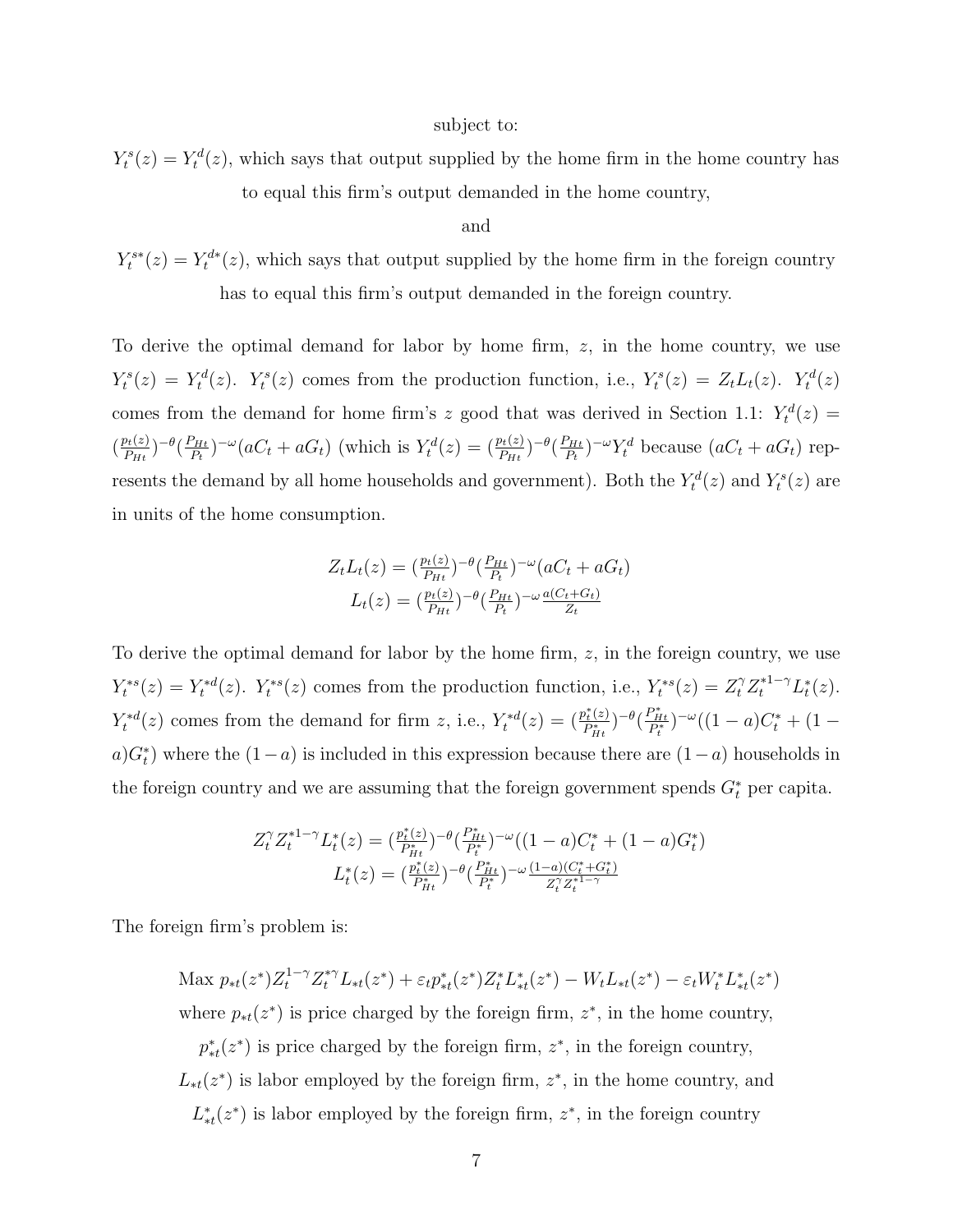#### subject to:

 $Y_{\ast t}^{s}(z^*) = Y_{t*}^{d}(z^*)$ , which says that output supplied by the foreign firm in the home country has to equal this firm's output demanded in the home country,

and

 $Y_{*t}^{*s}(z^*) = Y_{t*}^{*d}(z^*)$ , which says that output supplied by the foreign firm in the foreign country has to equal this firm's output demanded in the foreign country.

To derive the optimal demand for labor by the foreign firm,  $z^*$ , in the home country, we use  $Y_{*t}^s(z^*) = Y_{t*}^d(z^*)$ .  $Y_{*t}^s(z^*)$  comes from the production function, i.e.,  $Y_{*t}^s(z^*) = Z_t^{1-\gamma} Z_t^{*\gamma} L_{t*}(z^*)$ .  $Y_{t*}^d(z^*)$  comes from the demand for firm  $z^*$  good:  $Y_{t*}^d(z^*) = \left(\frac{p_{*t}(z^*)}{P_{Ft}}\right)$  $\frac{P_{Ft}(z^*)}{P_{Ft}}$ ) $-\theta \left(\frac{P_{Ft}}{P_t}\right)$  $\frac{P_{Ft}}{P_t}$ <sup>-ω</sup>(aC<sub>t</sub> + aG<sub>t</sub>).

$$
Z_t^{1-\gamma} Z_t^{*\gamma} L_{t*}(z^*) = \left(\frac{p_{*t}(z^*)}{P_{Ft}}\right)^{-\theta} \left(\frac{P_{Ft}}{P_t}\right)^{-\omega} \left(aC_t + aG_t\right)
$$

$$
L_{t*}(z^*) = \left(\frac{p_{*t}(z^*)}{P_{Ft}}\right)^{-\theta} \left(\frac{P_{Ft}}{P_t}\right)^{-\omega} \frac{a(C_t + G_t)}{Z_t^{1-\gamma} Z_t^{*\gamma}}
$$

To derive the optimal demand for labor by foreign firm,  $z^*$ , in the foreign country, we use  $Y_{*t}^{*s}(z^*) = Y_{t*}^{*d}(z^*)$ .  $Y_{*t}^{*s}(z^*)$  comes from the production function, i.e.,  $Y_{*t}^{*s}(z^*) = Z_t^* L_{*t}^*(z^*)$ .  $Y_{t*}^{*d}(z^*)$  comes from the demand for firm  $z^*$  good:  $Y_{t*}^{*d}(z^*) = \left(\frac{p_{*t}(z^*)}{P_{t*}^*}\right)$  $\frac{F_{t}(z^*)}{P_{Ft}^*}$ )<sup>- $\theta \left( \frac{P_{Ft}^*}{P_t} \right)^{-\omega} ((1-a)C_t^* +$ </sup>  $(1 - a)G_t^*)$ .

$$
Z_t^* L_{*t}^*(z^*) = \left(\frac{p_{*t}(z^*)}{P_{Ft}^*}\right)^{-\theta} \left(\frac{P_{Ft}^*}{P_t}\right)^{-\omega} \left((1-a)C_t^* + (1-a)G_t^*\right)
$$
  

$$
L_{*t}^*(z^*) = \left(\frac{p_{*t}(z^*)}{P_{Ft}^*}\right)^{-\theta} \left(\frac{P_{Ft}^*}{P_t}\right)^{-\omega} \frac{(1-a)(C_t^* + G_t^*)}{Z_t^*}
$$

To derive prices, we can substitute these labor demands in the maximization problems: For the home firm,  $z$ , the problem becomes:

$$
\begin{split} \text{Max}\,\, p_{t}(z) Z_{t}(\tfrac{p_{t}(z)}{P_{Ht}})^{-\theta}(\tfrac{P_{Ht}}{P_{t}})^{-\omega}\tfrac{a(C_{t}+G_{t})}{Z_{t}} &+ \varepsilon_{t} p_{t}^{*}(z) Z_{t}^{\gamma} Z_{t}^{*1-\gamma}(\tfrac{p_{t}^{*}(z)}{P_{Ht}^{*}})^{-\theta}(\tfrac{P_{Ht}^{*}}{P_{t}^{*}})^{-\omega}\tfrac{(1-a)(C_{t}^{*}+G_{t}^{*})}{Z_{t}^{\gamma}Z_{t}^{*1-\gamma}} \\ &- W_{t}(\tfrac{p_{t}(z)}{P_{Ht}})^{-\theta}(\tfrac{P_{Ht}}{P_{t}})^{-\omega}\tfrac{a(C_{t}+G_{t})}{Z_{t}} &- \varepsilon_{t} W_{t}^{*}(\tfrac{p_{t}^{*}(z)}{P_{Ht}^{*}})^{-\theta}(\tfrac{P_{Ht}^{*}}{P_{t}^{*}})^{-\omega}\tfrac{(1-a)(C_{t}^{*}+G_{t}^{*})}{Z_{t}^{\gamma}Z_{t}^{*1-\gamma}} \end{split}
$$

Take the derivative with respect to  $p_t(z)$ :

 $\theta-1=\frac{\theta}{p_t(z)}$  $W_t$  $Z_t$  $p_t(z) = \frac{\theta}{\theta-1}$  $W_t$  $\frac{W_t}{Z_t}$ , which is the price charged by the home firm in the home country. Take the derivative with respect to  $p_t^*(z)$ :

$$
\theta - 1 = \frac{\theta}{p_t^*(z)} \frac{W_t^*}{Z_t^{\gamma} Z_t^{*1 - \gamma}}
$$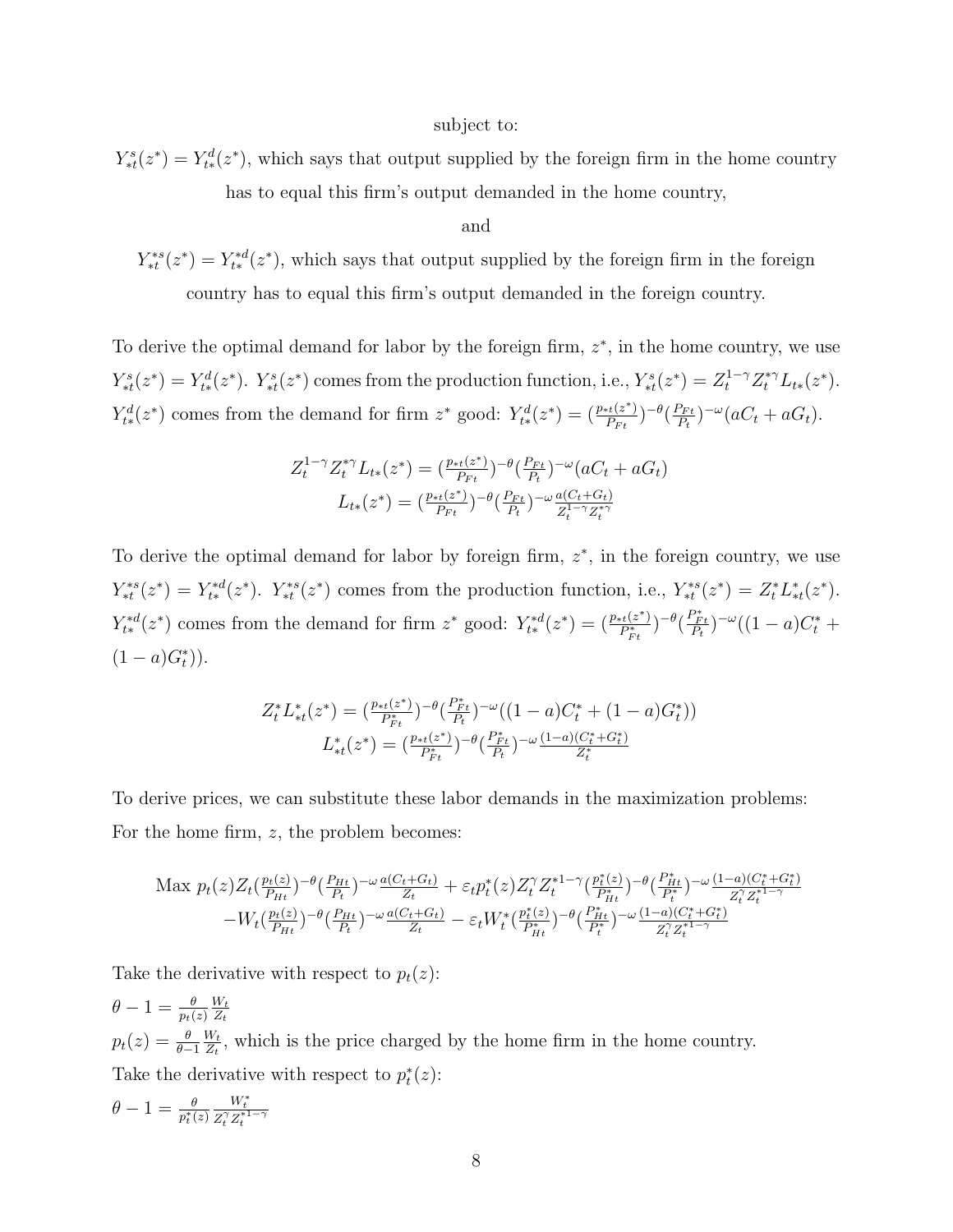$p_t^*(z) = \frac{\theta}{\theta-1}$  $\frac{W_t^*}{Z_t^{\gamma} Z_t^{*1-\gamma}}$ , which is the price charged by the home firm in the foreign country.

For the foreign firm,  $z^*$ , the problem becomes:

$$
\begin{array}{l} \text{Max}\ p_{*t}(z^*)Z_t^{1-\gamma}Z_t^{*\gamma}(\frac{p_{*t}(z^*)}{P_{Ft}})^{-\theta}(\frac{P_{Ft}}{P_{t}})^{-\omega}\frac{a(C_t+G_t)}{Z_t^{1-\gamma}Z_t^{*\gamma}}+\varepsilon_t p_{*t}^*(z^*)Z_t^{*}(\frac{p_{*t}(z^*)}{P_{Ft}^*})^{-\theta}(\frac{P_{Ft}^*}{P_{t}})^{-\omega}\frac{(1-a)(C_t^*+G_t^*)}{Z_t^*}\\ -W_t(\frac{p_{*t}(z^*)}{P_{Ft}})^{-\theta}(\frac{P_{Ft}}{P_{t}})^{-\omega}\frac{a(C_t+G_t)}{Z_t^{1-\gamma}Z_t^{*\gamma}}-\varepsilon_t W_t^{*}(\frac{p_{*t}(z^*)}{P_{Ft}^*})^{-\theta}(\frac{P_{Ft}}{P_{t}})^{-\omega}\frac{(1-a)(C_t^*+G_t^*)}{Z_t^*} \end{array}
$$

Take the derivative with respect to  $p_{\ast t}(z^*)$ :

 $(1 - \theta) = \frac{\theta W_t}{Z_t^{1 - \gamma} Z_t^{*\gamma} p_{*t}(z^*)}$  $p_{\ast t}(z^*) = \frac{\theta}{\theta - 1}$  $W_t$  $\frac{W_t}{Z_t^{1-\gamma}Z_t^{*\gamma}}$ , which is the price charged by the foreign firm in the home country. Take the derivative with respect to  $p_{*t}^*(z^*)$ :

$$
(1 - \theta) = \frac{\theta W_t^*}{Z_t^* p_{*t}^*(z^*)}
$$
  

$$
p_{*t}^*(z^*) = \frac{\theta}{\theta - 1} \frac{W_t^*}{Z_t^*}
$$
, which is the price charged by the foreign firm in the foreign country.

In equilibrium,  $p_t(z) = P_{Ht}$ , which says that price charged by home firm z in home country equals the price index for goods produced by home firms. Similarly,  $p_t^*(z) = P_{H_t}^*$  for price charged by home firms in the foreign country,  $p_{*t}(z^*) = P_{Ft}$  for price charged by foreign firms in the home country, and  $p_{*t}^*(z^*) = P_{Ft}^*$  for price charged by foreign firms in the foreign country.

#### Therefore:

 $P_{Ht} = \frac{\theta}{\theta - \theta}$  $\theta-1$  $W_t$  $\frac{W_t}{Z_t}$  for price index of goods produced by home firms in the home country,  $P_{Ht}^* = \frac{\theta}{\theta - \theta}$  $\theta-1$  $\frac{W_t^*}{Z_t^\gamma Z_t^{*1-\gamma}}$  for price index of goods produced by home firms in the foreign country,  $P_{Ft} = \frac{\theta}{\theta - \theta}$  $\theta-1$  $W_t$  $\frac{W_t}{Z_t^{1-\gamma}Z_t^{*\gamma}}$  for price index of goods produced by foreign firms in the home country, and

 $P_{Ft}^* = \frac{\theta}{\theta -}$  $\theta-1$  $\frac{W_t^*}{Z_t^*}$  for price index of goods produced by foreign firms in the foreign country.

Then, we can write expressions for relative prices:

 $RP_t = \frac{p_t(z)}{P_t}$  $\frac{t(z)}{P_t} = \frac{P_{Ht}}{P_t}$  $\frac{\rho_{Ht}}{P_t}=\frac{\theta}{\theta-}$  $\theta-1$  $\omega_t$  $\frac{w_t}{Z_t}$  for price charged by a home firm in the home country relative to the home country's price level in units of the home country consumption,

 $RP_t^* = \frac{p_t^*(z)}{P_t^*}$  $\frac{f(t)}{P_t^*} = \frac{P_{Ht}^*}{P_t^*} = \frac{\theta}{\theta - \theta}$  $\theta-1$  $\frac{w_t^*}{Z_t^\gamma Z_t^{*1-\gamma}}$  for price charged by a home firm in the foreign country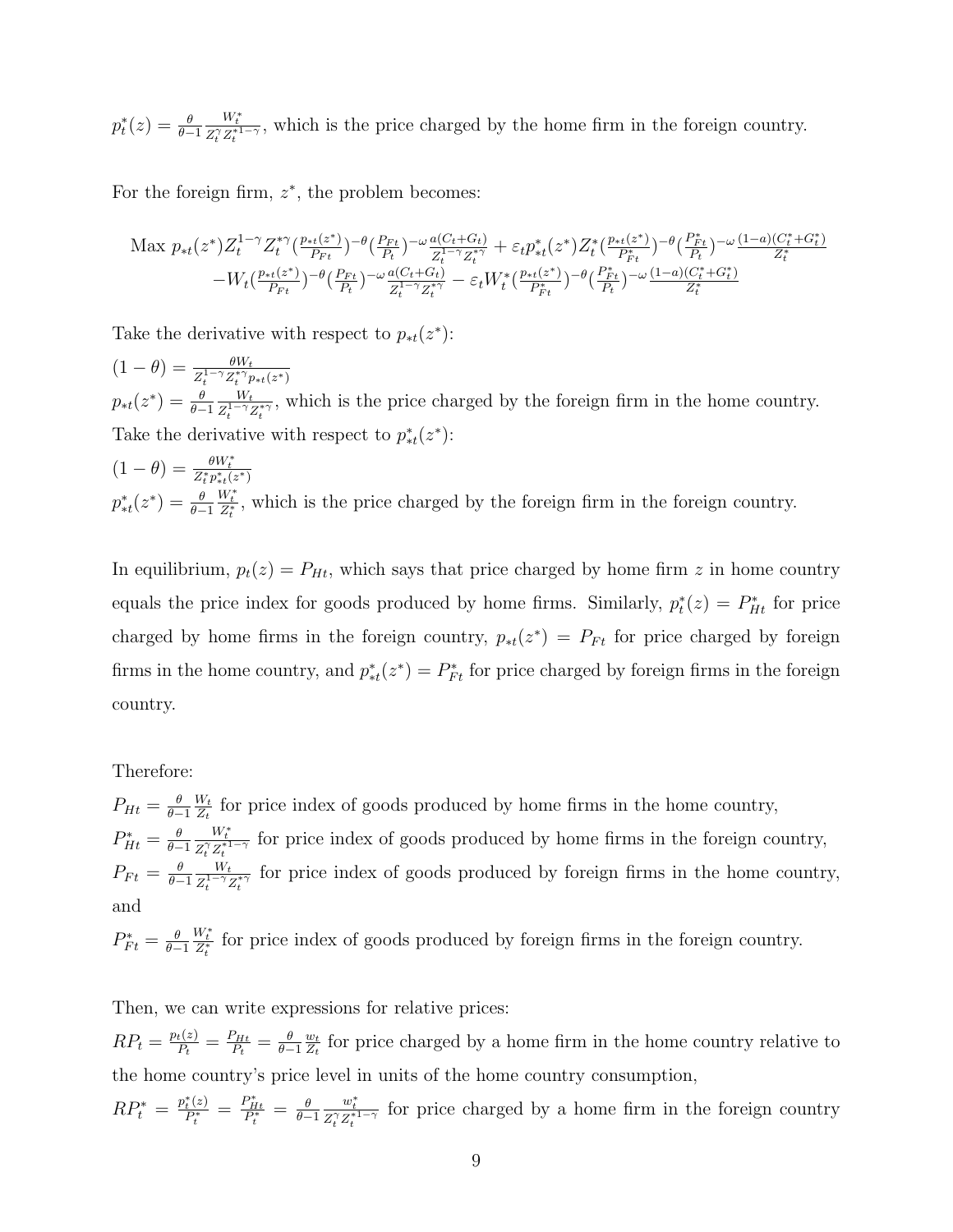relative to the foreign country's price level in units of the foreign country consumption,  $RP_{*t} = \frac{p_{*t}(z^*)}{P_t}$  $\frac{f(z^*)}{P_t} = \frac{P_{Ft}}{P_t}$  $\frac{\rho_{F t}}{P_t} = \frac{\theta}{\theta -}$  $\theta-1$  $w_t$  $\frac{w_t}{Z_t^{1-\gamma}Z_t^{*\gamma}}$  for price charged by a foreign firm in the home country relative to the home country's price level in units of the home country consumption, and  $RP^*_{*t} = \frac{p^*_{*t}(z^*)}{P^*_{*}}$  $\frac{t^{(z^*)}}{P_t^*} = \frac{P_{Ft}^*}{P_t^*} = \frac{\theta}{\theta - \theta}$  $\theta-1$  $\frac{w_t^*}{Z_t^*}$  for price charged by a foreign firm in the foreign country relative to the foreign country's price level in units of the foreign country consumption. Note that the small case letter,  $w$ , is used to denote real wage as opposed to the large case letter W that denotes nominal wage.

The optimal labor demands can be rewritten with relative prices as: Optimal demand for labor by a home firm,  $z$ , in the home country becomes:  $L_t(z) = R P_t^{-\omega} \frac{a(C_t + G_t)}{Z_t}$  $\frac{d_t + G_t}{Z_t}$  using  $p_t(z) = P_{Ht}$  in equilibrium and  $RP_t = \frac{P_{Ht}}{P_t}$  $P_t$ Optimal demand for labor by a home firm,  $z$ , in the foreign country becomes:  $L_t^*(z) = R P_t^{* - \omega}$  $(1-a)(C_t^* + G_t^*)$  $\frac{f(x_t^*+G_t^*)}{Z_t^2 Z_t^{*1-\gamma}}$  using  $p_t^*(z) = P_{Ht}^*$  in equilibrium and  $RP_t^* = \frac{P_{Ht}^*}{P_t^*}$ Optimal demand for labor by a foreign firm,  $z^*$ , in the home country becomes:  $L_{t*}(z^*) = R P_{*t}^{-\omega} \frac{a(C_t + G_t)}{Z^{1-\gamma}Z^{*\gamma}}$  $\frac{a(C_t + G_t)}{Z_t^{1-\gamma} Z_t^{*\gamma}}$  using  $p_{*t}(z^*) = P_{Ft}$  in equilibrium and  $RP_{*t} = \frac{P_{Ft}}{P_t}$  $P_t$ Optimal demand for labor by a foreign firm,  $z^*$ , in the foreign country becomes:  $L_{*t}^*(z^*) = R P_{*t}^{* - \omega}$  $(1-a)(C_t^* + G_t^*)$  $\frac{(C_t^* + G_t^*)}{Z_t^*}$  using  $p_{*t}^*(z^*) = P_{Ft}^*$  in equilibrium and  $RP_{*t}^* = \frac{P_{Ft}^*}{P_t^*}$ 

We need to account for the number of firms in each country.

There are a home firms in the home country, so the optimal demand for labor by all home firms in the home country is:

$$
aL_t(z) = aRP_t^{-\omega} \frac{a(C_t + G_t)}{Z_t}
$$

Total per capita labor demand by all home firms in the home country is:

$$
\frac{aL_t(z)}{a} = \frac{aRP_t^{-\omega} \frac{a(C_t + G_t)}{Z_t}}{a}
$$

$$
\frac{a}{a}L_t(z) = \frac{a}{a}RP_t^{-\omega} \frac{a(C_t + G_t)}{Z_t}
$$

$$
L_t(z) = RP_t^{-\omega} \frac{a(C_t + G_t)}{Z_t}
$$

where we divide by a because there are a households in the home country.

There are  $(1 - a)$  foreign firms in the home country, so the optimal demand for labor by all foreign firms in the home country is: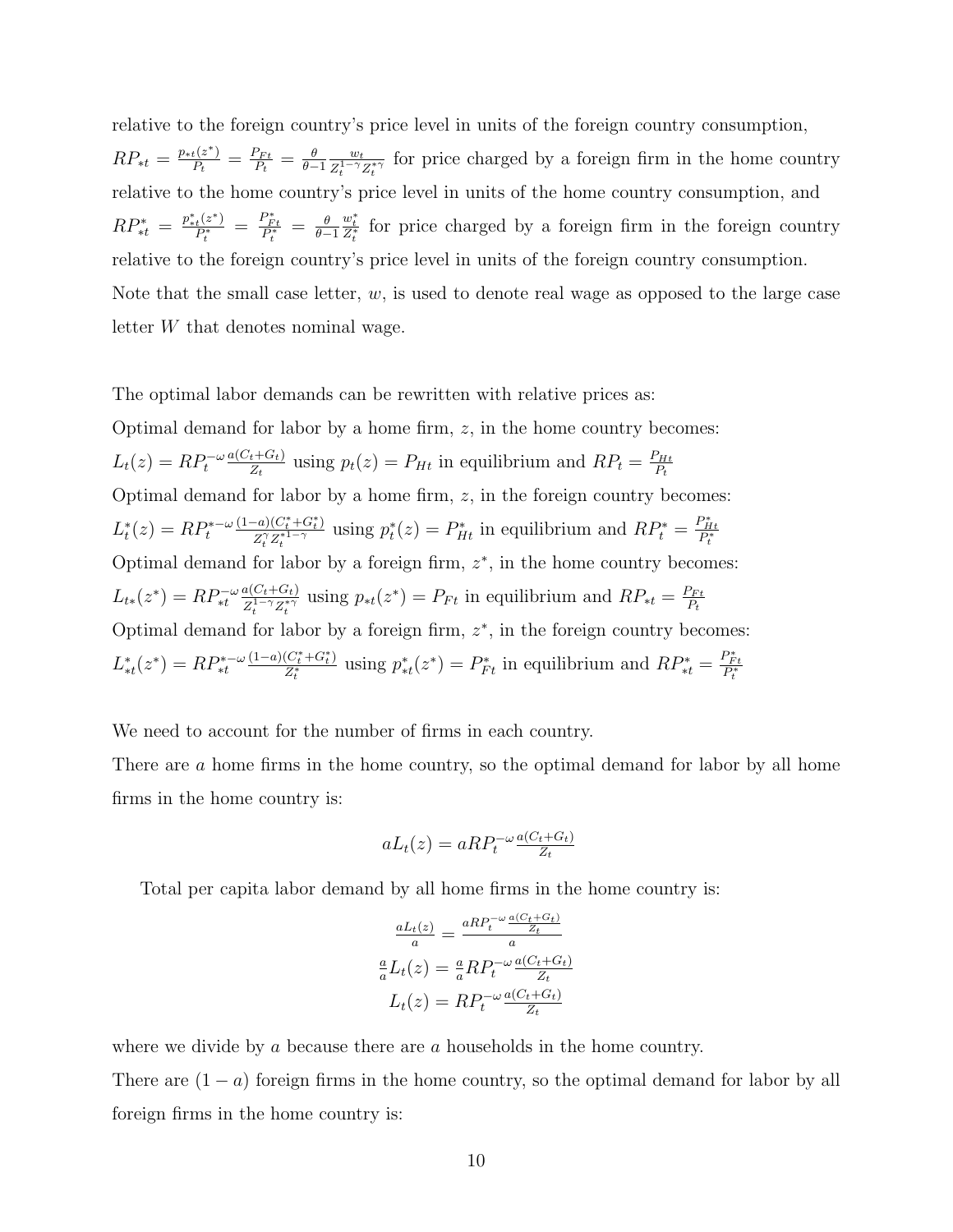$$
(1-a)L_{t*}(z^*) = (1-a)RP_{*t}^{-\omega} \frac{a(C_t + G_t)}{Z_t^{1-\gamma}Z_t^{*\gamma}}
$$

Per capita labor demand by all foreign firms in home country is:

$$
\frac{1-a}{a}L_{t*}(z^*) = \frac{1-a}{a}RP_{*t}^{-\omega} \frac{a(C_t + G_t)}{Z_t^{1-\gamma}Z_t^{*\gamma}}
$$

where we again divide by a because there are a households in the home country.

There are a home firms in the foreign country, so the optimal demand for labor by all home firms in the foreign country is:

$$
aL_t^*(z) = aRP_t^{*-\omega} \frac{(1-a)(C_t^* + G_t^*)}{Z_t^{\gamma} Z_t^{*1-\gamma}}
$$

Per capita labor demand by all home firms in foreign country is:

$$
\frac{a}{1-a}L_t^*(z) = \frac{a}{1-a}RP_t^{*-\omega} \frac{(1-a)(C_t^* + G_t^*)}{Z_t^{\gamma} Z_t^{*1-\gamma}}
$$

where we divide by  $(1 - a)$  because there are  $(1 - a)$  households in the home country. There are  $(1 - a)$  foreign firms in the foreign country, so the optimal demand for labor by all foreign firms in the foreign country is:

$$
(1-a)L_{*t}^*(z^*) = (1-a)RP_{*t}^{*-\omega} \frac{(1-a)(C_t^* + G_t^*)}{Z_t^*}
$$

Total per capita labor demand by all foreign firms in the foreign country is:

$$
\frac{1-a}{1-a}L_{*t}^*(z^*) = \frac{1-a}{1-a}RP_{*t}^{*-\omega}\frac{(1-a)(C_t^* + G_t^*)}{Z_t^*}
$$

where we again divide by  $(1 - a)$  because there are  $(1 - a)$  households in the home country.

#### 1.4 Net foreign assets (NFA) law of motion

Start with the home household budget constraint in units of the home country's consumption basket from Section 1.2:

$$
(v_t + d_t + d_t^*)x_t + (v_t^* + d_{*t} + d_{*t}^*)x_t^* + w_t L_t = v_t x_{t+1} + v_t^* x_{t+1}^* + C_t + G_t
$$

Then: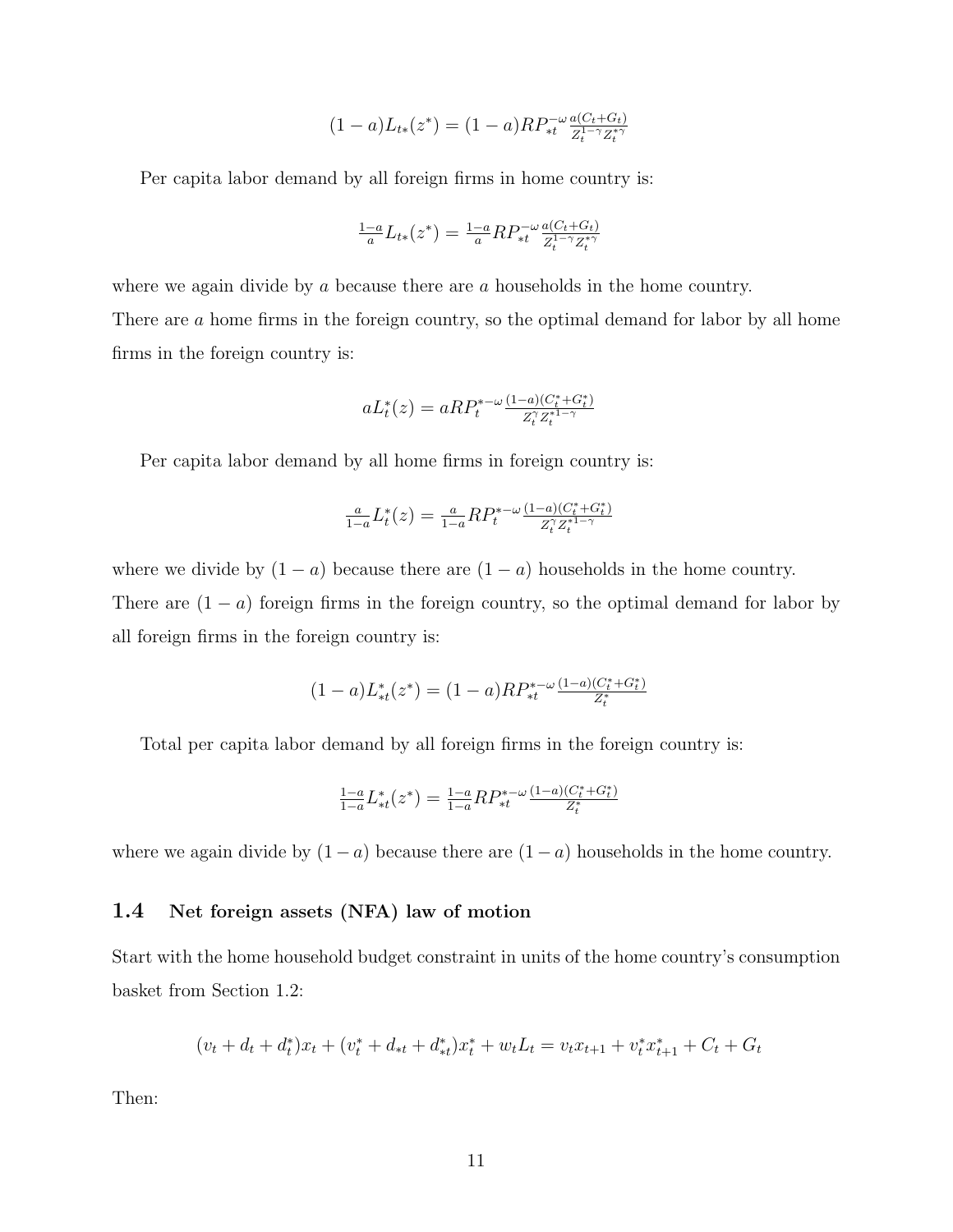$$
(v_t + d_t + d_t^*)x_t + (v_t^* + d_{*t} + d_{*t}^*)x_t^* + w_t L_t = v_t x_{t+1} + n f a_{t+1} + \frac{1-a}{a} v_t x_{*t+1} + C_t + G_t
$$

where net foreign assets,  $nfa_{t+1}$ , is defined as  $nfa_{t+1} \equiv v_t^*x_{t+1}^* - \frac{1-a}{a}$  $\frac{-a}{a}v_t x_{*t+1}$ , i.e., the value of home holdings of foreign shares minus the value of foreign holdings of home shares adjusted for population sizes of home and foreign countries, i.e.,  $a$  and  $1 - a$ , respectively, as in GLR. We defined return on holding home equity as  $R_t \equiv \frac{v_t + d_t + d_t^*}{v_{t-1}}$  and return on holding foreign equity as  $R_t^* \equiv \frac{v_t^* + d_{*t} + d_{*t}^*}{v_{t-1}^*}$  in Section 1.2, so:  $v_t x_{t+1} + n f a_{t+1} + \frac{1-a}{a}$  $\frac{-a}{a}v_t x_{*t+1} + C_t + G_t = \frac{(v_t + d_t + d_t^*)v_{t-1}}{v_{t-1}}$  $\frac{v_t + d_t^* v_{t-1}}{v_{t-1}} x_t + \frac{(v_t^* + d_{*t} + d_{*t}^*) v_{t-1}^*}{v_{t-1}^*} x_t^* + w_t L_t$  $v_t x_{t+1} + n f a_{t+1} + \frac{1-a}{a}$  $\frac{-a}{a}v_t x_{*t+1} + C_t + G_t = R_t v_{t-1} x_t + R_t^* v_{t-1}^* x_t^* + w_t L_t$  $nf a_{t+1} = -v_t x_{t+1} - \frac{1-a}{a}$  $\frac{-a}{a}v_t x_{*t+1} + R_t v_{t-1} x_t + R_t^* v_{t-1}^* x_t^* + w_t L_t - C_t - G_t$  $nf a_{t+1} = -v_t(x_{t+1} + \frac{1-a}{a})$  $\frac{-a}{a}x_{*t+1}$  +  $R_tv_{t-1}x_t + R_t^*v_{t-1}^*x_t^* + w_tL_t - C_t - G_t$ 

 $nf a_{t+1} = -v_t + R_t v_{t-1} x_t + R_t^* v_{t-1}^* x_t^* + w_t L_t - C_t - G_t$ where market clearing condition  $ax_{t+1} + (1 - a)x_{*t+1} = a$  was used to obtain  $x_{t+1} = a$ 

$$
1 - \frac{1-a}{a}x_{*t+1} \text{ as in GLR.}
$$
  
\n
$$
nf a_{t+1} = -v_t + R_t^* v_{t-1}^* x_t^* + R_t v_{t-1} (1 - \frac{1-a}{a} x_{*t}) + w_t L_t - C_t - G_t \text{ where we used } x_t = 1 - x_{*t} \frac{1-a}{a}.
$$
  
\n
$$
nf a_{t+1} = -v_t + R_t^* v_{t-1}^* x_t^* + R_t v_{t-1} - R_t v_{t-1} \frac{1-a}{a} x_{*t} + w_t L_t - C_t - G_t
$$
  
\n
$$
nf a_{t+1} = -v_t + R_t^* v_{t-1}^* x_t^* + v_t + d_t + d_t^* - R_t v_{t-1} \frac{1-a}{a} x_{*t} + w_t L_t - C_t - G_t
$$
  
\n
$$
nf a_{t+1} = R_t^* v_{t-1}^* x_t^* - R_t v_{t-1} \frac{1-a}{a} x_{*t} + y_t - C_t - G_t
$$

where  $y_t \equiv d_t + d_t^* + w_t L_t$ , which differs from GLR due to the additional term  $d_t^*$ . Note that we assume that the dividend of the home firm producing in the foreign country,  $d_t^*$ , is a part of the home country GDP, i.e., we assume that firms repatriate profits to their countries of origin for distribution to domestic and foreign shareholders.

 $nf a_{t+1} = R_t v_{t-1}^* x_t^* - R_t v_{t-1}^* x_t^* + R_t^* v_{t-1}^* x_t^* - R_t v_{t-1} \frac{1-a_t}{a_t}$  $\frac{-a}{a}x_{*t} + y_t - C_t - G_t$ 

Define excess return from holding foreign equity  $R_t^D = R_t^* - R_t$  and portfolio holding

$$
\alpha_t = v_{t-1}^* x_t^*.
$$
  
\n
$$
nf a_{t+1} = R_t^D \alpha_t + R_t v_{t-1}^* x_t^* - R_t v_{t-1} \frac{1-a}{a} x_{*t} + y_t - C_t - G_t
$$
  
\n
$$
nf a_{t+1} = R_t^D \alpha_t + R_t n f a_t + y_t - C_t - G_t
$$

where definition  $nf a_t \equiv v_{t-1}^* x_t^* - \frac{1-a}{a}$  $\frac{-a}{a}v_{t-1}x_{*t}$  was used.

 $1-\frac{1-a}{a}$ 

This is identical to GLR except the definitions of  $R_t$  and  $R_t^*$ , and hence  $R_t^D$ , differ as explained above. This is in units of home consumption.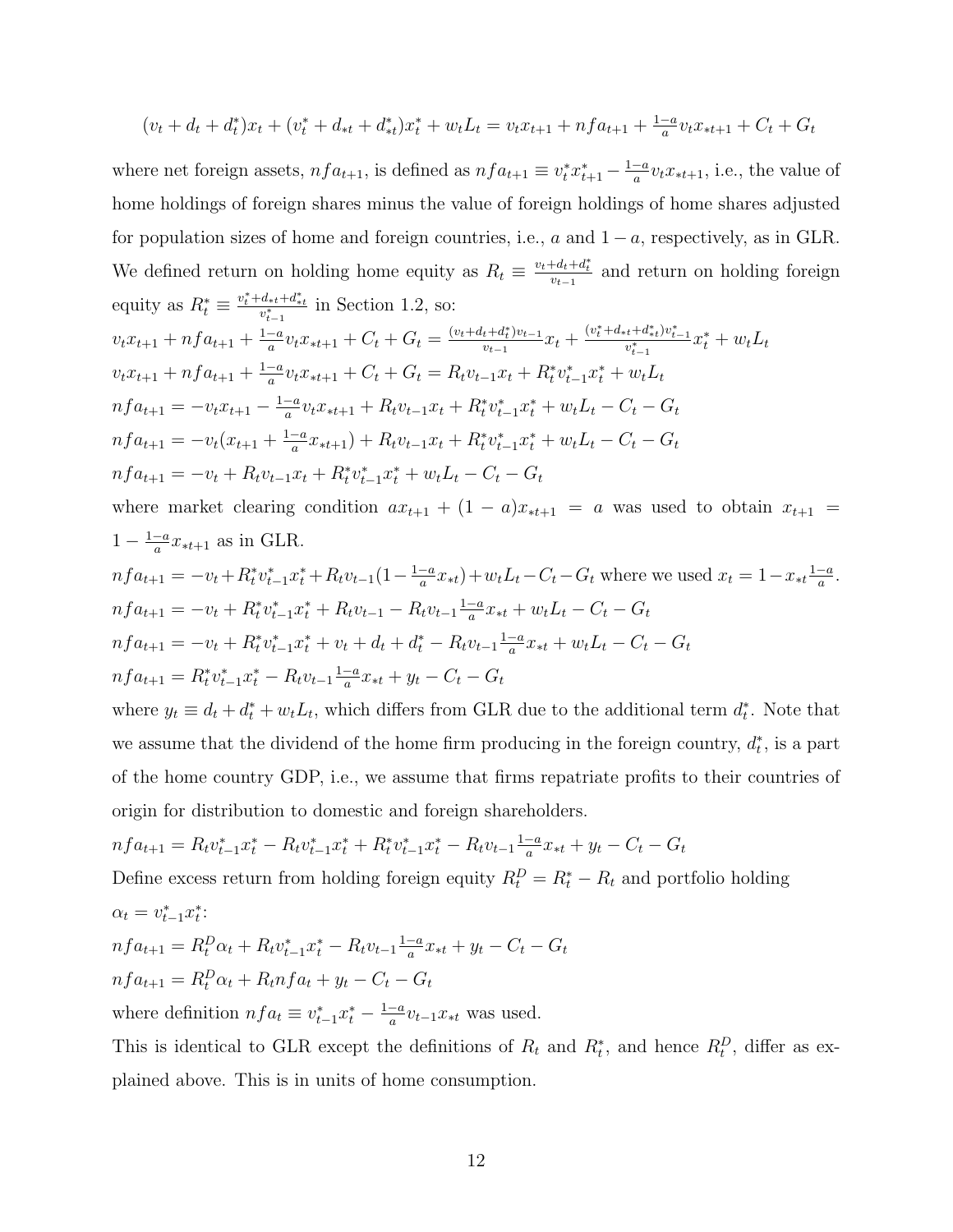Similar derivations can be done to obtain the NFA law of motion for the foreign household:  $nf a_{t+1}^{*f} = R_t^{Df} \alpha_t^{*f} + R_t^f nf a_t^{*f} + y_t^{*f} - C_t^{*f} - G_t^{*f}$ t

This is in units of foreign consumption (denoted by the superscript f), and  $R_t^f \equiv \frac{v_t^f + d_t^f + d_t^{f*}}{v_{t-1}^f}$ , which is the foreign household's return on holding home firm's shares shown in units of foreign consumption.

To convert to units of home consumption:

$$
Q_t n f a_{t+1}^{*f} = \frac{Q_t}{Q_{t-1}} R_t^{Df} Q_{t-1} \alpha_t^{*f} + \frac{Q_t}{Q_{t-1}} R_t^f Q_{t-1} n f a_t^{*f} + Q_t y_t^{*f} - Q_t C_t^{*f} - Q_t G_t^{*f}
$$

Subtracting the home and foreign NFA laws of motions and using the superscript  $D$  to denote the difference between home and foreign variables gives:

$$
nf a_{t+1} - Q_t n f a_{t+1}^{*f} = R_t^D \alpha_t + R_t n f a_t + y_t - C_t - G_t - \left[\frac{Q_t}{Q_{t-1}} R_t^{Df} Q_{t-1} \alpha_t^{*f} + \frac{Q_t}{Q_{t-1}} R_t^f Q_{t-1} n f a_t^{*f}\right]
$$
  
\n
$$
Q_t y_t^{*f} - Q_t C_t^{*f} - Q_t G_t^{*f}
$$
  
\n
$$
nf a_{t+1} - Q_t n f a_{t+1}^{*f} = (R_t^D \alpha_t - \frac{Q_t}{Q_{t-1}} R_t^{Df} Q_{t-1} \alpha_t^{*f}) + (R_t n f a_t - \frac{Q_t}{Q_{t-1}} R_t^f Q_{t-1} n f a_t^{*f}) + (y_t - Q_t y_t^{*f}) - (C_t - Q_t C_t^{*f}) - (G_t - Q_t G_t^{*f})
$$

We use the following clearing conditions:

For net foreign assets:  $anfa_t + (1-a)Q_{t-1}nf_a^{*f} = 0$ , which gives  $\frac{-a}{1-a}$ 1  $\frac{1}{Q_{t-1}} nfa_t = nfa_t^{*f}$ For portfolios:  $a\alpha_t + (1 - a)\alpha_t^{*f}Q_{t-1} = 0$ , which gives  $\alpha_t^{*f} = \frac{-a}{1 - a}$  $1-a$ 1  $\frac{1}{Q_t-1}\alpha_t$ LHS becomes:  $nfa_{t+1} - Q_t\left[\frac{-a}{1-c}\right]$  $1-a$ 1  $\frac{1}{Q_t} n f a_{t+1}$ ] =  $n f a_{t+1} (1 + \frac{a}{1-a}) = n f a_{t+1} \frac{1}{1-a}$  $1-a$ RHS becomes:  $(R_t^D \alpha_t - \frac{Q_t}{Q_{t-1}})$  $\frac{Q_t}{Q_{t-1}}R_t^{Df}Q_{t-1}\frac{-a}{1-\epsilon}$  $1-a$ 1  $\frac{1}{Q_t-1}\alpha_t$  +  $(R_t nfa_t - \frac{Q_t}{Q_t-1})$  $\frac{Q_t}{Q_{t-1}}R_t^f Q_{t-1} \frac{-a}{1-\alpha}$  $1-a$ 1  $\frac{1}{Q_{t-1}} nfa_t) +$  $(y_t - Q_t y_t^{*f})$  $t^{*f}) - (C_t - Q_t C_t^{*f})$  $(t_t^{*f}) - (G_t - Q_t G_t^{*f})$  $_{t}^{\ast f})$ Use:  $R_t^D = \frac{Q_t}{Q_{t-1}}$  $\frac{Q_t}{Q_{t-1}}R_t^{Df}$  and  $R_t = \frac{Q_t}{Q_{t-1}}$  $\frac{Q_t}{Q_{t-1}}R_t^f$ t RHS becomes:  $(R_t^D \alpha_t - R_t^D \frac{-a}{1-\epsilon})$  $\frac{-a}{1-a}\alpha_t$ ) +  $(R_t nfa_t - R_t \frac{-a}{1-a})$  $\frac{-a}{1-a}nf a_t$  +  $(y_t - Q_t y_t^{*f})$  $t^{*f}) - (C_t - Q_t C_t^{*f})$  $\binom{*}{t}$  –  $(G_t-Q_tG_t^{*f})$  $_{t}^{\ast J})$ 

Then:

$$
nfa_{t+1}\frac{1}{1-a} = R_t^D\alpha_t \frac{1}{1-a} + R_t nfa_t \frac{1}{1-a} + (y_t - Q_t y_t^{*f}) - (C_t - Q_t C_t^{*f}) - (G_t - Q_t G_t^{*f})
$$
  

$$
nfa_{t+1} = R_t^D\alpha_t + R_t nfa_t + (1-a)[(y_t - Q_t y_t^{*f}) - (C_t - Q_t C_t^{*f}) - (G_t - Q_t G_t^{*f})]
$$

#### 1.5 Expression for relative GDP

In this section, we derive an expression for the relative GDP,  $\frac{y_t}{y_t^*}$ .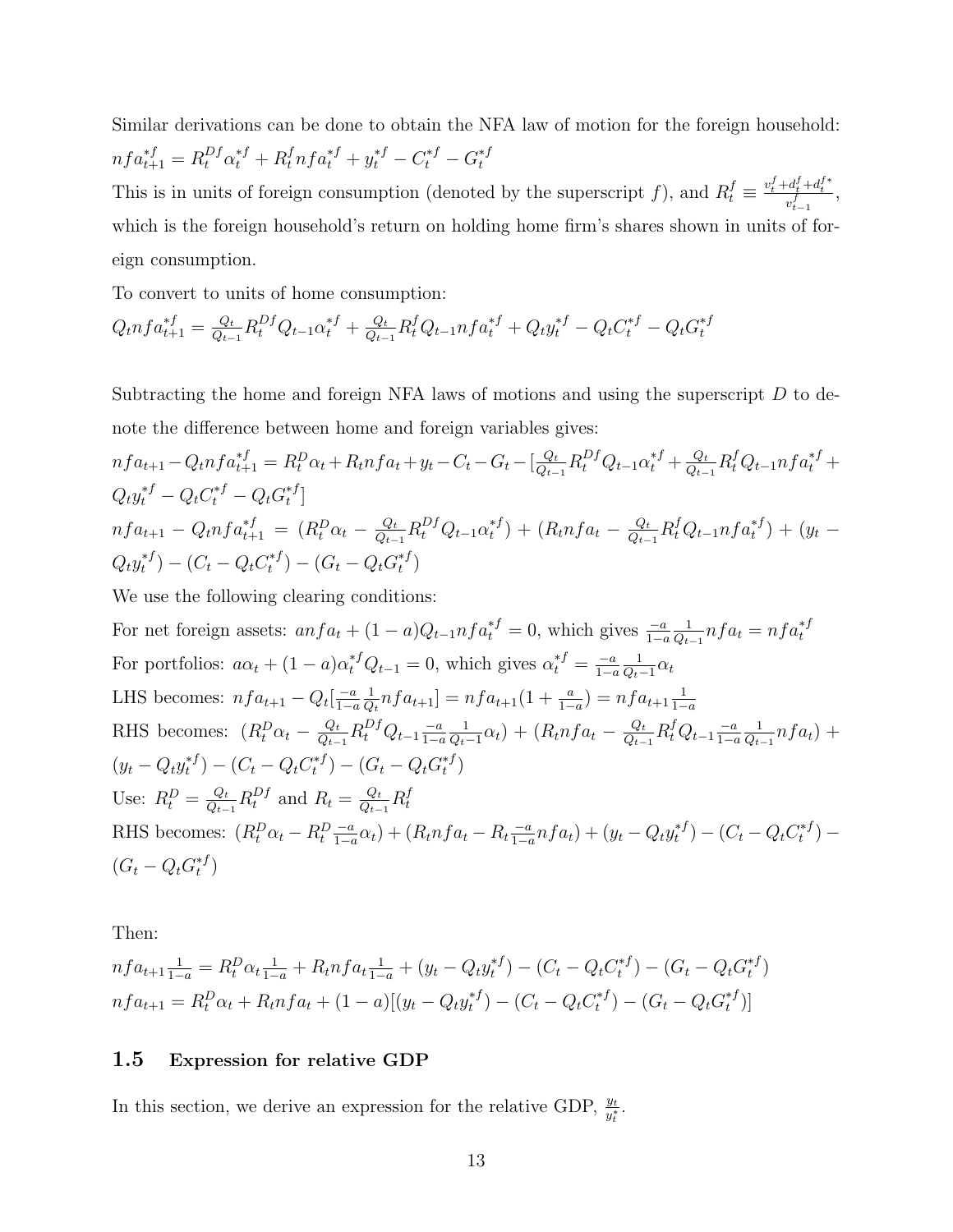Derivation of home GDP,  $y_t$ , i.e., output produced by home and foreign firms in the home country:

 $y_t = RP_t Z_t L_t + RP_{*t} Z_t^{1-\gamma} Z_t^{*\gamma} L_{*t} = \frac{\theta}{\theta - \gamma}$  $\theta-1$  $\overline{w_t}$  $\frac{w_t}{Z_t} Z_t L_t + \frac{\theta}{\theta -}$  $\theta-1$  $w_t$  $\frac{w_t}{Z_t^{1-\gamma}Z_t^{*\gamma}}Z_t^{1-\gamma}Z_t^{*\gamma}L_{*t}=\frac{\theta}{\theta-}$  $\frac{\theta}{\theta-1}(w_t L_t + w_t L_{*t}),$ which is in units of home country consumption.

Derivation of foreign GDP,  $y_t^*$ , i.e., output produced by home and foreign firms in the foreign country:

$$
y_t^* = R P_t^* Z_t^{\gamma} Z_t^{*1-\gamma} L_t^* + R P_{*t}^* Z_t^* L_{*t}^* = \frac{\theta}{\theta - 1} \frac{w_t^*}{Z_t^{\gamma} Z_t^{*1-\gamma}} Z_t^{\gamma} Z_t^{*1-\gamma} L_t^* + \frac{\theta}{\theta - 1} \frac{w_t^*}{Z_t^*} Z_t^* L_{*t}^* =
$$
  
=  $\frac{\theta}{\theta - 1} (w_t^* L_t^* + w_t^* L_{*t}^*),$ 

which is in units of foreign country consumption.

Expression for  $\frac{y_t}{y_t^*}$  $\frac{t}{*}$ :

yt  $\frac{y_t}{y_t^*} = \frac{R P_t Z_t L_t {+} R P_{*t} Z_t^{1-\gamma} Z_t^{*\gamma} L_{*t}}{R P_t^* Z_t^\gamma {Z_t^*}^{1-\gamma} L_t^* {+} R P_{*t}^\gamma Z_t^* L_*^*}$  $\frac{RP_t Z_t L_t + RP_{*t}Z_t^{1-\gamma}Z_t^{*\gamma}L_{*t}}{RP_t^{*}Z_t^{\gamma}Z_t^{*\,1-\gamma}L_t^{*}+RP_{*t}^{*}Z_t^{*}L_{*t}^{*}} = \frac{\frac{\theta}{\theta-1}(w_t L_t + w_t L_{*t})}{\frac{\theta}{\theta-1}(w_t^{*}L_t^{*}+w_t^{*}L_{*t}^{*})}$  $\frac{\frac{\partial}{\partial-1}(w_t L_t + w_t L_{*t})}{\frac{\theta}{\theta-1}(w_t^* L_t^* + w_t^* L_{*t}^*)} = \frac{w_t (L_t + L_{*t})}{w_t^* (L_t^* + L_{*t}^*)}$  $\overline{w_t^*(L_t^*+L_{*t}^*)}$ 

Note that we should use the real exchange rate in the relative GDP expression but it cancels because it appears on both sides of the equation:  $\frac{y_t}{Q_t y_t^*} = \frac{w_t (L_t + L_{*t})}{Q_t w_t^* (L_t^* + L_*^*)}$  $\overline{Q_t w_t^*(L_t^*+L_{*t}^*)}$ 

Next, expressions for  $w_t$ ,  $w_t^*$ ,  $(L_t + L_{*t})$  and  $(L_t^* + L_{*t}^*)$  are obtained. To get  $w_t$ , home labor supply and home labor demand are equated. Home labor supply was derived in Section 1.2 from home household FOCs as  $L_t^s = \left(\frac{C_t^{-\frac{1}{\sigma}} w_t}{x}\right)$  $(\frac{\partial w_t}{\partial x})^{\varphi}$ . Home labor demand was derived above from firm FOCs in Section 1.3 as  $L_t^d = R P_t^{-\omega} \frac{a(C_t + G_t)}{Z_t}$  $\frac{d_{t}+G_{t})}{d_{t}}+\frac{1-a}{a}RP_{*t}^{-\omega}\frac{a(C_{t}+G_{t})}{Z_{t}^{1-\gamma}Z_{t}^{*\gamma}}$  $\frac{a(C_t + G_t)}{Z_t^{1-\gamma} Z_t^{*\gamma}}$ . Since  $L_t^s = L_t^d$ , i.e. labor-market clearing condition, it is possible to write:  $-\frac{1}{\pi}$ 

$$
\left(\frac{C_t^{-\overline{\sigma}} w_t}{\chi}\right)^{\varphi} = R P_t^{-\omega} \frac{a(C_t + G_t)}{Z_t} + \frac{1 - a}{a} R P_{*t}^{-\omega} \frac{a(C_t + G_t)}{Z_t^{1 - \gamma} Z_t^{*\gamma}}
$$

Substitute the expressions for  $RP_t$  and  $RP_{*t}$ :  $\left(\frac{C_t^{-\frac{1}{\sigma}}w_t}{\gamma}\right)$  $(\frac{\theta}{\chi})^{\varphi}=(\frac{\theta}{\theta-1})$  $\frac{w_t}{w}$  $\frac{w_t}{Z_t}$ )<sup>-</sup> $\omega \frac{a(C_t+G_t)}{Z_t}$  $\frac{1+G_t}{Z_t}+\frac{1-a}{a}$  $\frac{-a}{a}$  $\left(\frac{\theta}{\theta -}\right)$  $\theta-1$  $\overline{w_t}$  $\frac{w_t}{Z_t^{1-\gamma}Z_t^{*\gamma}}$ ) –  $\omega \frac{a(C_t+G_t)}{Z_t^{1-\gamma}Z_t^{*\gamma}}$  $Z_t^{1-\gamma} Z_t^{*\gamma}$  $w_t^{\omega+\varphi} = \chi^{\varphi}(\frac{\theta-1}{\theta})$  $\frac{(-1)}{\theta}$ <sup>w</sup>a(C<sub>t</sub> + G<sub>t</sub>)C<sub>t</sub><sup> $\frac{\varphi}{c}$ </sup> $[Z_t^{\omega-1} + \frac{1-a}{a}]$  $\frac{-a}{a}(Z_t^{1-\gamma}Z_t^{*\gamma}$  $\binom{1}{t}$ <sup> $\omega-1$ </sup>]  $w_t = \chi^{\frac{\varphi}{\omega + \varphi}}(\frac{\theta - 1}{\theta})$  $\frac{(-1)}{\theta}e^{-\frac{\omega}{\omega+\varphi}}[a(C_t+G_t)]^{\frac{1}{\omega+\varphi}}C_t^{\frac{\varphi}{\sigma(\omega+\varphi)}}[Z_t^{\omega-1}+\frac{1-a}{a}]$  $\frac{-a}{a}(Z_t^{1-\gamma}Z_t^{*\gamma})$  $(t^{*\gamma})^{\omega-1}]^{\frac{1}{\omega+\varphi}},$  which is the real wage in the home country in units of home consumption.

To get  $w_t^*$ , equate foreign labor supply and foreign labor demand. Labor supply can be derived from foreign household FOC as  $L_t^* = \left(\frac{C_t^{*-\frac{1}{\sigma}}w_t^*}{\chi}\right)^\varphi$  following the same steps as in Section 1.2. Labor demand was derived in Section 1.3 as  $\frac{a}{1-a}RP_t^{*-\omega}$  $(1-a)(C_t^* + G_t^*)$  $\frac{(-a)(C^*_t+G^*_t)}{Z^{\gamma}_t Z^{*1-\gamma}_t}+\frac{1-a}{1-a}RP^{*-\omega}_{*t}$  $(1-a)(C_t^* + G_t^*)$  $\frac{(C_t+G_t)}{Z_t^*}$ .  $\left(\frac{C_t^{*-\frac{1}{\sigma}}w_t^*}{\chi}\right)^\varphi = \frac{a}{1-a}RP_t^{*-\omega}$  $(1-a)(C_t^*+G_t^*)$  $\frac{(-a)(C^*_t+G^*_t)}{Z^{\gamma}_t Z^{*1-\gamma}_t}+\frac{1-a}{1-a}RP^{*- \omega}_{*t}$  $(1-a)(C_t^* + G_t^*)$  $\overline{Z_t^*}$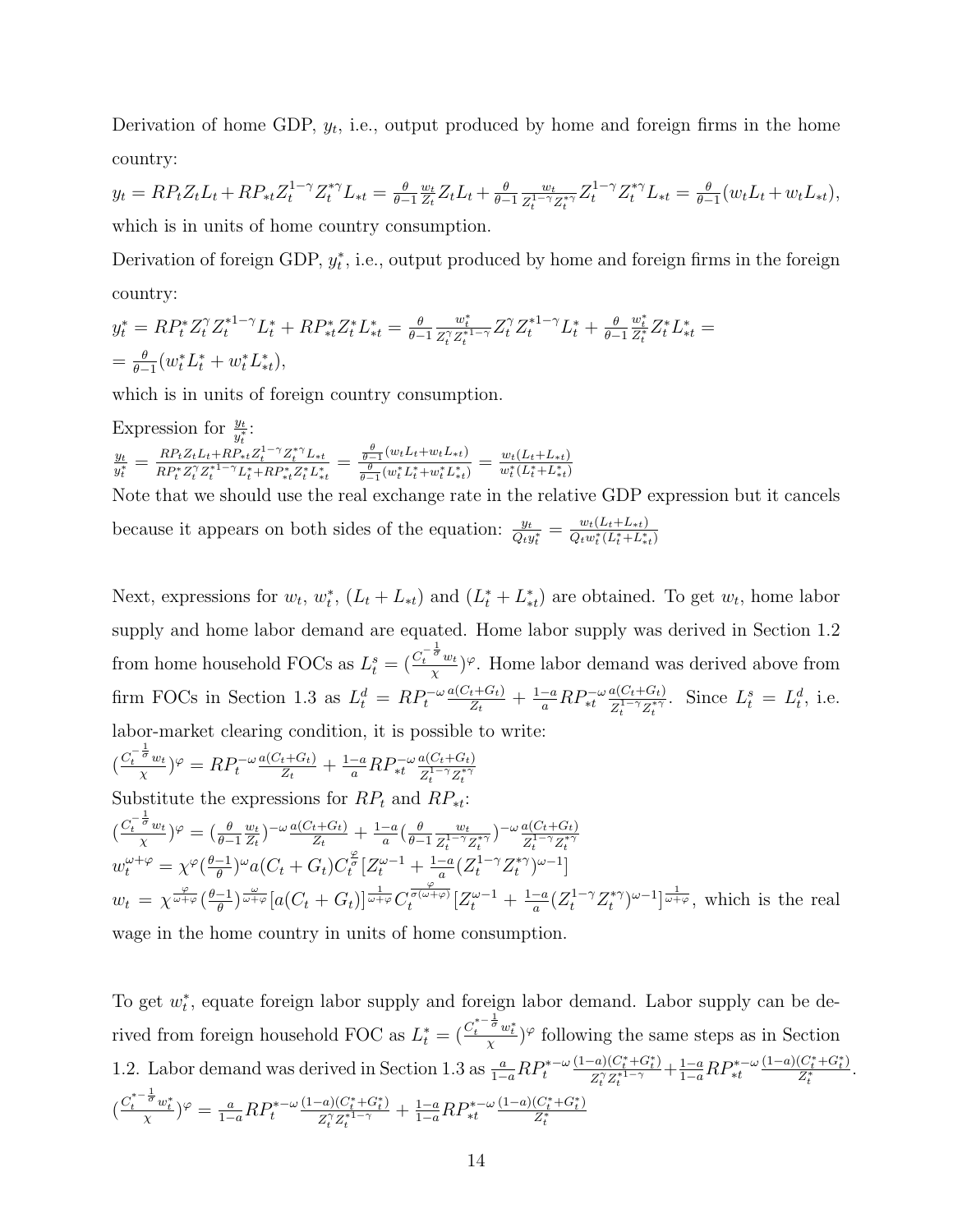$$
\left(\frac{C_t^{*-\frac{1}{\sigma}}w_t^*}{\chi}\right)^{\varphi} = \frac{a}{1-a} \left(\frac{\theta}{\theta-1} \frac{w_t^*}{Z_t^{\gamma} Z_t^{*1-\gamma}}\right)^{-\omega} \frac{(1-a)(C_t^* + G_t^*)}{Z_t^{\gamma} Z_t^{*1-\gamma}} + \frac{1-a}{1-a} \left(\frac{\theta}{\theta-1} \frac{w_t^*}{Z_t^*}\right)^{-\omega} \frac{(1-a)(C_t^* + G_t^*)}{Z_t^*}
$$
\n
$$
w_t^* = \chi^{\frac{\varphi}{\omega+\varphi}}\left(\frac{\theta-1}{\theta}\right)^{\frac{\omega}{\omega+\varphi}} \left[(1-a)(C_t^* + G_t^*)\right]^{\frac{1}{\omega+\varphi}} C_t^{\frac{\varphi}{\sigma(\omega+\varphi)}}\left[\frac{a}{1-a}(Z_t^{\gamma} Z_t^{*1-\gamma})^{\omega-1} + Z_t^{\omega-1}\right]^{\frac{1}{\omega+\varphi}}, \text{ which is}
$$

real wage in the foreign country in units of foreign consumption.

$$
\frac{w_t}{w_t^*} = \frac{\chi^{\frac{\varphi}{\omega+\varphi}}(\frac{\theta-1}{\theta})^{\frac{\omega}{\omega+\varphi}}[a(C_t+G_t)]^{\frac{1}{\omega+\varphi}}C_t^{\frac{\varphi}{\sigma(\omega+\varphi)}}[Z_t^{\omega-1}+\frac{1-a}{a}(Z_t^{1-\gamma}Z_t^{*\gamma})^{\omega-1}]^{\frac{1}{\omega+\varphi}}}{\chi^{\frac{\varphi}{\omega+\varphi}}(\frac{\theta-1}{\theta})^{\frac{\omega}{\omega+\varphi}}[(1-a)(C_t^*+G_t^*)]^{\frac{1}{\omega+\varphi}}C_t^{\frac{\varphi}{\sigma(\omega+\varphi)}}[\frac{1}{1-a}(Z_t^{\gamma}Z_t^{*1-\gamma})^{\omega-1}+Z_t^{*\omega-1}]^{\frac{1}{\omega+\varphi}}}{[a(C_t+G_t)]^{\frac{1}{\omega+\varphi}}C_t^{\frac{\varphi}{\sigma(\omega+\varphi)}}[Z_t^{\omega-1}+\frac{1-a}{a}(Z_t^{1-\gamma}Z_t^{*\gamma})^{\omega-1}]^{\frac{1}{\omega+\varphi}}}{[(1-a)(C_t^*+G_t^*)]^{\frac{1}{\omega+\varphi}}C_t^{\frac{\varphi}{\sigma(\omega+\varphi)}}[\frac{a}{1-a}(Z_t^{\gamma}Z_t^{*1-\gamma})^{\omega-1}+Z_t^{*\omega-1}]^{\frac{1}{\omega+\varphi}}}
$$

We can use this expression in the  $\frac{y_t}{y_t^*}$  expression:

$$
\frac{y_t}{y_t^*} = \frac{w_t(L_t + L_{*t})}{w_t^*(L_t^* + L_{*t}^*)} = \frac{w_t(\frac{C_t^{-\frac{1}{\sigma}}w_t}{\chi})^{\varphi}}{w_t^*(\frac{C_t^{*- \frac{1}{\sigma}}w_t}{\chi})^{\varphi}} = \frac{w_t(C_t^{-\frac{1}{\sigma}}w_t)^{\varphi}}{w_t^*(C_t^{*- \frac{1}{\sigma}}w_t^*)^{\varphi}} = \frac{w_t^{1+\varphi}C_t^{-\frac{\varphi}{\sigma}}}{w_t^{*1+\varphi}C_t^{*- \frac{\varphi}{\sigma}}}
$$
\n
$$
= \left[\frac{C_t}{C_t^*}\right]^{\frac{\varphi(1-\omega)}{\sigma(\varphi+\omega)}} \left[\frac{a(C_t + G_t)}{(1-a)(C_t^* + G_t^*)}\right]^{\frac{1+\varphi}{\varphi+\omega}} \left[\frac{Z_t^{\omega-1} + \frac{1-a}{a}(Z_t^{1-\gamma}Z_t^{*\gamma})^{\omega-1}}{Z_t^{*\omega-1} + \frac{a}{1-a}(Z_t^2 Z_t^{*1-\gamma})^{\omega-1}}\right]^{\frac{1+\varphi}{\varphi+\omega}}
$$

Note that the relative GDP can also be written as: yt  $\frac{y_t}{y_t^*} = \big[\frac{C_t}{C_t^*}\big]^{\frac{\varphi(1-\omega)}{\sigma(\varphi+\omega)}}\big(\frac{a}{1-\omega}\big)$  $\frac{a}{1-a}\Big)\frac{1+\varphi}{\varphi+\omega}\Big[\frac{C_t+G_t}{C_t^*+G_t^*}\Big]\frac{1+\varphi}{\varphi+\omega}\Big[\frac{\frac{1}{a}[aZ_t^{\omega-1}+(1-a)(Z_t^{1-\gamma}Z_t^*)^{\omega-1}]}{\frac{1}{1-a}[a(Z_t^{\gamma}Z_t^{*1-\gamma})^{\omega-1}+(1-a)Z_t^{*\omega-1}]}\Big]$  $\frac{\frac{1}{a} [a Z_t^{\omega-1} + (1-a) (Z_t^{1-\gamma} Z_t^{*\gamma})^{\omega-1}]}{\frac{1}{1-a} [a (Z_t^{\gamma} Z_t^{*1-\gamma})^{\omega-1} + (1-a) Z_t^{*\omega-1}]} \Big]^{ \frac{1+\varphi}{\varphi+\omega} } =$  $= \bigl[ \tfrac{C_t}{C_t^*} \bigr]^\frac{\varphi(1-\omega)}{\sigma(\varphi+\omega)} \bigl[ \tfrac{C_t + G_t}{C_t^* + G_t^*} \bigr]^\frac{1+\varphi}{\varphi+\omega} \bigl[ \tfrac{[a Z_t^{\omega-1} + (1-a)(Z_t^{1-\gamma} Z_t^*)^{\omega-1}]} {[a(Z_t^{\gamma} Z_t^{*1-\gamma})^{\omega-1} + (1-a) Z_t^{*\omega-1} }$  $\frac{[aZ_t^{\omega-1}+(1-a)(Z_t^{1-\gamma}Z_t^{*\gamma})^{\omega-1}]}{[a(Z_t^{\gamma}Z_t^{*1-\gamma})^{\omega-1}+(1-a)Z_t^{*\omega-1}]}\Big]^{\frac{1+\varphi}{\varphi+\omega}}$ 

#### Parameters:

If  $\varphi = 0$ , i.e., inelastic labor:  $y_t$  $\frac{y_t}{y_t^*} = \left[\frac{a(C_t+G_t)}{(1-a)(C_t^*+G_t^*)}\right] \frac{1}{\omega} \left[\frac{Z_t^{\omega-1} + \frac{1-a}{a}(Z_t^{1-\gamma}Z_t^{*\gamma})^{\omega-1}}{Z_t^{*\omega-1} + \frac{a}{1-a}(Z_t^{\gamma}Z_t^{*\frac{1-\gamma}{2}})^{\omega-1}}\right]$  $\frac{Z_t^{\omega-1}+\frac{1-a}{a}(Z_t^{1-\gamma}Z_t^{\gamma})^{\omega-1}}{Z_t^{\ast\omega-1}+\frac{a}{1-a}(Z_t^{\gamma}Z_t^{\ast 1-\gamma})^{\omega-1}}\Big]\frac{1}{\omega}$ 

If also elasticity of substitution between home and foreign goods equals 1, i.e.,  $\omega = 1$ :

$$
\frac{y_t}{y_t^*} = \frac{a}{1-a} \frac{C_t + G_t}{C_t^* + G_t^*} \frac{1-a}{a} = \frac{C_t + G_t}{C_t^* + G_t^*}
$$

If  $\varphi > 0$ , i.e., elastic labor, and  $\omega = 1$ : yt  $\frac{y_t}{y_t^*} = \frac{C_t + G_t}{C_t^* + G_t^*}$ 

We show that in this paper this result holds even if  $\omega \neq 1:$ 

The expression  $\frac{y_t}{y_t^*} = \left[\frac{C_t}{C_t^*}\right]^{\frac{\varphi(1-\omega)}{\sigma(\varphi+\omega)}} \left[\frac{C_t+G_t}{C_t^*+G_t^*}\right]^{\frac{1+\varphi}{\varphi+\omega}} \left[\frac{[aZ_t^{\omega-1}+(1-a)(Z_t^{1-\gamma}Z_t^*)^{\omega-1}]} {[a(Z_t^{\gamma}Z_t^{*1-\gamma})^{\omega-1}+(1-a)Z_t^{*\omega-1}}\right]$  $\frac{[aZ_t^{\omega-1}+(1-a)(Z_t^{1-\gamma}Z_t^{*\gamma})^{\omega-1}]}{[a(Z_t^{\gamma}Z_t^{*1-\gamma})^{\omega-1}+(1-a)Z_t^{*\omega-1}]} \Big]^{1+\varphi}$  can be combined with the expression derived below in Section 1.6 rewritten as:  $\left(\frac{C_t}{C_t^*}\right)^{\frac{\varphi}{\sigma}} = \left[\frac{C_t + G_t}{C_t^* + G_t^*}\right]^{-1} \left[\frac{aZ_t^{\omega-1} + (1-a)(Z_t^{1-\gamma}Z_t^{*\gamma})^{\omega-1}}{a(Z_t^{\gamma}Z_t^{*1-\gamma})^{\omega-1} + (1-a)Z_t^{*\omega-1}}\right]$  $\frac{a Z_t^{\omega-1} + (1-a)(Z_t^{1-\gamma} Z_t^{*\gamma})^{\omega-1}}{a(Z_t^{\gamma} Z_t^{*1-\gamma})^{\omega-1} + (1-a)Z_t^{*\omega-1}} \Big]^{1+\varphi}$ Then: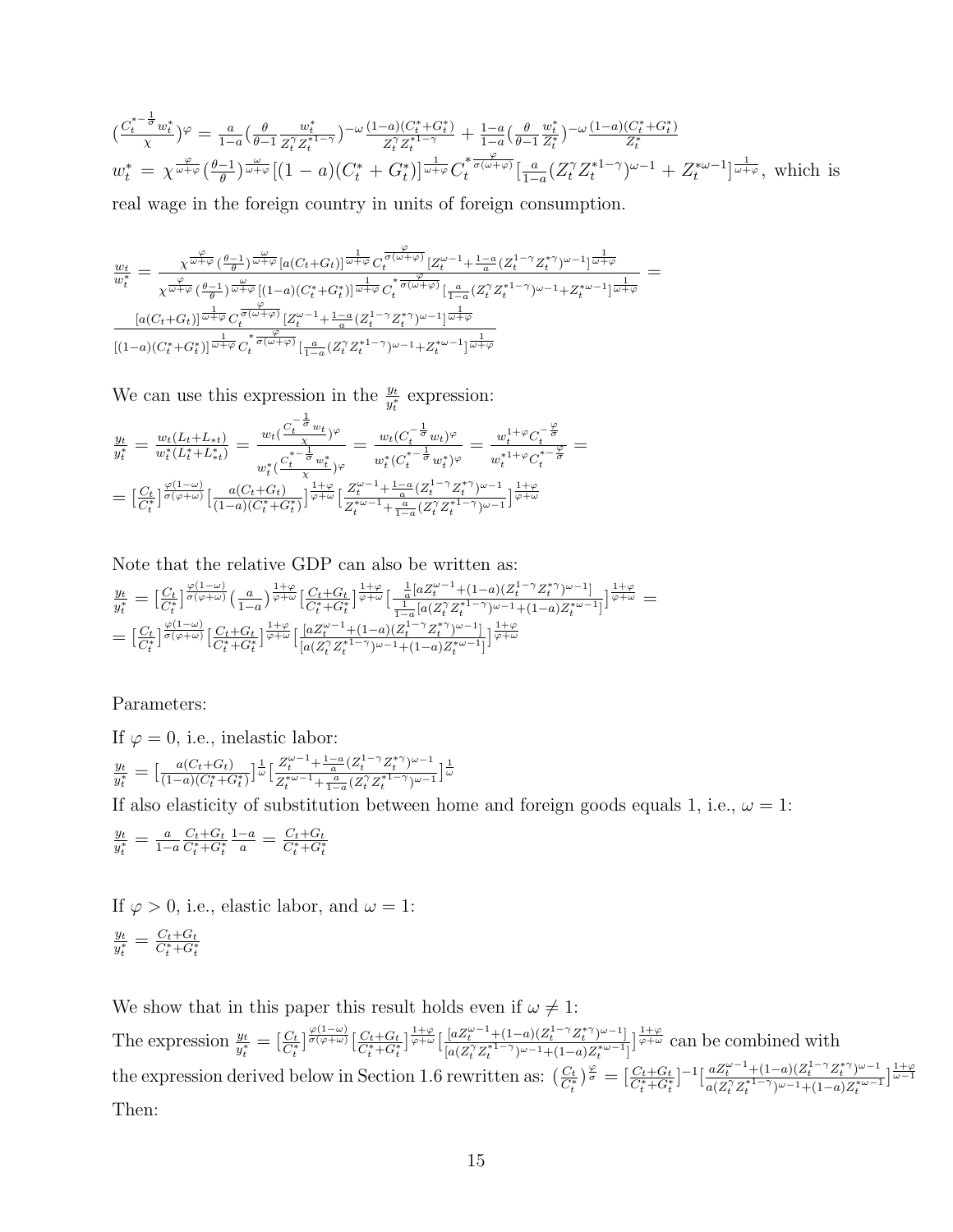$$
\begin{array}{l} \frac{y_{t}}{y_{t}^{*}} = \left[\frac{C_{t}+G_{t}}{C_{t}^{*}+G_{t}^{*}}\right]^{-\frac{1-\omega}{\varphi+\omega}}\left[\frac{aZ_{t}^{\omega-1}+(1-a)(Z_{t}^{1-\gamma}Z_{t}^{*\gamma})^{\omega-1}}{a(Z_{t}^{\gamma}Z_{t}^{*1-\gamma})^{\omega-1}+(1-a)Z_{t}^{*\omega-1}}\right]^{\frac{1+\varphi}{\omega-1}}\frac{1-\omega}{\varphi+\omega}\left[\frac{C_{t}+G_{t}}{C_{t}^{*}+G_{t}^{*}}\right]^{\frac{1+\varphi}{\varphi+\omega}}\left[\frac{aZ_{t}^{\omega-1}+(1-a)(Z_{t}^{1-\gamma}Z_{t}^{*\gamma})^{\omega-1}}{a(Z_{t}^{\gamma}Z_{t}^{*1-\gamma})^{\omega-1}+(1-a)Z_{t}^{*\omega-1}}\right]^{\frac{1+\varphi}{\varphi+\omega}}\\ = \frac{[C_{t}+G_{t}}{C_{t}^{*}+G_{t}^{*}}\left]^{\frac{(\omega-1)+(1+\varphi)}{\varphi+\omega}}+\left[\frac{aZ_{t}^{\omega-1}+(1-a)(Z_{t}^{1-\gamma}Z_{t}^{*\gamma})^{\omega-1}}{a(Z_{t}^{\gamma}Z_{t}^{*1-\gamma})^{\omega-1}+(1-a)Z_{t}^{*\omega-1}}\right]^{\frac{(1+\varphi)(1-\omega)+(1+\varphi)(\omega-1)}{(\omega-1)(\varphi+\omega)}}=\\ =\frac{C_{t}+G_{t}}{C_{t}^{*}+G_{t}^{*}} \end{array}
$$

### **1.6** More on real exchange rate,  $Q_t$

From Section 1.1: 
$$
Q_t = \left[\frac{a(\varepsilon_t P_{Ht}^*)^{1-\omega} + (1-a)(\varepsilon_t P_{Ft}^*)^{1-\omega}}{a P_{Ht}^{1-\omega} + (1-a) P_{Ft}^{1-\omega}}\right] \frac{1}{1-\omega}
$$
.  
\n $Q_t^{1-\omega} = \frac{a(\varepsilon_t P_{Ht}^*)^{1-\omega} + (1-a)(\varepsilon_t P_{Ft}^*)^{1-\omega}}{a P_{Ht}^{1-\omega} + (1-a) P_{Ft}^{1-\omega}}$ 

Use expressions for price indices:

$$
\begin{split} &Q_{t}^{1-\omega}=\frac{a(\varepsilon_{t}\frac{\theta}{\theta-1}\frac{W_{t}^{*}}{Z_{t}^{2}Z_{t}^{*1-\gamma}})^{1-\omega}+(1-a)(\varepsilon_{t}\frac{\theta}{\theta-1}\frac{W_{t}^{*}}{Z_{t}^{*}})^{1-\omega}}{z_{t}^{1-\gamma}Z_{t}^{*}}\\ &=\frac{a(\frac{\theta}{\theta-1}\frac{W_{t}}{Z_{t}})^{1-\omega}+(1-a)(\frac{\theta}{\theta-1}\frac{W_{t}}{Z_{t}^{1-\gamma}Z_{t}^{*}})^{1-\omega}}{z_{t}^{1-\gamma}Z_{t}^{*}}\\ &=\big(\frac{\frac{\varepsilon_{t}W_{t}^{*}}{W_{t}^{*}}P_{t}^{*}}{P_{t}^{*}}\big)^{1-\omega}\frac{a(Z_{t}^{2}Z_{t}^{*1-\gamma})^{\omega-1}+(1-a)Z_{t}^{*}\omega-1}{aZ_{t}^{\omega-1}+(1-a)(Z_{t}^{1-\gamma}Z_{t}^{*})^{\omega-1}}=\big(\frac{Q_{t}w_{t}^{*}}{w_{t}}\big)^{1-\omega}\frac{a(Z_{t}^{2}Z_{t}^{*1-\gamma})^{\omega-1}+(1-a)Z_{t}^{*}\omega-1}{aZ_{t}^{\omega-1}+(1-a)(Z_{t}^{1-\gamma}Z_{t}^{*})^{\omega-1}}\\ &=\big(\frac{Q_{t}w_{t}^{*}}{w_{t}}\big)^{1-\omega}\frac{(1-a)\left[\frac{a}{1-a}(Z_{t}^{2}Z_{t}^{*1-\gamma})^{\omega-1}+Z_{t}^{*}\omega-1\right]}{a[Z_{t}^{2}-\gamma}=\big(\frac{Q_{t}w_{t}^{*}}{w_{t}}\big)^{1-\omega}\frac{1-a}{a}\frac{\frac{a}{1-a}(Z_{t}^{2}Z_{t}^{*1-\gamma})^{\omega-1}+Z_{t}^{*}\omega-1}{aZ_{t}^{\omega-1}+\frac{1-a}{a}(Z_{t}^{1-\gamma}Z_{t}^{*})^{\omega-1}}\big)\\ &=\big(\frac{w_{t}}{Q_{t}w_{t}^{*}}\big)^{\omega-1}\frac{1-a}{a}\frac{\frac{a}{1-a}(Z_{t}^{2}Z_{t}^{*1-\gamma})^{\omega-1}+Z_{t}^{*}\omega-1}{\
$$

Use the expression for  $\frac{w_t}{w_t^*}$  from labor-clearing in Section 1.5 multiplied by  $\frac{1}{Q_t}$ .  $\frac{w_t}{Q_t w_t^*} = \frac{1}{Q}$  $Q_t$  $[a(C_t+G_t)]^{\frac{1}{\omega+\varphi}}C$  $\frac{\varphi}{\sigma(\omega+\varphi)}\left[Z_t^{\omega-1}\!+\!\tfrac{1-a}{a}(Z_t^{1-\gamma}Z_t^{*\gamma})^{\omega-1}\right]\overline{\omega+\varphi}$  $\frac{1}{[(1-a)(C_t^*+G_t^*)]^{\frac{1}{\omega+\varphi}}C_t^*{\sigma(\omega+\varphi)}\frac{q}{[\frac{a}{1-a}(Z_t^{\gamma}Z_t^{*1-\gamma})^{\omega-1}+Z_t^{*\omega-1}]^{\frac{1}{\omega+\varphi}}}$ 

Equate the two expressions:

$$
\left(\frac{a}{1-a}\right)^{\frac{1}{\omega-1}}\frac{1}{Q_t}\left[\frac{Z_t^{\omega-1}+\frac{1-a}{a}(Z_t^{1-\gamma}Z_t^{*\gamma})^{\omega-1}}{\frac{1-a}{1-a}(Z_t^{\gamma}Z_t^{*1-\gamma})^{\omega-1}+Z_t^{*\omega-1}}\right]^{\frac{1}{\omega-1}}=\frac{1}{Q_t}\frac{[a(C_t+G_t)]^{\frac{1}{\omega+\varphi}}C_t^{\frac{\varphi}{\sigma(\omega+\varphi)}}[Z_t^{\omega-1}+\frac{1-a}{a}(Z_t^{1-\gamma}Z_t^{*\gamma})^{\omega-1}]^{\frac{1}{\omega+\varphi}}}{[(1-a)(C_t^*+G_t^*)]^{\frac{1}{\omega+\varphi}}C_t^{\frac{\varphi}{\sigma(\omega+\varphi)}}\left[\frac{a}{1-a}(Z_t^{\gamma}Z_t^{*1-\gamma})^{\omega-1}+Z_t^{*\omega-1}\right]^{\frac{1}{\omega+\varphi}}}
$$

$$
\left(\frac{a}{1-a}\right)^{\frac{1}{\omega-1}}\left[\frac{Z_t^{\omega-1}+\frac{1-a}{a}(Z_t^{1-\gamma}Z_t^{*\gamma})^{\omega-1}}{(\frac{a}{1-a}(Z_t^{\gamma}Z_t^{*1-\gamma})^{\omega-1}+Z_t^{*\omega-1}}\right]^{\frac{1}{\omega-1}}=\frac{[a(C_t+G_t)]^{\frac{1}{\omega+\varphi}}C_t^{\frac{\varphi}{\sigma(\omega+\varphi)}}[Z_t^{\omega-1}+\frac{1-a}{a}(Z_t^{1-\gamma}Z_t^{*\gamma})^{\omega-1}]^{\frac{1}{\omega+\varphi}}}{[(1-a)(C_t^*+G_t^*)]^{\frac{1}{\omega+\varphi}}C_t^{\frac{\varphi}{\sigma(\omega+\varphi)}}\left[\frac{a}{1-a}(Z_t^{\gamma}Z_t^{*1-\gamma})^{\omega-1}+Z_t^{*\omega-1}\right]^{\frac{1}{\omega+\varphi}}}
$$

$$
\left(\frac{a}{1-a}\right)^{\frac{1}{\omega-1}}\left[\frac{Z_t^{\omega-1}+\frac{1-a}{a}(Z_t^{1-\gamma}Z_t^{*\gamma})^{\omega-1}}{(\frac{1-a}{1-a}(Z_t^{\gamma}Z_t^{*1-\gamma})^{\omega-1}+Z_t^{*\omega-1}}\right]^{\frac{1+\varphi}{(\omega-1)(\omega+\varphi)}}=\left(\frac{a(C_t+G_t)}{(1-a)(C
$$

This can be simplified further as follows but notice that the "Z" function changes (We denote it by Z'):

$$
\textstyle \big(\frac{a}{1-a}\big)^{\frac{\omega+\varphi}{\omega-1}} \big[\frac{Z_t^{\omega-1}+ \frac{1-a}{a}(Z_t^{1-\gamma}Z_t^{*\gamma})^{\omega-1}}{\frac{a}{1-a}(Z_t^{\gamma}Z_t^{*\,1-\gamma})^{\omega-1}+Z_t^{*\omega-1}} \big]^{\frac{1+\varphi}{\omega-1}} = \frac{a(C_t+G_t)}{(1-a)(C_t^*+G_t^*)} \textstyle \big(\frac{C_t}{C_t^*}\big)^\frac{\varphi}{\sigma}
$$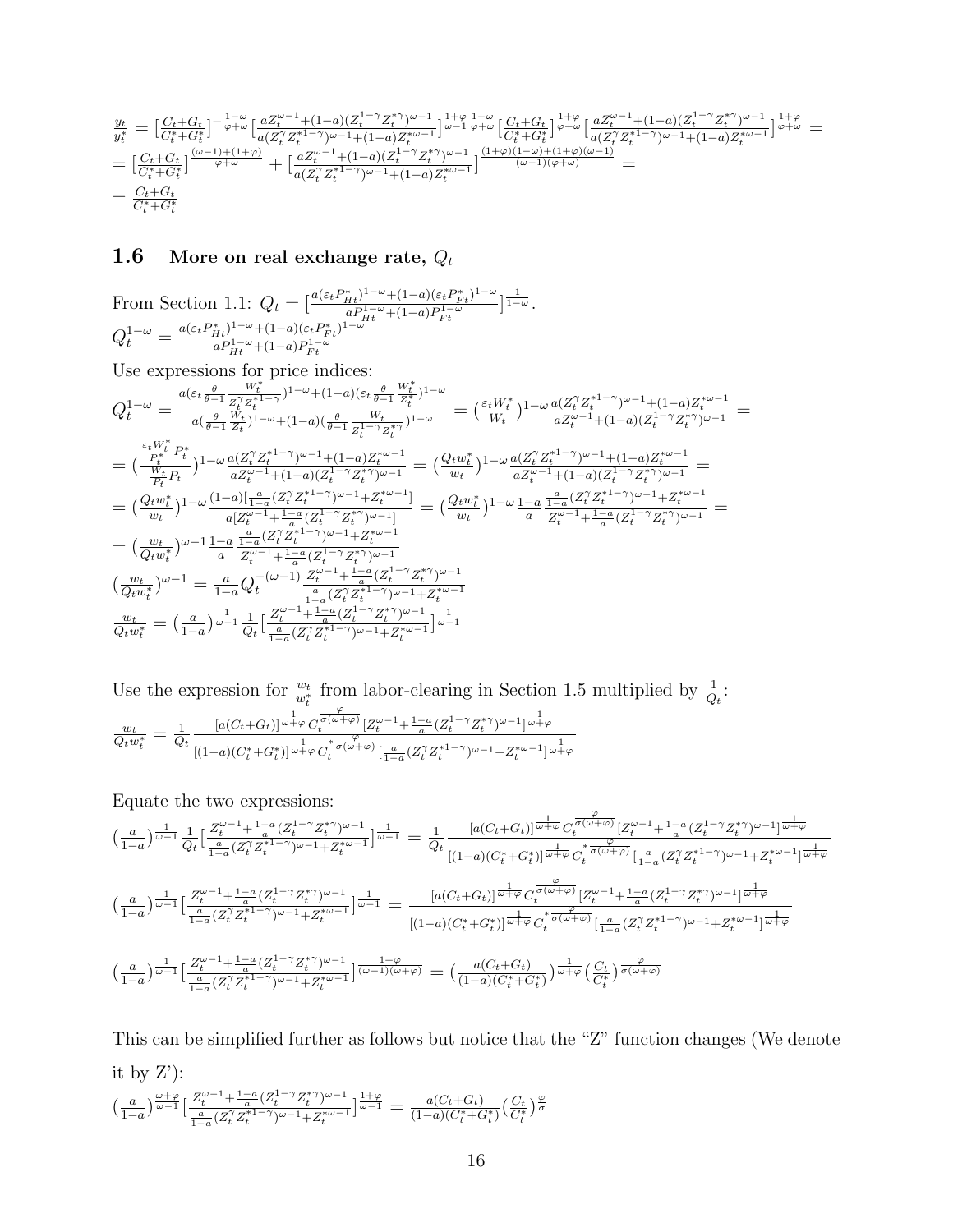$$
\begin{array}{l} \left(\frac{a}{1-a}\right)^{\frac{\omega+\varphi-(\omega-1)}{\omega-1}} \big[ \frac{Z^{\omega-1}_t + \frac{1-a}{a}(Z^{1-\gamma}_t Z^{*\gamma}_t)^{\omega-1}}{1-a(Z^{2}_t Z^{*1-\gamma}_t)^{\omega-1} + Z^{*\omega-1}_t} \big]^{\frac{1+\varphi}{\omega-1}} = \frac{C_t + G_t}{C^*_t + G^*_t} \big(\frac{C_t}{C^*_t}\big)^{\frac{\varphi}{\sigma}} \\ \left(\frac{a}{1-a}\right)^{\frac{\varphi+1}{\omega-1}} \big[ \frac{Z^{\omega-1}_t + \frac{1-a}{a}(Z^{1-\gamma}_t Z^{*\gamma}_t)^{\omega-1}}{1-a(Z^{2}_t Z^{*1-\gamma}_t)^{\omega-1} + Z^{*\omega-1}_t} \big]^{\frac{1+\varphi}{\omega-1}} = \frac{C_t + G_t}{C^*_t + G^*_t} \big(\frac{C_t}{C^*_t}\big)^{\frac{\varphi}{\sigma}} \\ \big[ \frac{aZ^{\omega-1}_t + (1-a)(Z^{1-\gamma}_t Z^{*\gamma}_t)^{\omega-1}}{a(Z^{2}_t Z^{*1-\gamma}_t)^{\omega-1} + (1-a)Z^{*\omega-1}_t} \big]^{\frac{1+\varphi}{\omega-1}} = \frac{C_t + G_t}{C^*_t + G^*_t} \big(\frac{C_t}{C^*_t}\big)^{\frac{\varphi}{\sigma}} \end{array}
$$

Parameters:

If  $\varphi = 0$ , i.e., inelastic labor:  $\frac{aZ_t^{\omega-1}+(1-a)(Z_t^{1-\gamma}Z_t^{*\gamma})^{\omega-1}}{e(Z_t^{2\gamma}Z_t^{*1-\gamma})^{\omega-1}+(1-a)Z_t^{*\omega-1}}$  $\frac{aZ_t^{\omega-1}+(1-a)(Z_t^{1-\gamma}Z_t^{*\gamma})^{\omega-1}}{a(Z_t^{\gamma}Z_t^{*1-\gamma})^{\omega-1}+(1-a)Z_t^{*\omega-1}}\Big\vert\frac{1}{\omega-1} = \frac{C_t+C_t}{C_t^*+G_t^*}$ 

If 
$$
\gamma = 1
$$
:  
\n
$$
\left[\frac{aZ_t^{\omega-1} + (1-a)(Z_t^{1-\gamma}Z_t^{*\gamma})^{\omega-1}}{a(Z_t^{\gamma}Z_t^{*1-\gamma})^{\omega-1} + (1-a)Z_t^{*\omega-1}}\right]
$$
 reduces to  $1$ .  
\n
$$
1 = \frac{C_t + G_t}{C_t^* + G_t^*} \left(\frac{C_t}{C_t^*}\right)^{\frac{\omega}{\sigma}}
$$
  
\nIf also  $\varphi = 0$ :  $C_t + G_t = C_t^* + G_t^*$ 

If 
$$
\gamma = 0
$$
:  
\n
$$
\left[\frac{aZ_t^{\omega-1} + (1-a)(Z_t^{1-\gamma} Z_t^{*\gamma})^{\omega-1}}{a(Z_t^{\gamma} Z_t^{*1-\gamma})^{\omega-1} + (1-a)Z_t^{*\omega-1}}\right]
$$
 reduces to 
$$
\frac{aZ_t^{\omega-1} + (1-a)Z_t^{\omega-1}}{aZ_t^{*\omega-1} + (1-a)Z_t^{*\omega-1}} = \left(\frac{Z_t}{Z_t^*}\right)^{\omega-1}.
$$
\n
$$
\left(\frac{Z_t}{Z_t^*}\right)^{1+\varphi} = \frac{C_t + G_t}{C_t^* + G_t^*} \left(\frac{C_t}{C_t^*}\right)^{\frac{\varphi}{\sigma}}
$$
\nIf also  $\varphi = 0$ :  $\frac{Z_t}{Z_t^*} = \frac{C_t + G_t}{C_t^* + G_t^*}$ 

#### 1.7 Useful properties

It will be useful to take advantage of the fact that income distribution is determined by constant proportions, which is a feature of monopolistic competition models. Income consists of labor income and dividend income. As derived in Section 1.5, the home GDP,  $y_t$ , i.e., output produced by home and foreign firms in the home country, equals  $\frac{\theta}{\theta-1}(w_t L_t + w_t L_{*t})$ in units of home country consumption. Therefore, the total home labor income equals  $w_t L_t + w_t L_{*t} = \frac{\theta - 1}{\theta}$  $\frac{-1}{\theta}$  y<sub>t</sub>, which shows that the share of labor income in the home GDP is a constant proportion  $\frac{\theta-1}{\theta}$ . The profit of home firms, i.e., the profit generated by home firms in home and foreign countries, equals  $d_t + d_t^* = y_t - y_t \frac{\theta - 1}{\theta} = \frac{1}{\theta}$  $\frac{1}{\theta}y_t$ , which shows that the share of firm profits, i.e., the dividend income, in the home GDP is a constant proportion  $\frac{1}{\theta}$ .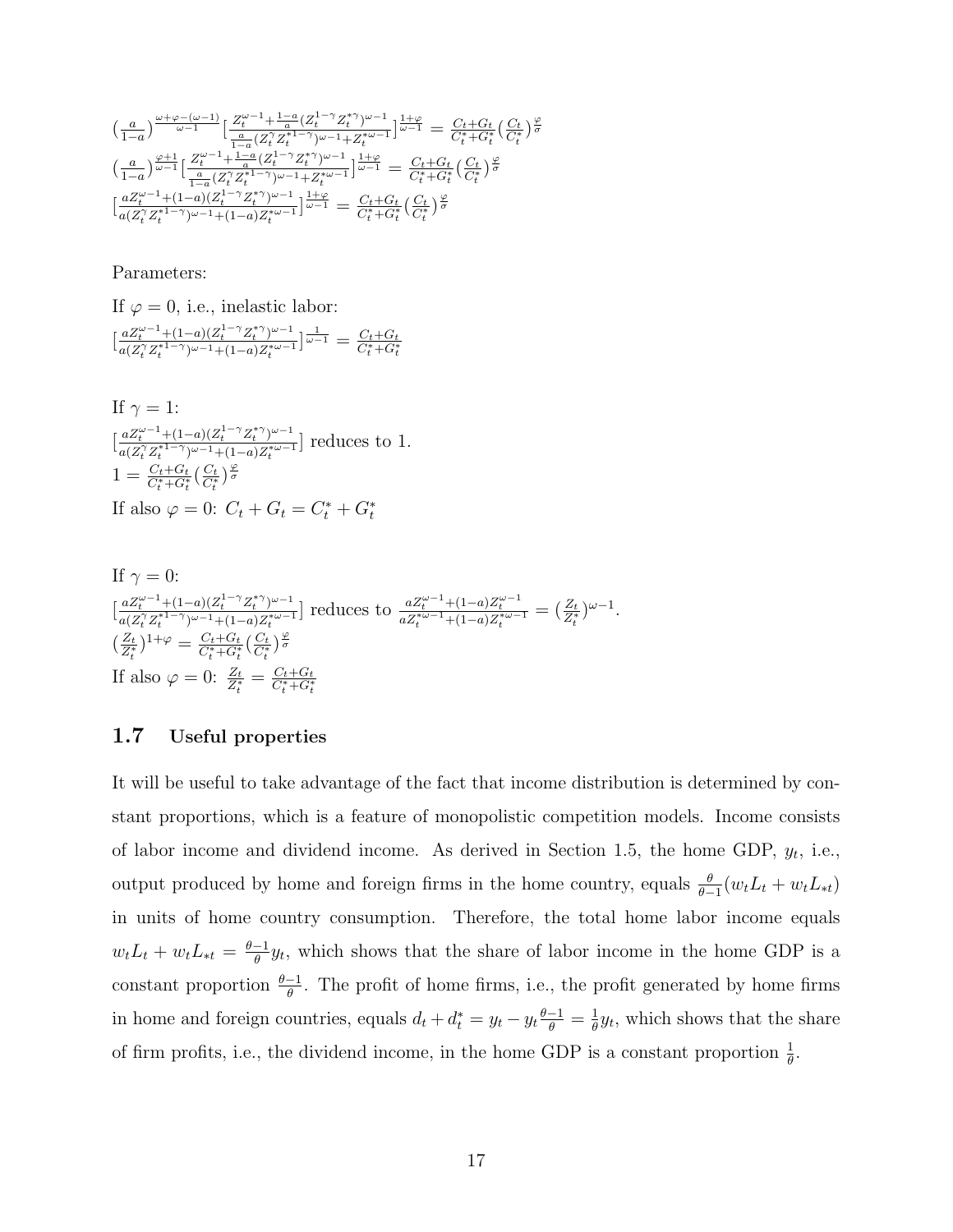Similarly, foreign GDP  $y_t^*$ , i.e., output produced by home and foreign firms in the foreign country, equals  $y_t^* = \frac{\theta}{\theta - \epsilon}$  $\frac{\theta}{\theta-1}(w_t^*L_t^*+w_t^*L_{*t}^*)$  in units of foreign country consumption. Labor income, therefore, equals  $\frac{\theta-1}{\theta}y_t^*$ . In units of home country consumption, this is  $\frac{\theta-1}{\theta}y_t^*Q_t$ . The profit of foreign firms, i.e., the profit generated by foreign firms in home and foreign countries,  $d_{*t} + d_{*t}^*$ , in units of home country consumption is then  $\frac{1}{\theta} y_t^* Q_t$ , which again shows that the share of firm profits, i.e., the dividend income, in the foreign GDP is a constant proportion  $\frac{1}{\theta}$ .

### 2 Model Solution

There are four variables that will determine the model solution:  $C_t^D$ ,  $Q_t$ ,  $y_t^D$ , and  $nf_{a_{t+1}}$ .

#### 2.1 Log-linearize Euler equations for consumption

Section 1.2 shows FOC wrt  $x_{t+1}$  combined with FOC wrt  $C_t$ , which gives the Euler equation:  $C_t^{-\frac{1}{\sigma}} = \beta E_t \{ C_{t+1}^{-\frac{1}{\sigma}} R_{t+1} \}$ 

Log-linearize this equation:

 $-\frac{1}{\sigma}\widehat{C}_t = -\frac{1}{\sigma}E_t\widehat{C}_{t+1} + E_t\widehat{R}_{t+1}$ 

Similarly, the Euler equation for the foreign country is:

 $C_t^{*-\frac{1}{\sigma}} = \beta E_t \{ C_{t+1}^{*-\frac{1}{\sigma}} R_{t+1}^f \} = \beta E_t \{ C_{t+1}^{*-\frac{1}{\sigma}} R_{t+1} \frac{Q_t}{Q_{t-1}} \}$  $\frac{Q_t}{Q_{t-1}}\}$ where we used  $R_t^f \equiv \frac{v_t^f + d_t^f + d_t^{f*}}{v_{t-1}^f}$  defined in Section 1.4 and  $R_{t+1} = \frac{Q_{t+1}}{Q_t}$  $\frac{Q_{t+1}}{Q_t}R_{t+1}^f$  which gives  $R_{t+1}^f = R_{t+1} \frac{Q_t}{Q_{t+1}}$  $Q_{t+1}$ 

Log-linearize this equation:

$$
-\frac{1}{\sigma}\widehat{C}_t^* = -\frac{1}{\sigma}E_t\widehat{C}_{t+1}^* + E_t\widehat{R}_{t+1} + E_t\widehat{Q}_t - E_t\widehat{Q}_{t+1}
$$

Subtract the home and foreign equations:

$$
-\frac{1}{\sigma}(\widehat{C}_t - \widehat{C}_t^*) = -\frac{1}{\sigma}E_t(\widehat{C}_{t+1} - \widehat{C}_{t+1}^*) + E_t(\widehat{R}_{t+1} - \widehat{R}_{t+1} - (\widehat{Q}_t - \widehat{Q}_{t+1}))
$$
  

$$
-\frac{1}{\sigma}(\widehat{C}_t - \widehat{C}_t^*) = -\frac{1}{\sigma}E_t(\widehat{C}_{t+1} - \widehat{C}_{t+1}^*) + E_t(\widehat{Q}_{t+1} - \widehat{Q}_t)
$$
  

$$
-\frac{1}{\sigma}(\widehat{C}_t^D) = -\frac{1}{\sigma}E_t(\widehat{C}_{t+1}^D) + E_t(\widehat{Q}_{t+1} - \widehat{Q}_t)
$$
  

$$
\widehat{C}_t^D = E_t(\widehat{C}_{t+1}^D) - \sigma E_t(\widehat{Q}_{t+1} - \widehat{Q}_t)
$$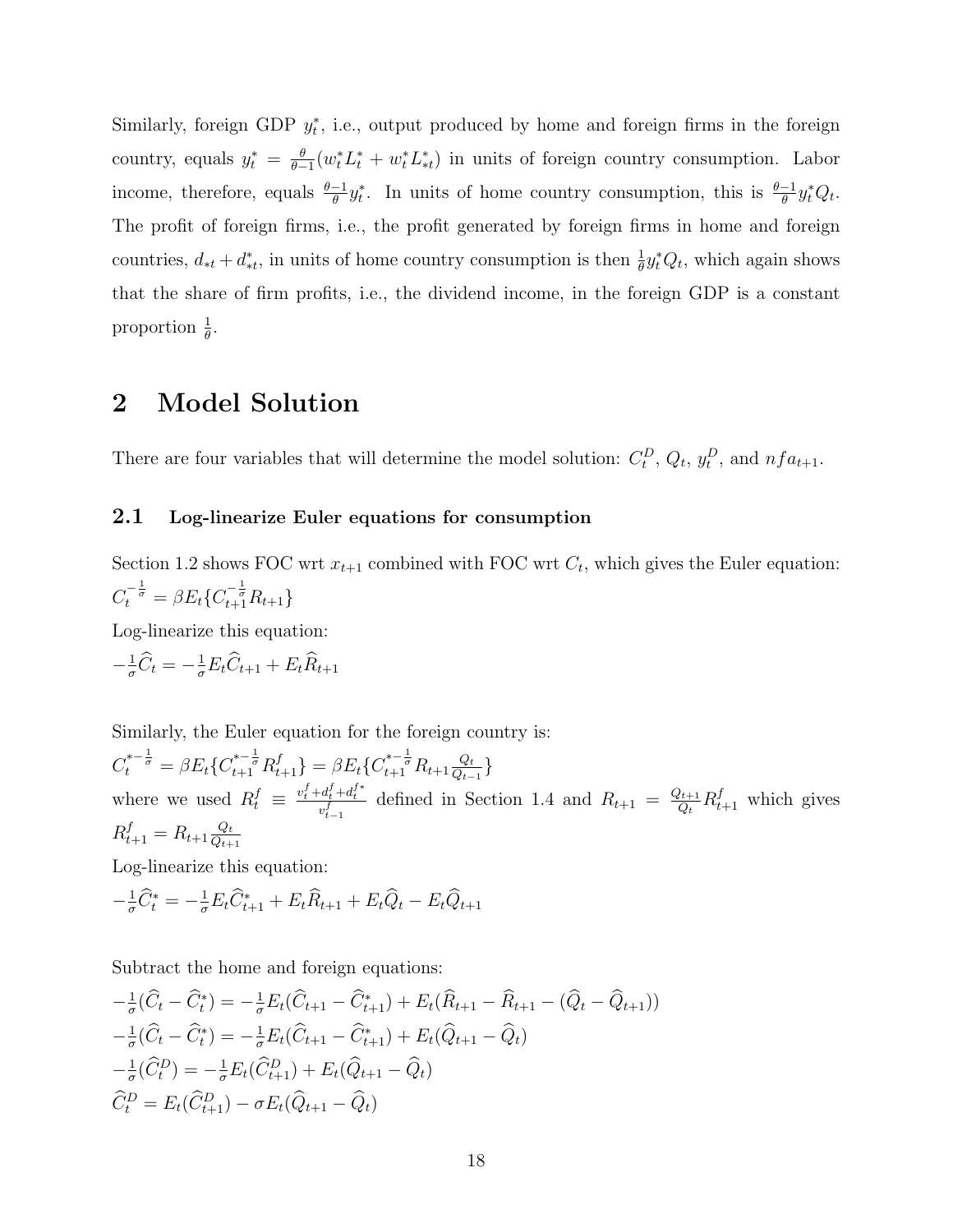$$
E_t(\widehat{C}_{t+1}^D - \widehat{C}_t^D) = \sigma E_t(\widehat{Q}_{t+1} - \widehat{Q}_t)
$$

### **2.2** Log-linearize expression from Section 1.6 and find elasticities of  $\widehat{C}_{t}^{D}$

This derivation finds elasticities of  $\widehat{C}_t^D$ :  $\frac{C_t + G_t}{C_t^* + G_t^*} (\frac{C_t}{C_t^*})^{\frac{\varphi}{\sigma}} = \left[\frac{a Z_t^{\omega-1} + (1-a)(Z_t^{1-\gamma} Z_t^{*\gamma})^{\omega-1}}{a(Z_t^\gamma Z_t^{*1-\gamma})^{\omega-1} + (1-a)Z_t^{*\omega-1}}\right]$  $\frac{a Z_t^{\omega-1}+(1-a) (Z_t^{1-\gamma} Z_t^{*\gamma})^{\omega-1}}{a (Z_t^{\gamma} Z_t^{*1-\gamma})^{\omega-1}+(1-a) Z_t^{*\omega-1}} \Big\}^{\frac{1+\varphi}{\omega-1}}$  $\log(C_t + G_t) - \log(C_t^* + G_t^*) + \frac{\varphi}{\sigma} (\log C_t - \log C_t^*) = \frac{1+\varphi}{\omega-1} [\log (a Z_t^{\omega-1} + (1-a)(Z_t^{1-\gamma} Z_t^{*\gamma})^{\omega-1}) - \log (a (Z_t^{\gamma} Z_t^{*1-\gamma})^{\omega-1} + (1-a) Z_t^{*\omega-1})]$  $\begin{array}{l} \frac{dC_t+dG_t}{C+G}-\frac{dC_t^*+dG_t^*}{C+G}+\frac{\varphi}{\sigma}(\frac{dC_t}{C}-\frac{dC_t^*}{C})=\frac{1+\varphi}{\omega-1}[a(\omega-1)dZ_t+(1-a)(\omega-1)((1-\gamma)dZ_t+\gamma dZ_t^*)-[a(\omega-1)(\gamma dZ_t+(1-\gamma)dZ_t^*)+\\ \end{array}$  $(1 - a)(\omega - 1)dZ_t^*$ ] Use  $Z = Z^*$ , which is true in the symmetric steady state. Normalize  $Z = Z^*$  to 1.  $\begin{array}{l} \frac{dC_t}{C} \frac{C}{C} + dG_t \frac{G}{C} } = \frac{dC_t^*}{C+G} - \frac{dC_t^*}{C+G} + \frac{\varphi}{\sigma} \widehat{C}_t^D = \frac{1+\varphi}{\omega-1} [a(\omega-1)\widehat{Z}_t + (1-a)(\omega-1)((1-\gamma)\widehat{Z}_t + \gamma \widehat{Z}_t^*) - [a(\omega-1)(\gamma\widehat{Z}_t + (1-\gamma)\widehat{Z}_t^*) + (1-a)(\gamma\widehat{Z}_t^* + (1-\gamma)\widehat{Z}_t^*) ] \end{array}$  $a)(\omega - 1)\widehat{Z_t^*}$  $\frac{C}{C+G}(\widehat{C}_t - \widehat{C}_t^*) + \frac{G}{C+G}(\widehat{G}_t - \widehat{G}_t^*) + \frac{\varphi}{\sigma}\widehat{C}_t^D = \frac{1+\varphi}{\omega-1}[a(\omega-1)\widehat{Z}_t + (1-a)(\omega-1)(1-\gamma)\widehat{Z}_t + (1-a)(\omega-1)\gamma\widehat{Z}_t^* - a(\omega-1)\gamma\widehat{Z}_t - \frac{1-\varphi}{\omega-1}\widehat{C}_t^*$  $a(\omega - 1)(1 - \gamma)\widehat{Z}_t^* - (1 - a)(\omega - 1)\widehat{Z}_t^*$ Use  $y = C + G$ . Since  $y = 1, C + G = 1$  and  $C = 1 - G$ . Then,  $(1-G)(\widehat{C}_t - \widehat{C}_t^*) + G(\widehat{G}_t - \widehat{G}_t^*) + \frac{\varphi}{\sigma} \widehat{C}_t^D = \frac{1+\varphi}{\omega-1} [a(\omega-1)(1-\gamma)\widehat{Z}_t + (1-a)(\omega-1)(1-\gamma)\widehat{Z}_t - (1-a)(\omega-1)(1-\gamma)\widehat{Z}_t^* - a(\omega-1)(1-\gamma)\widehat{Z}_t^*$  $(1-G)\widehat{C}_t^D + G\widehat{G}_t^D + \frac{\varphi}{\sigma}\widehat{C}_t^D = \frac{1+\varphi}{\omega-1}$  $\frac{1+\varphi}{\omega-1}(\omega-1)(1-\gamma)(\widehat{Z}_t-\widehat{Z}_t^*)$  $(1-G)\widehat{C}_t^D + G\widehat{G}_t^D + \frac{\varphi}{\sigma}\widehat{C}_t^D = (1+\varphi)(1-\gamma)\widehat{Z}_t^D$  $(1-G+\frac{\varphi}{\sigma})$  $\mathcal{L}_{\sigma}^{\varphi}\big)\widehat{C}_{t}^{D} + = (1+\varphi)(1-\gamma)\widehat{Z}_{t}^{D} - G\widehat{G}_{t}^{D}$  $\widehat{C}_{t}^{D}=\frac{(1+\varphi)(1-\gamma)}{1-G+\frac{\varphi}{\sigma}}$  $\frac{1+\varphi)(1-\gamma)}{1-G+\frac{\varphi}{\sigma}}\widehat{Z}_{t}^{D}-\frac{G}{1-G}$  $\frac{G}{1-G+\frac{\varphi}{\sigma}}\hat{G}_{t}^{D}$  $\widehat{C}_t^D = \eta_{C^D Z^D} \widehat{Z}_t^D + \eta_{C^D G^D} \widehat{G}_t^D$ 

If  $G = 0$  (i.e., no fiscal shocks),  $\widehat{C}_t^D = \frac{(1+\varphi)(1-\gamma)}{1+\frac{\varphi}{\sigma}} \widehat{Z}_t^D$ If  $G = 0$  and  $\varphi = 0$  (i.e., inelastic labor)  $\hat{C}_t^D = (1 - \gamma)\hat{Z}_t^D$ If  $G = 0, \, \varphi = 0, \text{ and } \gamma = 1, \, \tilde{C}_t^D = 0.$ If  $G = 0$ ,  $\varphi = 0$ , and  $\gamma = 0$ ,  $\widehat{C}_t^D = \widehat{Z}_t^D$ . If  $G = 0$  and  $\gamma = 1$ ,  $\hat{C}_t^D = 0$  regardless of  $\varphi$ .

If 
$$
G \neq 0
$$
 and  $\varphi = 0$ ,  $\widehat{C}_t^D = \frac{(1-\gamma)}{1-G} \widehat{Z}_t^D - \frac{G}{1-G} \widehat{G}_t^D$   
If  $G \neq 0$ ,  $\varphi = 0$  and  $\gamma = 1$ ,  $\widehat{C}_t^D = -\frac{G}{1-G} \widehat{G}_t^D$ . If  $\gamma = 0$ ,  $\widehat{C}_t^D = \frac{1}{1-G} \widehat{Z}_t^D - \frac{G}{1-G} \widehat{G}_t^D$ .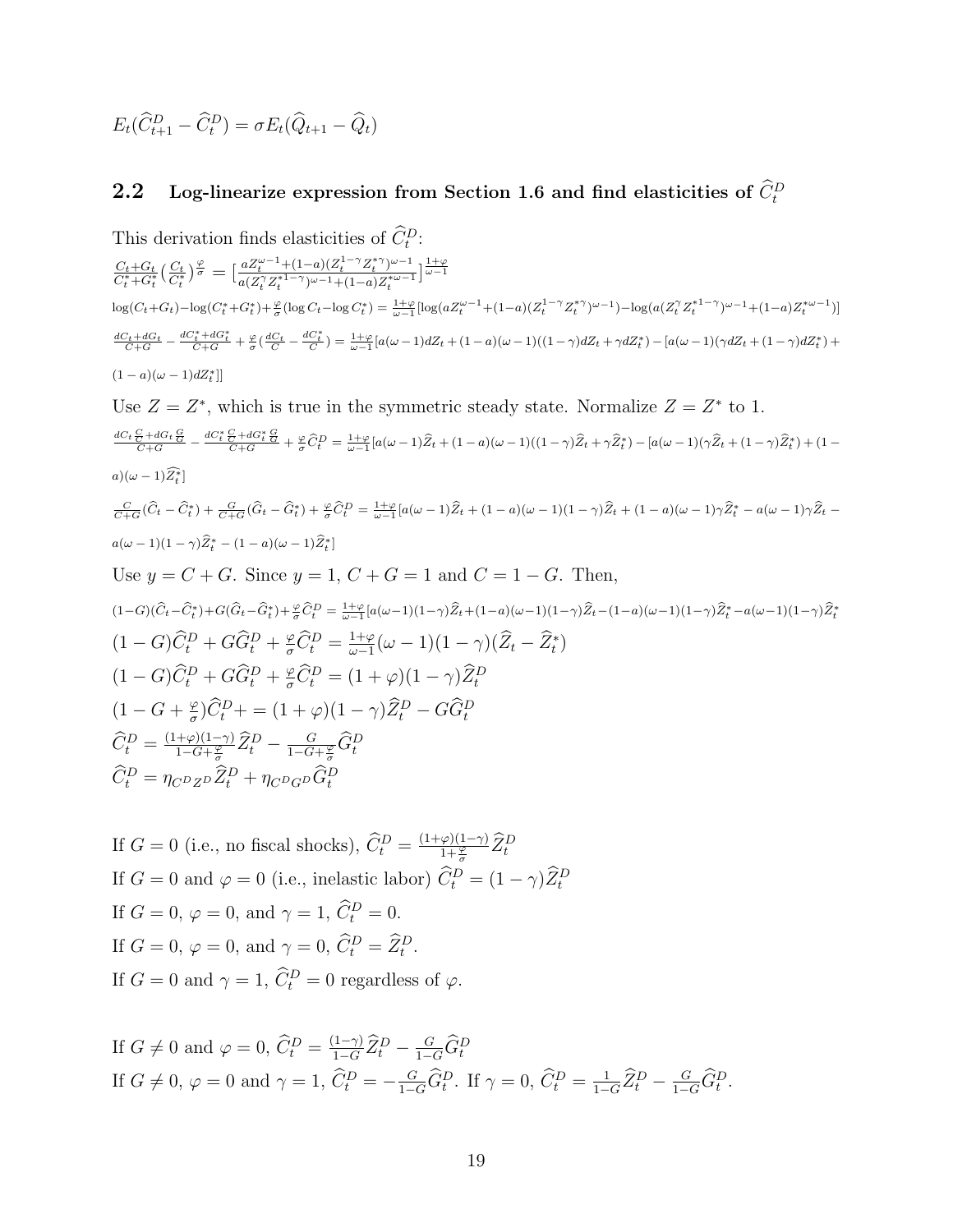### **2.3** Find elasticities of  $\widehat{Q}_t$

This derivation uses the log-linearized Euler equations from Section 2.1 and  $\hat{C}_t^D$  from Section 2.2 to find elasticities of  $Q_t$ :

$$
E_t(\widehat{C}_{t+1}^D - \widehat{C}_t^D) = \sigma E_t(\widehat{Q}_{t+1} - \widehat{Q}_t)
$$
 from Section 2.1.  
Combine with  $\widehat{C}_t^D = \eta_{C^D Z^D} \widehat{Z}_t^D + \eta_{C^D G^D} \widehat{G}_t^D$  from 2.2.  

$$
\sigma E_t(\widehat{Q}_{t+1} - \widehat{Q}_t) = E_t[\eta_{C^D Z^D}(\widehat{Z}_{t+1}^D - \widehat{Z}_t^D) + \eta_{C^D G^D}(\widehat{G}_{t+1}^D - \widehat{G}_t^D)].
$$

$$
\widehat{Z}_{t+1}^D = \phi_Z \widehat{Z}_t^D + \widehat{\xi}_{Z^D t+1}
$$
 and  $\widehat{G}_{t+1}^D = \phi_G \widehat{G}_t^D + \widehat{\xi}_{G^D t+1}$  where  $\phi_Z$  and  $\phi_G$  denote the persistence of relative productivity and government spending shocks defined as the percentage deviations from the steady state, so:

$$
\sigma E_t(\hat{Q}_{t+1} - \hat{Q}_t) = \eta_{CDZD}(\phi_Z - 1)\hat{Z}_t^D + \eta_{CDGD}(\phi_G - 1)\hat{G}_t^D
$$
  
\n
$$
\sigma E_t(\hat{Q}_{t+1} - \hat{Q}_t) = -\eta_{CDZD}(1 - \phi_Z)\hat{Z}_t^D - \eta_{CDGD}(1 - \phi_G)\hat{G}_t^D
$$
  
\n
$$
\hat{Q}_t = \eta_{QZD}\hat{Z}_t^D + \eta_{QGD}\hat{G}_t^D
$$
  
\n
$$
\sigma E_t(\hat{Q}_{t+1} - \hat{Q}_t) = \sigma(\phi_Z - 1)\eta_{QZD}\hat{Z}_t^D + \sigma(\phi_G - 1)\eta_{QGD}\hat{G}_t^D
$$
  
\n
$$
\sigma E_t(\hat{Q}_{t+1} - \hat{Q}_t) = -\sigma(1 - \phi_Z)\eta_{QZD}\hat{Z}_t^D - \sigma(1 - \phi_G)\eta_{QGD}\hat{G}_t^D
$$
  
\n
$$
-\eta_{CDZD}(1 - \phi_Z)\hat{Z}_t^D - \eta_{CDGD}(1 - \phi_G)\hat{G}_t^D = -\sigma\eta_{QZD}(1 - \phi_Z)\hat{Z}_t^D - \sigma\eta_{QGD}(1 - \phi_G)\hat{G}_t^D
$$
  
\n
$$
\eta_{QZD} = \frac{1}{\sigma}\eta_{CDZD}
$$
  
\n
$$
\eta_{QGD} = \frac{1}{\sigma}\eta_{CDGD}
$$

Notice:

 $\hat{Q}_t = \eta_{QZ^D} \hat{Z}_t^D + \eta_{QG^D} \hat{G}_t^D$ Combine with  $\hat{C}_t^D = \eta_{C^D Z^D} \hat{Z}_t^D + \eta_{C^D G^D} \hat{G}_t^D$  from Section 2.2. Because  $\eta_{QZ} = \frac{1}{\sigma}$  $\frac{1}{\sigma} \eta_{C^D Z^D}$  and  $\eta_{QG^D} = \frac{1}{\sigma}$  $\frac{1}{\sigma} \eta_{C^D G^D},$  $\widehat{Q}_t = \frac{1}{\sigma} \widehat{C}_t^D$  $\hat{C}_t^D = \sigma \hat{Q}_t$ , which shows complete markets risk-sharing. In other words, what gives the risk-sharing is the movement in the real exchange rate.  $\widehat{Q}_t = \frac{1}{\sigma} \widehat{C}_t^D$ 

## **2.4** Log-linearize relative GDP from Section 1.5 and find elasticities of  $\hat{y}_t^D$

This derivation log-linearizes  $\frac{y_t}{y_t^*}$  and then uses  $\widehat{C}_t^D$  to find elasticities of  $\widehat{y}_t^D$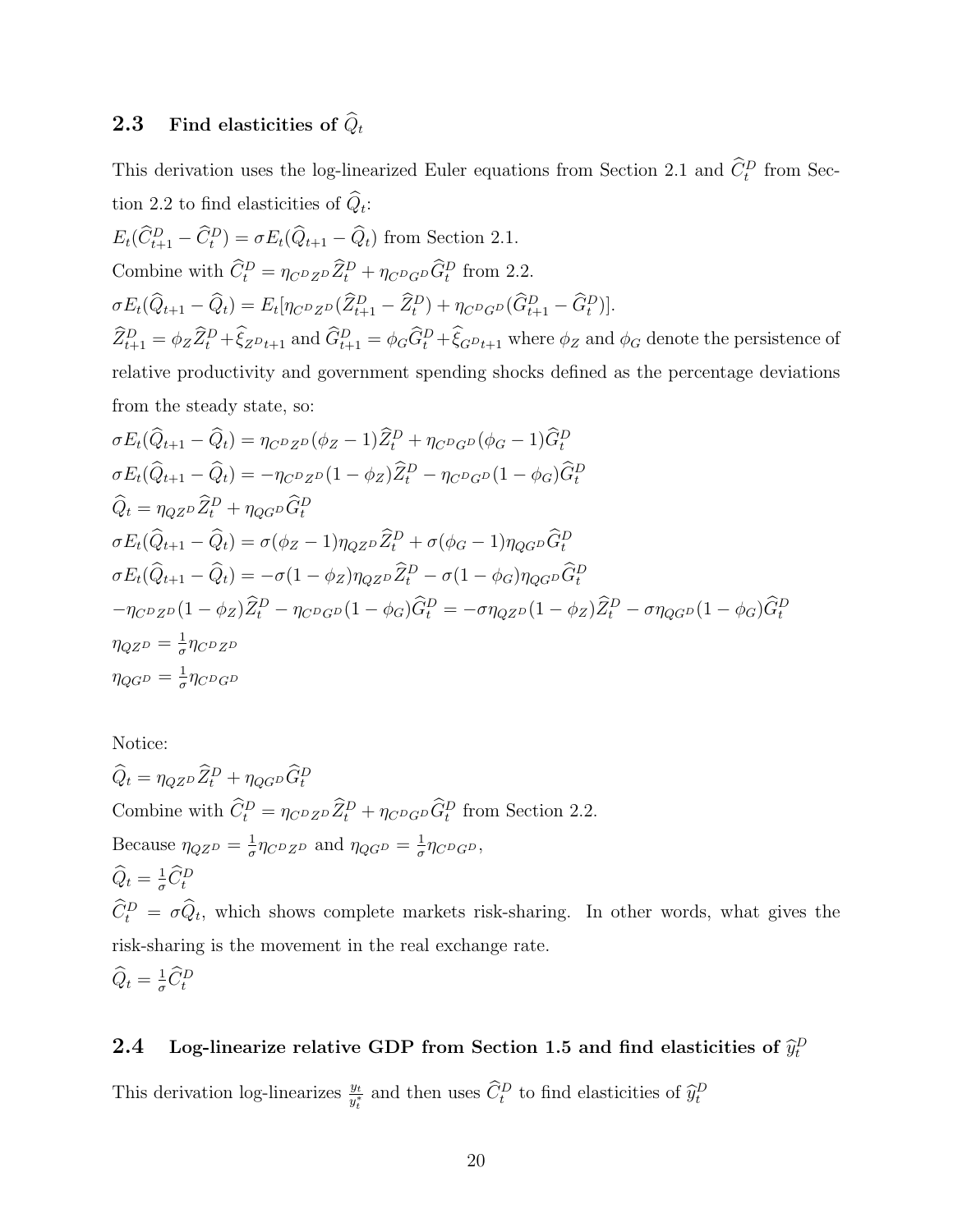First, log-linearize  $\frac{y_t}{y_t^*}$ . The relative GDP was derived in Section 1.5 as  $\frac{y_t}{y_t^*} = \frac{C_t + G_t}{C_t^* + G_t^*}$ . We log-linearize following the derivation in Section 2.2:

$$
\frac{C_t + G_t}{C_t^* + G_t^*}
$$
 becomes  $\log(C_t + G_t) - \log(C_t^* + G_t^*)$  and then  $\frac{dC_t + dG_t}{C + G} - \frac{dC_t^* + dG_t^*}{C + G} = \frac{dC_t C_t^* + G_t^*}{C + G}$   
\n $\frac{dC_t^* C_t^* + dG_t^* G_t^*}{C + G} = \frac{C}{C + G}(\hat{C}_t - \hat{C}_t^*) + \frac{G}{C + G}(\hat{G}_t - \hat{G}_t^*) = (1 - G)(\hat{C}_t - \hat{C}_t^*) + G(\hat{G}_t - \hat{G}_t^*) =$   
\n $= (1 - G)\hat{C}_t^D + G\hat{G}_t^D$   
\nThen, find elasticities:  $\hat{y}_t^D = (1 - G)\hat{C}_t^D + G\hat{G}_t^D$   
\nUse  $\hat{C}_t^D = \frac{(1 + \varphi)(1 - \gamma)}{1 - G + \varphi} \hat{Z}_t^D - \frac{G}{1 - G + \varphi} \hat{G}_t^D$  from Section 2.2:  
\n $\hat{y}_t^D = (1 - G)[\frac{(1 + \varphi)(1 - \gamma)}{1 - G + \varphi} \hat{Z}_t^D - \frac{G}{1 - G + \varphi} \hat{G}_t^D] + G\hat{G}_t^D =$   
\n $= \frac{(1 - G)(1 + \varphi)(1 - \gamma)}{1 - G + \varphi} \hat{Z}_t^D + \frac{G(1 - G + \varphi)}{1 - G + \varphi} - G(1 - G)}\hat{G}_t^D =$   
\n $= \frac{(1 - G)(1 + \varphi)(1 - \gamma)}{1 - G + \varphi} \hat{Z}_t^D + \frac{G_t^*}{1 - G + \varphi} \hat{G}_t^D =$   
\n $= \eta_y \circ z \circ \hat{Z}_t^D + \eta_y \circ \circ \hat{G}_t^D$ 

If 
$$
G = 0
$$
,  $\hat{y}_t^D = \frac{(1+\varphi)(1-\gamma)}{1+\frac{\varphi}{\sigma}} \hat{Z}_t^D$   
\nIf  $G = 0$  and  $\gamma = 1$ ,  $\hat{y}_t^D = 0$   
\nIf  $G = 0$  and  $\gamma = 0$ ,  $\hat{y}_t^D = \frac{1+\varphi}{1+\frac{\varphi}{\sigma}} \hat{Z}_t^D$   
\nIf  $G = 0$  and  $\varphi = 0$ ,  $\hat{y}_t^D = (1-\gamma)\hat{Z}_t^D$   
\nIf  $G \neq 0$  and  $\varphi = 0$ ,  $\hat{y}_t^D = (1-\gamma)\hat{Z}_t^D$   
\nIf  $\gamma = 0$ ,  $\hat{y}_t^D = \frac{(1-G)(1+\varphi)}{1-G+\frac{\varphi}{\sigma}} \hat{Z}_t^D + \frac{G\frac{\varphi}{\sigma}}{1-G+\frac{\varphi}{\sigma}} \hat{G}_t^D$   
\nIf  $\gamma = 0$  and  $\varphi = 0$ ,  $\hat{y}_t^D = \hat{Z}_t^D$ 

#### 2.5 Log-linearize the wage differential and labor differential

This section shows log-linearized wage differential and labor differential. These differentials are used in the impulse response functions in Section 4 of the paper.

The wage differential is derived in Section 1.6 as:

$$
\tfrac{w_t}{w_t^*} = \big(\tfrac{a}{1-a}\big)^{\tfrac{1}{\omega-1}} \big[ \tfrac{Z_t^{\omega-1} + \tfrac{1-a}{a}(Z_t^{1-\gamma}Z_t^{*\gamma})^{\omega-1}}{ \tfrac{a}{1-a}(Z_t^{\gamma}Z_t^{*1-\gamma})^{\omega-1} + Z_t^{*\omega-1}} \big] ^{\tfrac{1}{\omega-1}} = \big[ \tfrac{aZ_t^{\omega-1} + (1-a)(Z_t^{1-\gamma}Z_t^{*\gamma})^{\omega-1}}{a(Z_t^{\gamma}Z_t^{*1-\gamma})^{\omega-1} + (1-a)Z_t^{*\omega-1}} \big] ^{\tfrac{1}{\omega-1}}
$$

This can be log-linearized using the same steps as in Section 2.2:

$$
\widehat{w}_t - \widehat{w^*}_t = (1 - \gamma)(\widehat{Z}_t - \widehat{Z}_t^*), \text{ which is } \widehat{w}_t^D = (1 - \gamma)\widehat{Z}_t^D.
$$

The labor differential follows from the useful properties in Section 1.7. The home GDP,  $y_t$ , is  $\frac{\theta}{\theta-1}(w_t L_t + w_t L_{*t})$  in units of home country consumption. The foreign GDP  $y_t^*$ , is  $y_t^* = \frac{\theta}{\theta -}$  $\frac{\theta}{\theta-1}(w_t^*L_t^*+w_t^*L_{*t}^*)$  in units of foreign country consumption. Therefore,  $\frac{w_tL_t^{total}}{w_t^*L_t^{*total}}=\frac{y_t}{y_t^*}$  $\frac{y_t}{y_t^*}$ .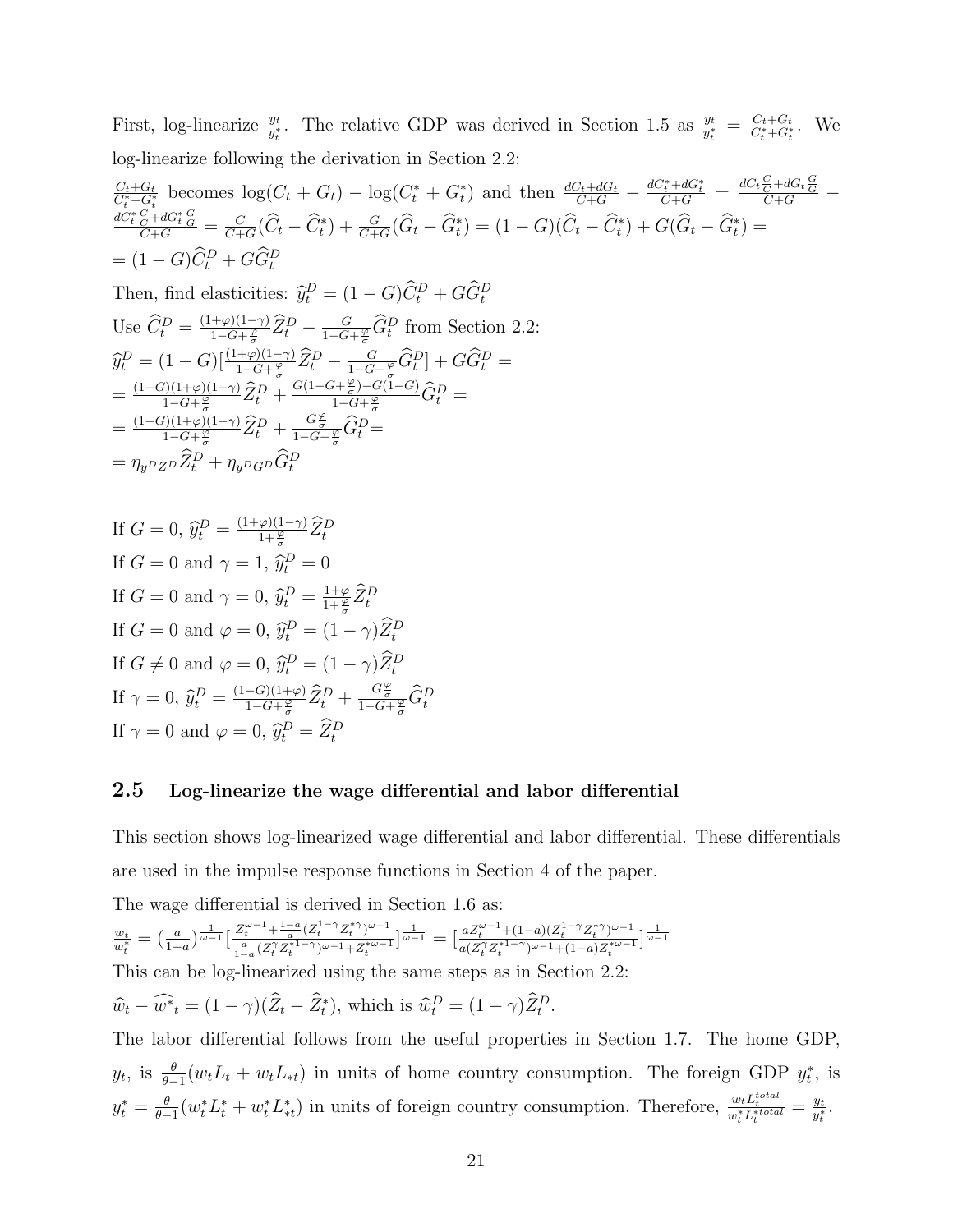Log-linearized:  $\hat{L}_t^{total,D} = \hat{y}_t^D - \hat{w}_t^D$ .

#### 2.6 Log-linearize NFA LOM

This derivation uses the NFA LOM from Section 1.4 to find the solution for  $n\hat{f}a_{t+1}$ :  $nf a_{t+1} = R_t^D \alpha_t + R_t n f a_t + (1 - a) [(y_t - Q_t y_t^{*T})]$  $t^{*f}) - (C_t - Q_t C_t^{*f})$  $(t_t^{*f}) - (G_t - Q_t G_t^{*f})$  $_{t}^{\ast f})]$  $dnfa_{t+1} = dR_t^D\alpha + R^Dd\alpha_t + dR_tnf_a + Rdnfa_t + (1-a)[dy_t - (dQ_ty^{*f} + Qdy_t^{*f}) - (dC_t (dQ_t C^{*f} + Q d C_t^{*f})) - (dG_t - (dQ_t G^{*f} + Q d G_t^{*f}))$ Use  $R^D = 0$  and  $nfa = 0$ :  $dnfa_{t+1} = dR_t^D\alpha + Rdnfa_t + (1-a)[dy_t - (dQ_ty^{*f} + Qdy_t^{*f}) - (dC_t - (dQ_tC^{*f} + QdC_t^{*f})) (dG_t - (dQ_t G^{*f} + Q dG_t^{*f})]$ 

Use  $Q = 1$  because it holds in the symmetric steady state, and net foreign assets equal 0:  $dnfa_{t+1} = dR_t^D\alpha + Rdnfa_t + (1-a)[(dy_t - (dQ_ty^{*f} + dy_t^{*f}) - (dC_t - (dQ_tC^{*f} + dC_t^{*f})) (dG_t - (dQ_t G^{*f} + dG_t^{*f})]$ 

Notice that we are subtracting  $dy_t$  and  $dy_t^{*f}$  that are in units of home consumption and foreign consumption, respectively. We can subtract these terms because we already accounted for the different units by including the real exchange rate. This works because in the symmetric steady state, the real exchange rate terms drop out  $(Q = 1)$ . This is used later on in other derivations, for example, the derivation of the differential in equity values,  $\hat{v}_t^D$ .

$$
dnfa_{t+1} = dR_t^D \alpha + Rdnfa_t + (1 - a)[(dy_t^D - dQ_t y^{*f}) - (dC_t^D - dQ_t C^{*f}) - (dG_t^D - dQ_t G^{*f})]
$$
  
\nDivide by C. Use  $C = 1 - G$ , which comes from  $y = C + G$  combined with  $y = 1$ :  
\n
$$
\frac{dnfa_{t+1}}{C} = \frac{dR_t^D \alpha}{1 - G} + \frac{Rdnfa_t}{C} + (1 - a)[(\frac{dy_t^D}{1 - G} - \frac{dQ_t y^{*f}}{1 - G}) - (\frac{dC_t^D}{C} - \frac{dQ_t C^{*f}}{C}) - (\frac{dG_t^D}{1 - G} - \frac{dQ_t G^{*f}}{1 - G})]
$$
  
\n
$$
n\hat{f}a_{t+1} = \frac{dR_t^D \alpha}{1 - G} \frac{R}{R} + \frac{\frac{1}{\beta}dnfa_t}{C} + (1 - a)[(\frac{dy_t^D}{1 - G}y - \frac{dQ_t y^{*f}}{1 - G}) - (\hat{C}_t^D - \frac{dQ_t C^{*f}}{C}) - (\frac{dG_t^D}{1 - G} \frac{G}{G} - \frac{dQ_t G^{*f}}{1 - G})]
$$
  
\n
$$
n\hat{f}a_{t+1} = \frac{\alpha}{\beta(1 - G)} \hat{R}_t^D + \frac{1}{\beta} n\hat{f}a_t + \frac{1 - a}{1 - G} \hat{y}_t^D - (1 - a)\hat{C}_t^D - \frac{(1 - a)G}{1 - G} \hat{G}_t^D + (1 - a)[-\frac{dQ_t y^{*f}}{1 - G} + \frac{dQ_t C^{*f}}{1 - G} + \frac{dQ_t C^{*f}}{1 - G} \frac{Q}{Q} + \frac{dQ_t C^{*f}}{1 - G} \frac{Q}{Q} + \frac{dQ_t C^{*f}}{1 - G} \frac{Q}{Q} + \frac{dQ_t C^{*f}}{1 - G} \frac{Q}{Q} + \frac{dQ_t C^{*f}}{1 - G} \frac{Q}{Q}
$$

Use 
$$
Q = 1
$$
:

$$
n\hat{f}a_{t+1} = \frac{\alpha}{\beta(1-G)}\hat{R}_t^D + \frac{1}{\beta}n\hat{f}a_t + \frac{1-\alpha}{1-G}\hat{y}_t^D - (1-a)\hat{C}_t^D - \frac{(1-a)G}{1-G}\hat{G}_t^D + (1-a)\left[-\frac{\hat{Q}_ty^{*f}}{1-G} + \frac{\hat{Q}_tC^{*f}}{C} + \frac{\hat{Q}_tC^{*f}}{1-G}\right]
$$
  
Use  $y^{*f} = 1$ :  

$$
n\hat{f}a_{t+1} = \frac{\alpha}{\beta(1-G)}\hat{R}_t^D + \frac{1}{\beta}n\hat{f}a_t + \frac{1-\alpha}{1-G}\hat{y}_t^D - (1-a)\hat{C}_t^D - \frac{(1-a)G}{1-G}\hat{G}_t^D + (1-a)\left[-\frac{\hat{Q}_t}{1-G} + \frac{\hat{Q}_tC^{*f}}{C} + \frac{\hat{Q}_tC^{*f}}{1-G}\right]
$$
  
Use  $C = 1 - G$ . Use  $y^{*f} = C^{*f} + G^{*f}$  combined with  $y^{*f} = 1$ :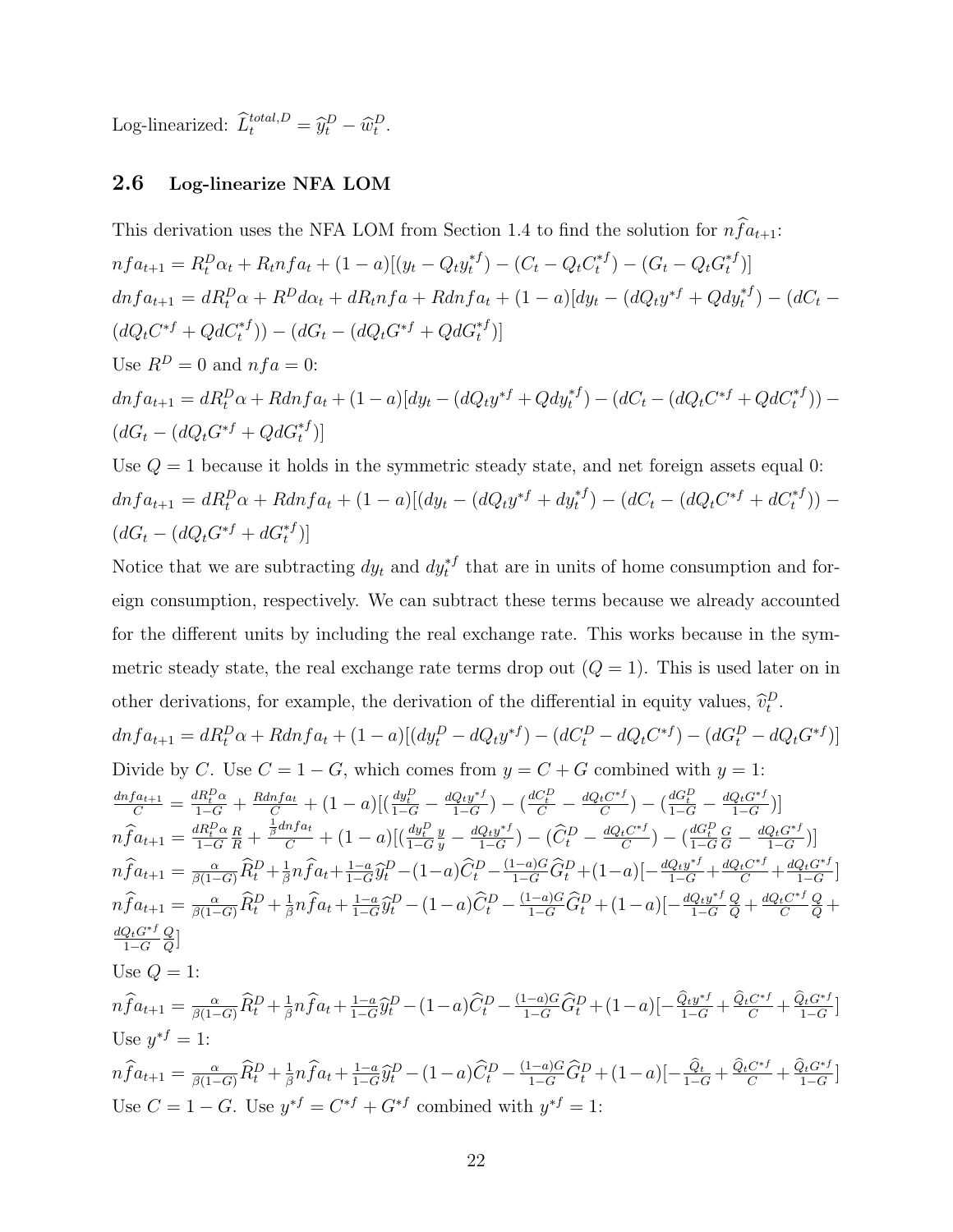$n\widehat{f}a_{t+1} = \frac{\alpha}{\beta(1-G)}\widehat{R}_t^D + \frac{1}{\beta}$  $\frac{1}{\beta} n \widehat{f} a_t + \frac{1-a}{1-G}$  $\frac{1-a}{1-G}\widehat{y}_{t}^{D}-(1-a)\widehat{C}_{t}^{D}-\frac{(1-a)G}{1-G}\widehat{G}_{t}^{D}+(1-a)[-\frac{\widehat{Q}_{t}}{1-G}+\frac{\widehat{Q}_{t}(1-G^{\ast}f)}{1-G}+\frac{\widehat{Q}_{t}G^{\ast}f}{1-G}]$  $n\widehat{f}a_{t+1} = \frac{\alpha}{\beta(1-G)}\widehat{R}_t^D + \frac{1}{\beta}$  $\frac{1}{\beta}n\widehat{f}a_t + \frac{1-a}{1-G}$  $\frac{1-a}{1-G}\hat{y}_t^D - (1-a)\hat{C}_t^D - \frac{(1-a)G}{1-G}\hat{G}_t^D$ Define excess return shock  $\hat{\xi}_t \equiv \frac{\alpha}{\beta(1-G)} \hat{R}_t^D$  as in GLR.  $n\widehat{f}a_{t+1}=\frac{1}{\beta}$  $\frac{1}{\beta}n\widehat{f}a_t + \widehat{\xi}_t + \frac{1-a}{1-G}$  $\frac{1-a}{1-G}\hat{y}_t^D - (1-a)\hat{C}_t^D - \frac{(1-a)G}{1-G}\hat{G}_t^D$ Note that this expression is identical to GLR.

Given solutions for  $\hat{C}_t^D$  and  $\hat{y}_t^D$  (that are functions of  $\hat{Z}_t^D$  and  $\hat{G}_t^D$ ), this gives solution for  $nfa_{t+1}$  as a function of  $nfa_t$ ,  $\hat{\xi}_t$ ,  $\hat{Z}_t^D$ , and  $\hat{G}_t^D$ .

Notice there is no real exchange rate in the log-linearized LOM for NFA. This is because of the symmetry of the steady state.

We can use 
$$
\hat{y}_t^D
$$
 derived in Section 2.4 as  $\hat{y}_t^D = (1 - G)\hat{C}_t^D + G\hat{G}_t^D$  to substitute here:  
\n $n\hat{f}a_{t+1} = \frac{1}{\beta}n\hat{f}a_t + \frac{\alpha}{\beta(1-G)}\hat{R}_t^D + \frac{1-\alpha}{1-G}[(1-G)\hat{C}_t^D + G\hat{G}_t^D] - (1 - a)\hat{C}_t^D - \frac{(1-a)G}{1-G}\hat{G}_t^D$   
\n $n\hat{f}a_{t+1} = \frac{1}{\beta}n\hat{f}a_t + \frac{\alpha}{\beta(1-G)}\hat{R}_t^D$   
\n $\alpha = 0$  is required for  $nfa_{t+1} = nfa_t$   $\forall t$ .

## **2.7** Find elasticities of  $\widehat{v}_t^D$

Euler equations from Section 1.2:  $C_t^{-\frac{1}{\sigma}}$  $t^{-\frac{1}{\sigma}} = \beta E_t \{ C_{t+1}^{-\frac{1}{\sigma}} \frac{v_{t+1} + d_{t+1} + d_{t+1}^*}{v_t} \} \equiv \beta E_t \{ C_{t+1}^{-\frac{1}{\sigma}} R_{t+1} \}$ 

$$
C_t^{\frac{1}{\sigma}} = \beta E_t \{ C_{t+1}^{\frac{1}{\sigma}} \frac{v_t}{v_t} \} \equiv \beta E_t \{ C_{t+1}^{\frac{1}{\sigma}} R_{t+1} \}
$$
  

$$
C_t^{-\frac{1}{\sigma}} = \beta E_t \{ C_{t+1}^{-\frac{1}{\sigma}} \frac{v_{t+1}^* + d_{t+1} + d_{t+1}^*}{v_t^*} \} \equiv \beta E_t \{ C_{t+1}^{-\frac{1}{\sigma}} R_{t+1}^* \}
$$

Both of these equations are in units of home country consumption.

Excess return from holding foreign equity is defined in Section 1.4 as  $R_t^D = R_t^* - R_t$ . Use  $E_t \hat{R}_{t+1}^D = 0.$ 

Log-linearize Euler equations for home firm and foreign firm shares from Section 1.2. Starting with home firm shares:

$$
C_t^{-\frac{1}{\sigma}} v_t = \beta E_t \{ C_{t+1}^{-\frac{1}{\sigma}} (v_{t+1} + d_{t+1} + d_{t+1}^*) \}
$$
  
\n
$$
dv_t = \beta E_t dv_{t+1} + \beta E_t dd_{t+1} + \beta E_t dd_{t+1}^*
$$
  
\nDivide by  $v$ :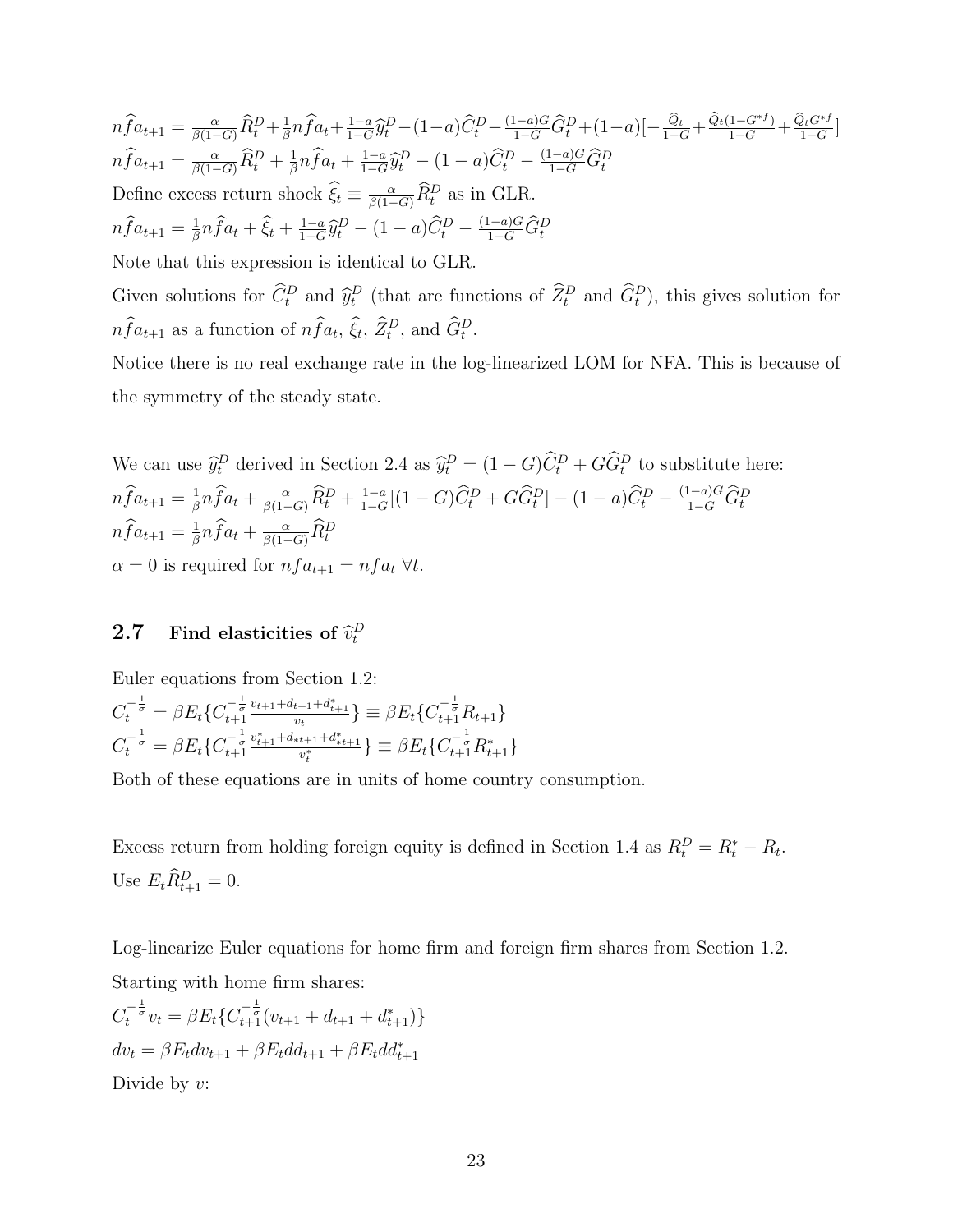$$
\frac{dv_t}{v} = \frac{\beta dE_t v_{t+1}}{v} + \frac{\beta dE_t d_{t+1}}{v} + \frac{\beta dE_t d_{t+1}^*}{v}
$$

$$
\hat{v}_t = \beta E_t \hat{v}_{t+1} + \beta E_t \hat{d}_{t+1} \frac{d}{v} + \beta E_t \hat{d}_{t+1}^* \frac{d^*}{v}
$$

From Section 1.7, the following holds:  $d_t + d_t^* = \frac{1}{\theta}$  $\frac{1}{\theta}y_t$ . Due to the assumption  $y_t = 1$ , it is possible to write:  $d_t + d_t^* = \frac{1}{\theta}$  $\frac{1}{\theta}$ . In steady state, the Euler equation for home shares becomes  $v = \beta v + \beta d + \beta d^*$ , which becomes  $v = \beta v + \beta \frac{1}{\theta}$  which can be written as  $v(1 - \beta) = \frac{\beta}{\theta}$  which can be written as  $v = \frac{\beta}{\theta(1-\beta)}$  $\frac{\beta}{\theta(1-\beta)}$ .  $\widehat{v}_t = \beta E_t \widehat{v}_{t+1} + \beta E_t \widehat{d}_{t+1} \frac{d}{\frac{\beta}{1-\beta}\frac{1}{\theta}} + \beta E_t \widehat{d}_{t+1}^* \frac{d^*}{\frac{\beta}{1-\beta}}$  $\frac{d^*}{\frac{\beta}{1-\beta}\frac{1}{\theta}}=\beta E_t\widehat{v}_{t+1}+(1-\beta)E_t\widehat{d}_{t+1}d\theta+(1-\beta)E_t\widehat{d}_{t+1}^*d^*\theta=$  $\beta E_t\hat{v}_{t+1} + (1-\beta)\theta E_t\hat{d}_{t+1} + (1-\beta)\theta E_t\hat{d}_{t+1}^*(1-d)$ , which does not lead to a convenient format as in GLR. Therefore, we define total home firm profit as  $\overline{d}_{t+1} = d_{t+1} + d_{t+1}^*$ . We can then write the Euler equation for home firm shares as:  $C_t^{-\frac{1}{\sigma}}v_t = \beta E_t \{C_{t+1}^{-\frac{1}{\sigma}} R_{t+1}\}$  $\beta E_t \{ C_{t+1}^{-\frac{1}{\sigma}} (v_{t+1} + \overline{d}_{t+1}) \}$  $dv_t = \beta E_t dv_{t+1} + \beta E_t d\overline{d}_{t+1}$ 

Divide by  $v$ :

$$
\frac{dv_t}{v} = \frac{\beta dE_t v_{t+1}}{v} + \frac{\beta dE_t \overline{d}_{t+1}}{v}
$$

$$
\widehat{v}_t = \beta E_t \widehat{v}_{t+1} + \beta E_t \widehat{d}_{t+1} \frac{\overline{d}}{v}
$$

From Section 1.7, the following holds:  $d_t + d_t^* \equiv \overline{d}_t = \frac{1}{\theta}$  $\frac{1}{\theta}y_t$ . Again, due to the assumption  $y_t = 1$ , it is possible to write:  $\overline{d}_t = \frac{1}{\theta}$  $\frac{1}{\theta}$ , which in steady state becomes  $\overline{d} = \frac{1}{\theta}$  $\frac{1}{\theta}$ . In steady state, the Euler equation becomes  $v = \beta v + \beta \overline{d}$ , which becomes  $v = \beta v + \beta \frac{1}{\theta}$  which can be written as  $v(1-\beta) = \frac{\beta}{\theta}$  which can be written as  $v = \frac{\beta}{\theta(1-\beta)}$  $\frac{\beta}{\theta(1-\beta)}$ .  $\widehat{v}_t = \beta E_t \widehat{v}_{t+1} + \beta E_t \widehat{\overline{d}}_{t+1} \frac{\frac{1}{\theta}}{\frac{\beta}{(1-\beta)\theta}}$  $\widehat{v}_t = \beta E_t \widehat{v}_{t+1} + E_t \overline{d}_{t+1} (1 - \beta)$ 

Following the same steps for the foreign firm's shares:

 $\widehat{v}_t^* = \beta E_t \widehat{v}_{t+1}^* + E_t \overline{d}$ <sup>\*</sup><sub>t+1</sub>(1 –  $\beta$ ) where  $\overline{d}_t^*$ <sup>\*</sup><sub>t</sub> is defined as  $d_{*t} + d_{*t}^*$ , i.e., total profit of the foreign firm.

Subtracting expressions for the home firm and foreign firm shares:

 $\hat{v}_t^D = E_t[\beta \hat{v}_{t+1}^D + (1-\beta) \hat{d}_{t+1}^D]$  where the log-linearized difference between total profits generated by the home firm and total profits generated by the foreign firm,  $\hat{d}_{t+1}^D$ , is defined as  $d_{t+1} - d$ ∗  $t_{t+1} = (d_{t+1} + d_{t+1}^*) - (d_{*t+1} + d_{*t+1}^*)$ . Note that this is similar to Equation (43) on p. A-4 of GLR.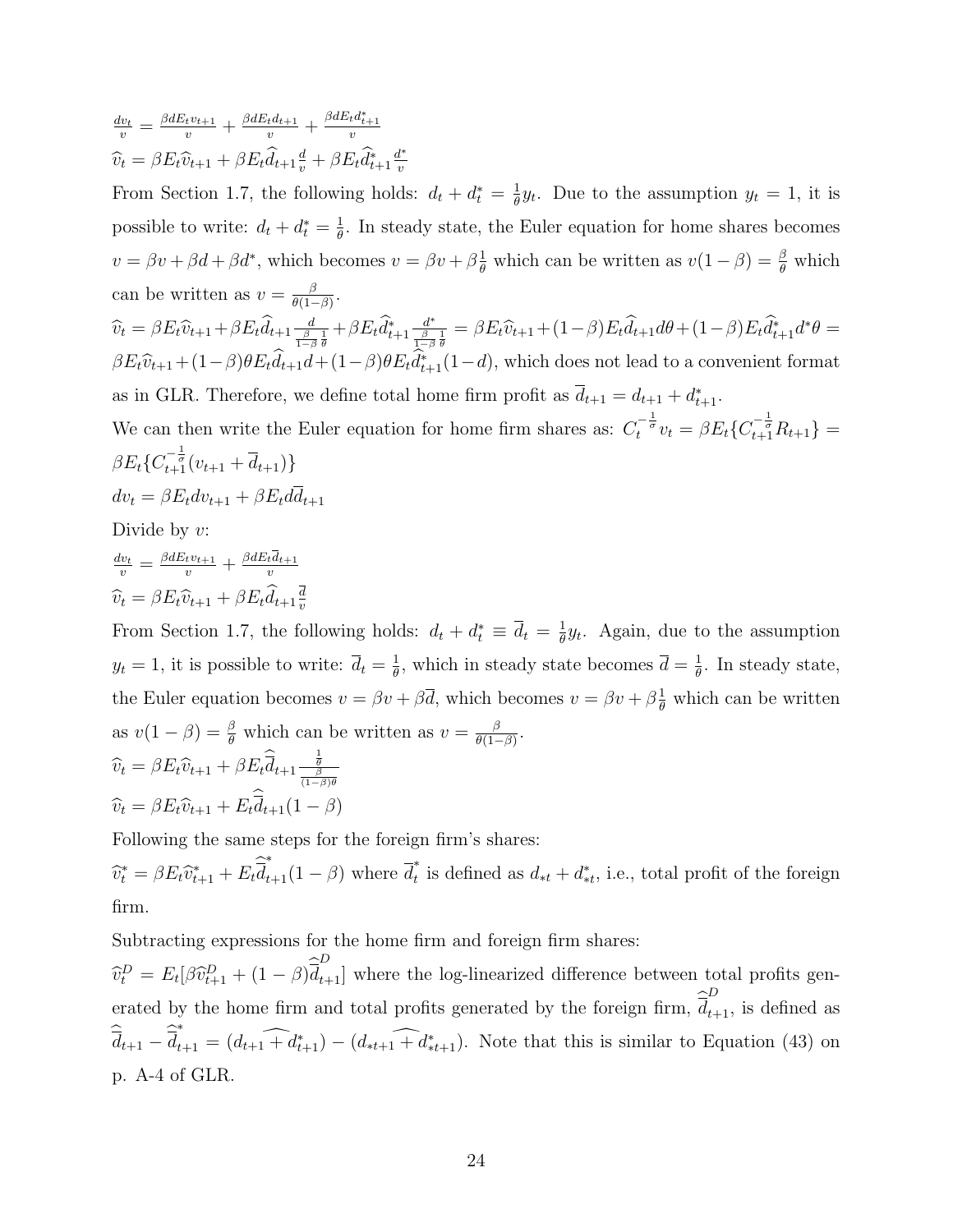Next, we obtain an expression for  $\hat{d}_{t+1}^D$ . Here, we take advantage of the useful properties from Section 1.7. Since  $\overline{d}_t = d_t + d_t^* = \frac{1}{\theta}$  $\frac{1}{\theta}y_t$  and  $\overline{d}_t^* = d_t^* + d_{*t}^* = \frac{1}{\theta}$  $\frac{1}{\theta} y_{*t} Q_t$  in units of home country consumption, it is possible to write  $\frac{\overline{d}_t}{\overline{d}_t^*} = \frac{d_t + d_t^*}{d_{*t} + d_{*t}^*} = \frac{\frac{1}{\theta} y_t}{\frac{1}{\theta} y_t^* Q_t}$ , which means  $\frac{\overline{d}_t}{\overline{d}_t^*} = \frac{y_t}{y_t^* Q_t}$  $\frac{y_t}{y_t^* Q_t}$ . Roll it forward by one period:  $\frac{d_{t+1}}{d_{t+1}^*} = \frac{y_{t+1}}{y_{t+1}^*Q_t}$  $\frac{y_{t+1}}{y_{t+1}^*Q_{t+1}}.$ Log-linearizing gives  $\widehat{\overline{d}}_{t+1}^D = \widehat{y}_{t+1} - (\widehat{y}_{t+1}^* + \widehat{Q}_{t+1}).$ 

Substitute into  $\widehat{v}_t^D$ :

$$
\hat{v}_{t}^{D} = E_{t}[\beta \hat{v}_{t+1}^{D} + (1 - \beta)(\hat{y}_{t+1} - (\hat{y}_{t+1}^{*} + \hat{Q}_{t+1}))]
$$
  
Notice: This combines  $E_{t}\hat{R}_{t+1}^{D} = 0$  and  $\hat{R}_{t}^{D} = -[\beta \hat{v}_{t}^{D} + (1 - \beta)(\hat{y}_{t} - (\hat{y}_{t}^{*} + \hat{Q}_{t}))] + \hat{v}_{t-1}^{D} =$   

$$
= -[\beta \hat{v}_{t}^{D} + (1 - \beta)(\hat{y}_{t}^{D} - \hat{Q}_{t})] + \hat{v}_{t-1}^{D}
$$
  

$$
\hat{v}_{t}^{D} = E_{t}[\beta \hat{v}_{t+1}^{D} + (1 - \beta)(\hat{y}_{t+1}^{D} - \hat{Q}_{t+1})]
$$
  

$$
\hat{v}_{t}^{D} = E_{t}[\beta \hat{v}_{t+1}^{D} + (1 - \beta)(\eta_{y^{D}Z^{D}}\hat{Z}_{t+1}^{D} + \eta_{y^{D}G^{D}}\hat{G}_{t+1}^{D} - \eta_{QZ^{D}}\hat{Z}_{t+1}^{D} - \eta_{QG^{D}}\hat{G}_{t+1}^{D}]
$$
  

$$
\hat{v}_{t}^{D} = E_{t}[\beta \hat{v}_{t+1}^{D} + (1 - \beta)(\eta_{y^{D}Z^{D}}\hat{Z}_{t+1}^{D} + \eta_{y^{D}G^{D}}\hat{G}_{t+1}^{D} - \frac{1}{\sigma}\eta_{C^{D}Z^{D}}\hat{Z}_{t+1}^{D} - \frac{1}{\sigma}\eta_{C^{D}G^{D}}\hat{G}_{t+1}^{D}]
$$
  

$$
\hat{v}_{t}^{D} = E_{t}[\beta \hat{v}_{t+1}^{D} + (1 - \beta)((\eta_{y^{D}Z^{D}} - \frac{1}{\sigma}\eta_{C^{D}Z^{D}})\hat{Z}_{t+1}^{D} + (\eta_{y^{D}G^{D}} - \frac{1}{\sigma}\eta_{C^{D}G^{D}})\hat{G}_{t+1}^{D}]
$$

$$
\hat{v}_t^D = \eta_{v^D Z^D} \hat{Z}_t^D + \eta_{v^D G^D} \hat{G}_t^D
$$
\n
$$
\eta_{v^D Z^D} \hat{Z}_t^D + \eta_{v^D G^D} \hat{G}_t^D = E_t[\beta \hat{v}_{t+1}^D + (1-\beta)((\eta_{y^D Z^D} - \frac{1}{\sigma} \eta_{C^D Z^D}) \hat{Z}_{t+1}^D + (\eta_{y^D G^D} - \frac{1}{\sigma} \eta_{C^D G^D}) \hat{G}_{t+1}^D]
$$
\n
$$
\eta_{v^D Z^D} \hat{Z}_t^D + \eta_{v^D G^D} \hat{G}_t^D = \beta(\eta_{v^D Z^D} \phi_Z \hat{Z}_t^D + \eta_{v^D G^D} \phi_G \hat{G}_t^D) + (1-\beta)[(\eta_{y^D Z^D} - \frac{1}{\sigma} \eta_{C^D Z^D}) \phi_Z \hat{Z}_t^D + (\eta_{y^D G^D} - \frac{1}{\sigma} \eta_{C^D G^D}) \phi_Z \hat{Z}_t^D]
$$
\nwhere we used  $\hat{Z}_{t+1}^D = \phi_Z \hat{Z}_t^D + \hat{\xi}_{Z^D t+1}$  and  $\hat{G}_{t+1}^D = \phi_G \hat{G}_t^D + \hat{\xi}_{G^D t+1}$   
\nMatch the coefficients:  
\n
$$
\eta_{v^D Z^D} = \beta \eta_{v^D Z^D} \phi_Z + (1-\beta)(\eta_{y^D Z^D} - \frac{1}{\sigma} \eta_{C^D Z^D}) \phi_Z
$$
\n
$$
(1-\beta)_{v^D = 0} \qquad (1-\beta)_{v^D = 0} \qquad (1-\beta)_{v^D = 0} \qquad (1-\beta)_{v^D = 0} \qquad (1-\beta)_{v^D = 0} \qquad (1-\beta)_{v^D = 0} \qquad (1-\beta)_{v^D = 0} \qquad (1-\beta)_{v^D = 0} \qquad (1-\beta)_{v^D = 0} \qquad (1-\beta)_{v^D = 0} \qquad (1-\beta)_{v^D = 0} \qquad (1-\beta)_{v^D = 0} \qquad (1-\beta)_{v^D = 0} \qquad (
$$

$$
(1 - \beta \phi_Z) \eta_{v^D Z^D} = (1 - \beta) (\eta_{y^D Z^D} - \frac{1}{\sigma} \eta_{C^D Z^D}) \phi_Z \n\eta_{v^D Z^D} = \frac{(1 - \beta) \phi_Z (\eta_{v^D Z^D} - \frac{1}{\sigma} \eta_{C^D Z^D})}{1 - \beta \phi_Z} \n\eta_{v^D G^D} = \beta \eta_{v^D G^D} \phi_G + (1 - \beta) (\eta_{y^D G^D} - \frac{1}{\sigma} \eta_{C^D G^D}) \phi_G \n(1 - \beta \phi_G) \eta_{v^D G^D} = (1 - \beta) (\eta_{y^D G^D} - \frac{1}{\sigma} \eta_{C^D G^D}) \phi_G \n\eta_{v^D G^D} = \frac{(1 - \beta) \phi_G (\eta_{y^D G^D} - \frac{1}{\sigma} \eta_{C^D G^D})}{1 - \beta \phi_G}
$$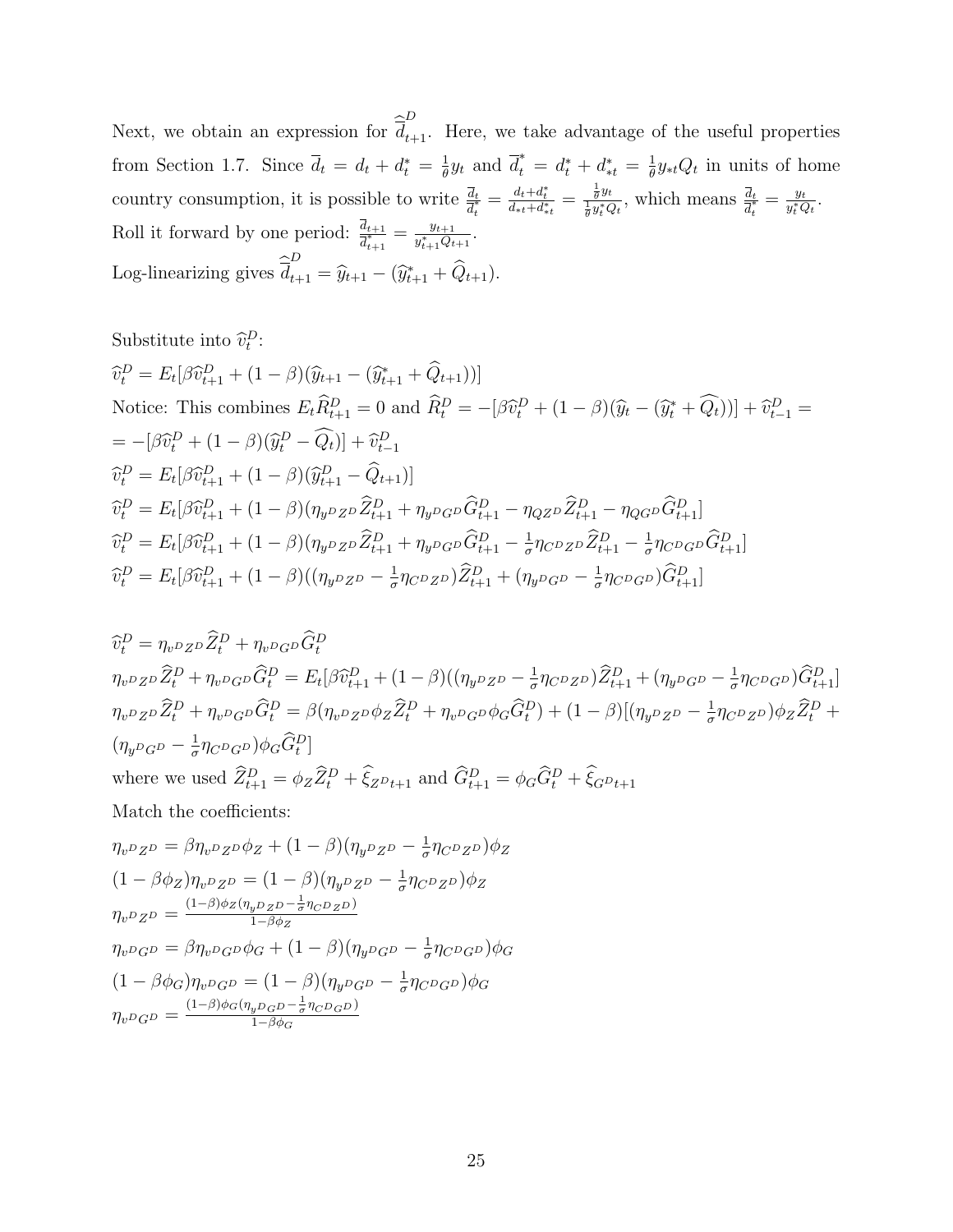## 2.8 Show that excess return  $\widehat{R}_{t}^{D}$  is a linear function of innovations to relative productivity and government spending

From Section 2.7:

$$
\begin{split}\n\hat{R}^{D}_{t+1} &= -[\beta \hat{v}_{t+1}^{D} + (1-\beta)(\hat{y}_{t+1}^{D} - \hat{Q}_{t+1})] + \hat{v}_{t}^{D} = \\
&= -[\beta(\eta_{v}p_{Z}p\hat{Z}_{t+1}^{D} + \eta_{v}p_{G}p\hat{G}_{t+1}^{D}) + (1-\beta)(\eta_{y}p_{Z}p - \frac{1}{\sigma}\eta_{G}p_{Z}p)\hat{Z}_{t+1}^{D} + (1-\beta)(\eta_{y}p_{G}p - \frac{1}{\sigma}\eta_{G}p_{G}p)\hat{G}_{t+1}^{D}) + \\
\eta_{v}p_{Z}p\hat{Z}_{t}^{D} + \eta_{v}p_{G}p\hat{G}_{t}^{D} = \\
&= -[\beta\frac{(1-\beta)\phi_{Z}(\eta_{y}p_{Z}p - \frac{1}{\sigma}\eta_{G}p_{Z}p)}{1-\beta\phi_{Z}}\hat{Z}_{t+1}^{D} + \beta\frac{(1-\beta)\phi_{G}(\eta_{y}p_{G}p - \frac{1}{\sigma}\eta_{G}p_{G}p)}{1-\beta\phi_{Z}}\hat{G}_{t+1}^{D} + (1-\beta)(\eta_{y}p_{Z}p - \frac{1}{\sigma}\eta_{G}p_{Z}p)\hat{Z}_{t+1}^{D} + \\
(1-\beta)(\eta_{y}p_{G}p - \frac{1}{\sigma}\eta_{G}p_{G}p)\hat{G}_{t+1}^{D}] + \frac{(1-\beta)\phi_{Z}(\eta_{y}p_{Z}p - \frac{1}{\sigma}\eta_{G}p_{G}p)}{1-\beta\phi_{Z}}\hat{Z}_{t}^{D} + \frac{(1-\beta)\phi_{G}(\eta_{y}p_{G}p - \frac{1}{\sigma}\eta_{G}p_{G}p)}{1-\beta\phi_{G}}\hat{G}_{t}^{D} = \\
&= -[\beta\eta_{v}p_{Z}p\hat{Z}_{t+1}^{D} + \beta\eta_{v}p_{G}p\hat{G}_{t+1}^{D} + \frac{1-\beta\phi_{Z}}{\phi_{Z}}\eta_{v}p_{Z}p\hat{Z}_{t+1}^{D} + \frac{1-\beta\phi_{G}}{\phi_{G}}\eta_{v}p_{G}p\hat{G}_{t+1}^{D}) + \eta_{v}p_{Z}p\hat{Z}_{t}^{D} +
$$

If 
$$
G = 0
$$
:  $\widehat{R}_{t+1}^D = -\frac{(1-\beta)(1+\varphi)(1-\gamma)(\sigma-1)}{(1-\beta\phi_Z)\sigma(1+\frac{\varphi}{\sigma})}\widehat{\xi}_Z p_{t+1}$   
\nIf  $G = 0$  and  $\gamma = 1$ ,  $\widehat{R}_{t+1}^D = 0$   $\forall \sigma, \varphi$   
\nIf  $G = 0$  and  $\sigma = 1$ ,  $\widehat{R}_{t+1}^D = 0$   $\forall \gamma, \varphi$   
\nIf  $G = 0$  and  $\varphi = 0$ ,  $\widehat{R}_{t+1}^D = -\frac{(1-\beta)(1-\gamma)(\sigma-1)}{(1-\beta\phi_Z)\sigma}\widehat{\xi}_Z p_{t+1}$   
\nIf  $G \neq 0$  and  $\gamma = 1$ :  $\widehat{R}_{t+1}^D = -\frac{(1-\beta)\frac{G(\varphi+1)}{\sigma(1-G+\frac{\varphi}{\sigma})}}{1-\beta\phi_G}\widehat{\xi}_G p_{t+1}$   
\nIf  $G \neq 0$  and  $\varphi = 0$ :  $\widehat{R}_{t+1}^D = -\frac{(1-\beta)(1-\gamma)[\sigma(1-G)-1]}{(1-\beta\phi_Z)\sigma(1-G)}\widehat{\xi}_Z p_{t+1} - \frac{(1-\beta)G}{(1-\beta\phi_G)\sigma(1-G)}\widehat{\xi}_G p_{t+1}$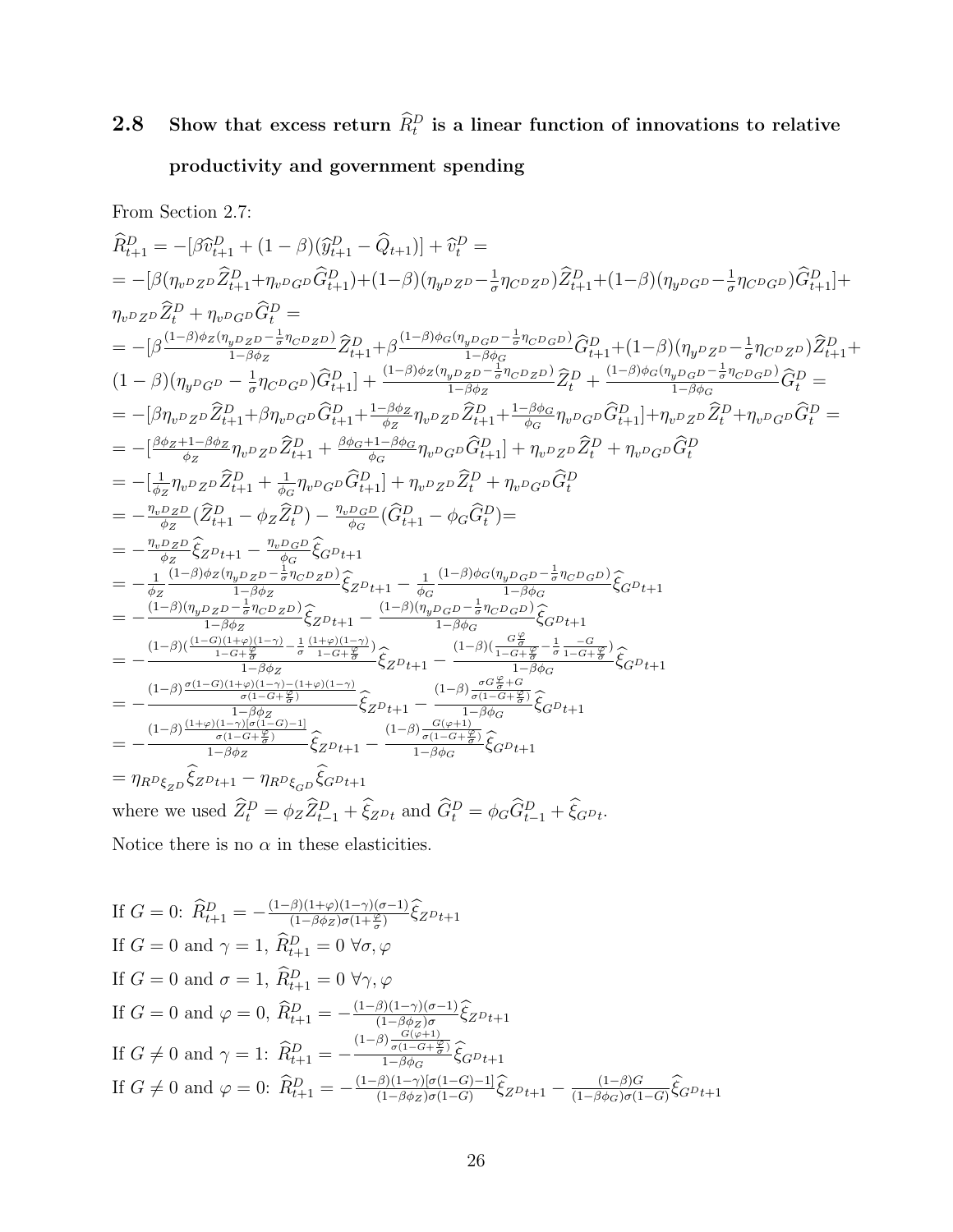If  $G \neq 0$ ,  $\varphi = 0$  and  $\sigma = 1$ :  $\widehat{R}_{t+1}^D = \frac{(1-\beta)(1-\gamma)G}{(1-\beta\phi_Z)(1-G)}$  $\frac{(1-\beta)(1-\gamma)G}{(1-\beta\phi_Z)(1-G)}\hat{\xi}_Z^D_{t+1} - \frac{(1-\beta)G}{(1-\beta\phi_G)(1-G)}$  $\frac{(1-\beta)G}{(1-\beta\phi_G)(1-G)}\xi_G D_{t+1}$ 

#### 2.9 2nd-order approximation of the portfolio part of the model

From household FOCs for :  $C_t^{-\frac{1}{\sigma}} = \beta E_t \{ C_{t+1}^{-\frac{1}{\sigma}} R_{t+1} \}$ , which can be written as:  $\frac{C_t^{-\frac{1}{\sigma}}}{\beta} = E_t \{ C_{t+1}^{-\frac{1}{\sigma}} R_{t+1} \}$  $C_t^{-\frac{1}{\sigma}} = \beta E_t \{ C_{t+1}^{-\frac{1}{\sigma}} R_{t+1}^* \}$ , which can be written as:  $\frac{C_t^{-\frac{1}{\sigma}}}{\beta} = E_t \{ C_{t+1}^{-\frac{1}{\sigma}} R_{t+1}^* \}$ Equating these two expressions gives us:  $E_t(C_{t+1}^{-\frac{1}{q}} R_{t+1}) = E_t(C_{t+1}^{-\frac{1}{q}} R_{t+1}^*)$ , which can be written as  $E_t(C_{t+1}^{-\frac{1}{\sigma}}R_{t+1}) - E_t(C_{t+1}^{-\frac{1}{\sigma}}R_{t+1}^*) = 0$ 

Take second-order approximation and evaluate it at steady state:

$$
E_{t}(-\frac{1}{\sigma}C_{t+1}^{-\frac{1}{\sigma}-1}dC_{t+1}R_{t+1}) + E_{t}(C_{t+1}^{-\frac{1}{\sigma}}dR_{t+1}) - E_{t}(-\frac{1}{\sigma}C_{t+1}^{-\frac{1}{\sigma}-1}dC_{t+1}R_{t+1}^{*}) - E_{t}(C_{t+1}^{-\frac{1}{\sigma}}dR_{t+1}^{*}) +
$$
  
\n
$$
+ \frac{1}{2}[-\frac{1}{\sigma}(-\frac{1}{\sigma}-1)C_{t+1}^{-\frac{1}{\sigma}-1-1}d^{2}C_{t+1}R_{t+1} + C_{t+1}^{-\frac{1}{\sigma}}0 + 2(-\frac{1}{\sigma})C_{t+1}^{-\frac{1}{\sigma}-1}dC_{t+1}dR_{t+1}] -
$$
  
\n
$$
- \frac{1}{2}[-\frac{1}{\sigma}(-\frac{1}{\sigma}-1)C_{t+1}^{-\frac{1}{\sigma}-1-1}d^{2}C_{t+1}R_{t+1}^{*} - C_{t+1}^{-\frac{1}{\sigma}}0 - 2(-\frac{1}{\sigma})C_{t+1}^{-\frac{1}{\sigma}-1}dC_{t+1}dR_{t+1}] =
$$
  
\n
$$
= E_{t}(-\frac{1}{\sigma}C^{-\frac{1}{\sigma}-1}dC_{t+1}\frac{1}{\beta}) + E_{t}(C^{-\frac{1}{\sigma}}dR_{t+1}) - E_{t}(-\frac{1}{\sigma}C^{-\frac{1}{\sigma}-1}dC_{t+1}\frac{1}{\beta}) - E_{t}(C^{-\frac{1}{\sigma}}dR_{t+1}^{*}) +
$$
  
\n
$$
+ \frac{1}{2}[-\frac{1}{\sigma}(-\frac{1}{\sigma}-1)C^{-\frac{1}{\sigma}-1-1}d^{2}C_{t+1}\frac{1}{\beta} + 2(-\frac{1}{\sigma})C^{-\frac{1}{\sigma}-1}dC_{t+1}dR_{t+1}] -
$$
  
\n
$$
- \frac{1}{2}[-\frac{1}{\sigma}(-\frac{1}{\sigma}-1)C^{-\frac{1}{\sigma}-1-1}d^{2}C_{t+1}\frac{1}{\beta} + 2(-\frac{1}{\sigma})C^{-\
$$

The same derivation for the foreign country gives:

$$
\widehat{R}_{t+1}^f - \widehat{R}_{t+1}^{f*} + \left(-\frac{1}{\sigma}\widehat{C}_{t+1}^{f*}\widehat{R}_{t+1}^f\right) - \left(-\frac{1}{\sigma}\widehat{C}_{t+1}^{f*}\widehat{R}_{t+1}^{f*}\right) = 0
$$

Subtract expressions for the home and foreign countries:

$$
\widehat{R}_{t+1} - \widehat{R}_{t+1}^* + \left(-\frac{1}{\sigma}\widehat{C}_{t+1}\widehat{R}_{t+1}\right) - \left(-\frac{1}{\sigma}\widehat{C}_{t+1}\widehat{R}_{t+1}^*) - \left[\widehat{R}_{t+1}^f - \widehat{R}_{t+1}^{f*} + \left(-\frac{1}{\sigma}\widehat{C}_{t+1}^{f*}\widehat{R}_{t+1}^f\right) - \left(-\frac{1}{\sigma}\widehat{C}_{t+1}^{f*}\widehat{R}_{t+1}^{f*}\right)\right] = 0
$$

From Section 1.4:  $R_{t+1} = \frac{Q_{t+1}}{Q_t}$  $\frac{Q_{t+1}}{Q_t}R_t^f$  $t+1$ Log-linearize:  $\widehat{R}_{t+1} = \widehat{Q}_{t+1} - \widehat{Q}_t + \widehat{R}_{t+1}^f$ Same for the foreign: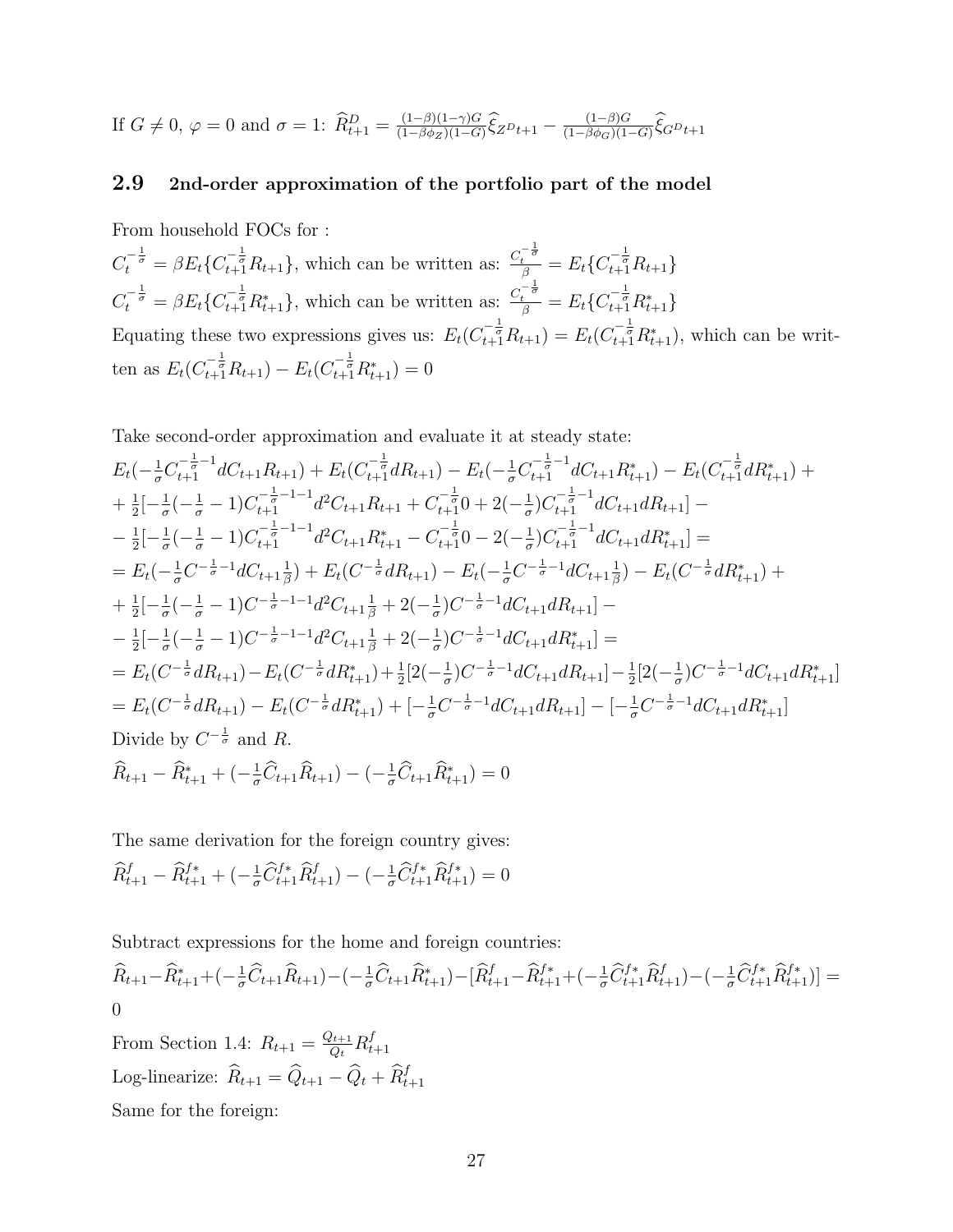Log-linearize:  $\widehat{R}_{t+1}^* = \widehat{Q}_{t+1} - \widehat{Q}_t + \widehat{R}_{t+1}^{*f}$ Using this, simplify:  $\left(-\frac{1}{\sigma}\hat{C}_{t+1}\hat{R}_{t+1}\right) - \left(-\frac{1}{\sigma}\hat{C}_{t+1}\hat{R}_{t+1}^*\right) - \left[-\frac{1}{\sigma}\hat{C}_{t+1}^{f*}\hat{R}_{t+1}^f\right) - \left(-\frac{1}{\sigma}\hat{C}_{t+1}^{f*}\hat{R}_{t+1}^{f*}\right)\right] = 0$  $\widehat{C}_{t+1}\widehat{R}_{t+1} - \widehat{C}_{t+1}\widehat{R}_{t+1}^* - [\widehat{C}_{t+1}^{f*}\widehat{R}_{t+1}^f - \widehat{C}_{t+1}^{f*}\widehat{R}_{t+1}^{f*}] = 0$  $\widehat{C}_{t+1}\widehat{R}_{t+1} - \widehat{C}_{t+1}\widehat{R}_{t+1}^* - [\widehat{C}_{t+1}^{f*}(\widehat{R}_{t+1} - \widehat{Q}_{t+1} + \widehat{Q}_t) - \widehat{C}_{t+1}^{f*}(\widehat{R}_{t+1}^* - \widehat{Q}_{t+1} + \widehat{Q}_t)] = 0$  $\widehat{C}_{t+1}\widehat{R}_{t+1} - \widehat{C}_{t+1}\widehat{R}_{t+1}^* - [\widehat{C}_{t+1}^{f*}\widehat{R}_{t+1} - \widehat{C}_{t+1}^{f*}\widehat{R}_{t+1}^*] = 0$  $E_t(\hat{C}_{t+1}^D \hat{R}_{t+1}^D) = 0$ 

This results is the same as in GLR.

However, notice that there is no  $\alpha$  in either expression:

Substitute expressions for  $\hat{C}_{t+1}^D$  from Section 2.2 (i.e.,  $\hat{C}_{t+1}^D = \frac{(1+\varphi)(1-\gamma)}{1-G+\frac{\varphi}{\sigma}}$  $\frac{(\pm\varphi)(1-\gamma)}{1-G+\frac{\varphi}{\sigma}}\widehat{Z}_{t+1}^D - \frac{G}{1-G}$  $\frac{G}{1-G+\frac{\varphi}{\sigma}}\widehat{G}_{t+1}^{D})$ and  $\hat{R}_{t+1}^D$  from Section 2.8 (i.e.,  $\hat{R}_{t+1}^D = -\frac{(1-\beta)\frac{(1+\varphi)(1-\gamma)\sigma(1-G)-1]}{\sigma(1-G+\frac{\varphi}{\sigma})}}{1-\beta\phi_Z}$  $\sigma(1-G+\frac{\varphi}{\sigma})$  $\frac{\frac{\sigma(1-\sigma)[\sigma(1-G)-1]}{\sigma(1-G+\frac{\varphi}{\sigma})}}{1-\beta\phi_Z} \hat{\zeta}_Z^D t_{+1} - \frac{\frac{(1-\beta)\frac{G(\varphi+1)}{\sigma(1-G+\frac{\varphi}{\sigma})}}{1-\beta\phi_G}$  $\frac{1}{\sigma(1-G+\frac{\varphi}{\sigma})}$  $\frac{\int_{0}^{t} \sigma(1-G+\frac{F}{\sigma})}{1-\beta\phi_{G}} \xi_{G}D_{t+1}).$ Therefore, this will not pin down any  $\alpha$  in contrast to GLR.

### 3 World Variables

GDPs of the two countries are given by:

$$
y_t = RP_t Z_t L_t + RP_{*t} Z_t^{1-\gamma} Z_t^{*\gamma} L_{*t}, \tag{1}
$$

$$
y_t^* = R P_t^* Z_t^{\gamma} Z_t^{*1-\gamma} L_t^* + R P_{*t}^* Z_t^* L_{*t}^*.
$$
\n
$$
(2)
$$

In log-linear form:

$$
\hat{y}_t = L \left( \widehat{RP}_t + \hat{Z}_t + \hat{L}_t \right) + L_* \left[ \widehat{RP}_{*t} + (1 - \gamma) \hat{Z}_t + \gamma \hat{Z}_t^* + \hat{L}_{*t} \right],
$$
  

$$
\hat{y}_t^* = L^* \left[ \widehat{RP}_t^* + \gamma \hat{Z}_t + (1 - \gamma) \hat{Z}_t^* + \hat{L}_t^* \right] + L_*^* \left( \widehat{RP}_{*t}^* + \hat{Z}_t^* + \hat{L}_{*t}^* \right).
$$

Equations  $(1)-(2)$  and symmetry of the steady state imply:

$$
1 = L + L_*
$$
 and  $1 = L^* + L_*^*$ .

We will show below that the following results hold:

$$
L = a, \quad L_* = 1 - a, \quad L^* = a, \quad L^* = 1 - a. \tag{3}
$$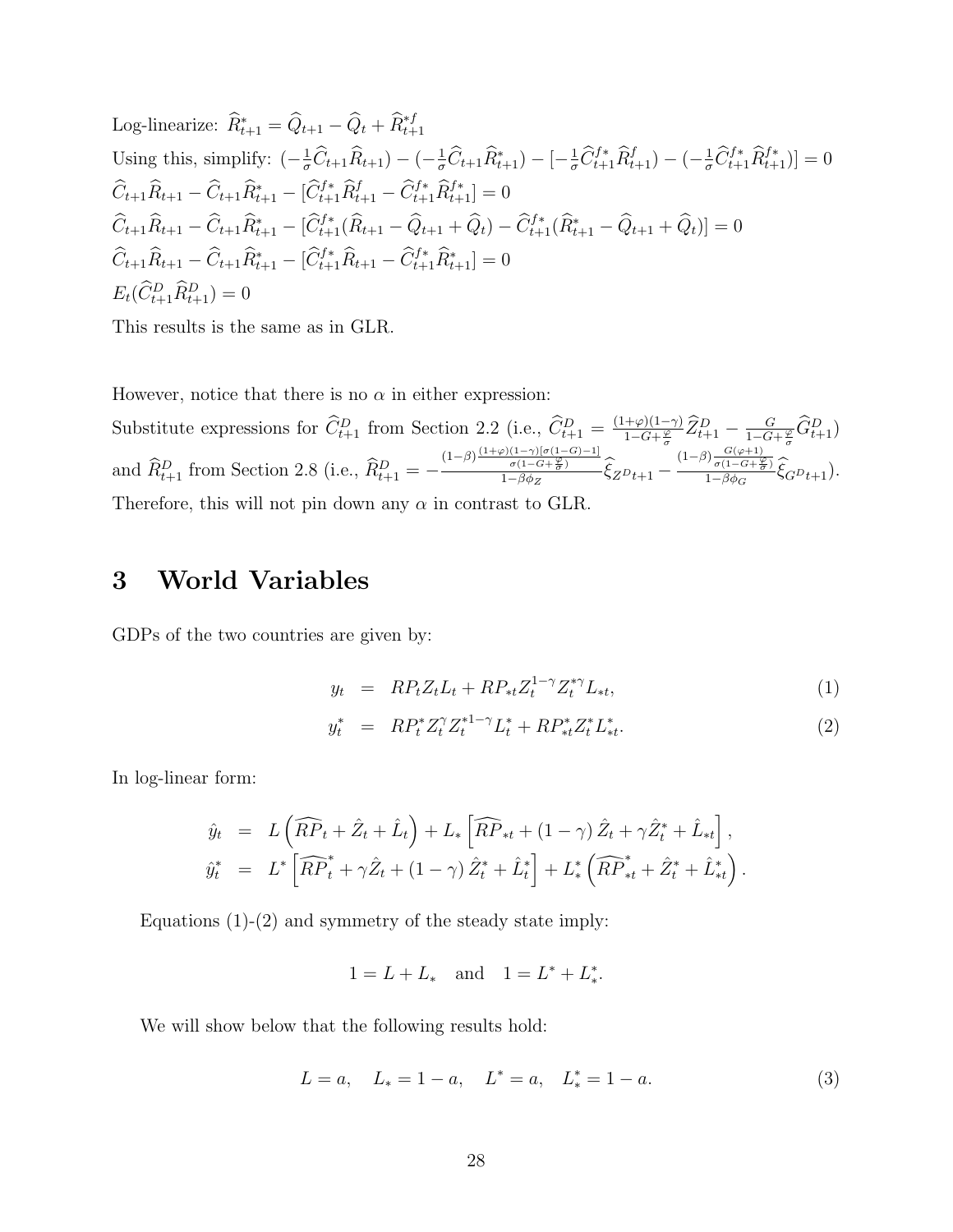Hence,

$$
\hat{y}_t = a\left(\widehat{RP}_t + \hat{Z}_t + \hat{L}_t\right) + (1 - a)\left[\widehat{RP}_{*t} + (1 - \gamma)\hat{Z}_t + \gamma\hat{Z}_t^* + \hat{L}_{*t}\right],\tag{4}
$$

$$
\hat{y}_t^* = a \left[ \widehat{RP}_t^* + \gamma \hat{Z}_t + (1 - \gamma) \, \hat{Z}_t^* + \hat{L}_t^* \right] + (1 - a) \left( \widehat{RP}_{*t}^* + \hat{Z}_t^* + \hat{L}_{*t}^* \right). \tag{5}
$$

Next, take a population-weighted average of equations (4) and (5), and define  $\hat{y}_t^W$  as:

$$
\hat{y}_{t}^{W} \equiv a\hat{y}_{t} + (1 - a)\hat{y}_{t}^{*} =
$$
\n
$$
= a\left\{ a\left(\widehat{RP}_{t} + \hat{Z}_{t} + \hat{L}_{t}\right) + (1 - a)\left[\widehat{RP}_{*t} + (1 - \gamma)\hat{Z}_{t} + \gamma\hat{Z}_{t}^{*} + \hat{L}_{*t}\right] \right\}
$$
\n
$$
+ (1 - a)\left\{ a\left[\widehat{RP}_{t}^{*} + \gamma\hat{Z}_{t} + (1 - \gamma)\hat{Z}_{t}^{*} + \hat{L}_{t}^{*}\right] + (1 - a)\left(\widehat{RP}_{*t}^{*} + \hat{Z}_{t}^{*} + \hat{L}_{*t}^{*}\right) \right\}.
$$
\n(6)

Note that this can be rearranged as:

$$
\hat{y}_t^W = a \left[ a\widehat{RP}_t + (1-a)\widehat{RP}_{*t} \right] + (1-a) \left[ a\widehat{RP}_t^* + (1-a)\widehat{RP}_{*t}^* \right] +\n+ aZ_t + (1-a) Z_t^* + a \left[ a\widehat{L}_t + (1-a)\widehat{L}_{*t} \right] + (1-a) \left[ a\widehat{L}_t^* + (1-a)\widehat{L}_{*t}^* \right].
$$

Note also that labor market clearing in the two countries requires:  $a\hat{L}_t + (1 - a)\hat{L}_{*t} = \hat{L}_t^S$ and  $a\hat{L}_t^* + (1-a)\hat{L}_{*t}^* = \hat{L}_t^{*S}$ , where S superscripts denote the total amounts of labor supplied in the two countries. Defining  $\hat{Z}_t^W \equiv a\hat{Z}_t + (1-a)\,\hat{Z}_t^*$  and  $\hat{L}_t^W \equiv a\hat{L}_t^S + (1-a)\,\hat{L}_t^{*S}$  makes it possible to write:

$$
\hat{y}_t^W = a \left[ a\widehat{RP}_t + (1-a)\widehat{RP}_{*t} \right] + (1-a)\left[ a\widehat{RP}_t^* + (1-a)\widehat{RP}_{*t}^* \right] + \hat{Z}_t^W + \hat{L}_t^W. \tag{7}
$$

Labor demand equations by firms in the two countries and production functions for domestic and offshored production imply:

$$
RP_t Z_t L_t = aRP_t^{1-\omega} (C_t + G_t),
$$
  
\n
$$
RP_{*t} Z_t^{1-\gamma} Z_t^{*\gamma} L_{*t} = (1 - a) RP_{*t}^{1-\omega} (C_t + G_t),
$$
  
\n
$$
RP_t^* Z_t^{\gamma} Z_t^{*1-\gamma} L_t^* = aRP_t^{*1-\omega} (C_t^* + G_t^*),
$$
  
\n
$$
RP_{*t}^* Z_t^* L_{*t}^* = (1 - a) RP_{*t}^{*1-\omega} (C_t^* + G_t^*).
$$

In the symmetric steady state, these equations imply the results (3). Moreover, from these equations, GDP expressions, and the definition of  $\hat{y}_t^W$ , it follows that:

$$
\hat{y}_t^W = (1 - G)\,\hat{C}_t^W + G\hat{G}_t^W + a\left[a\widehat{RP}_t + (1 - a)\,\widehat{RP}_{*t}\right] + (1 - a)\left[a\widehat{RP}_t^* + (1 - a)\,\widehat{RP}_{*t}^*\right],\tag{8}
$$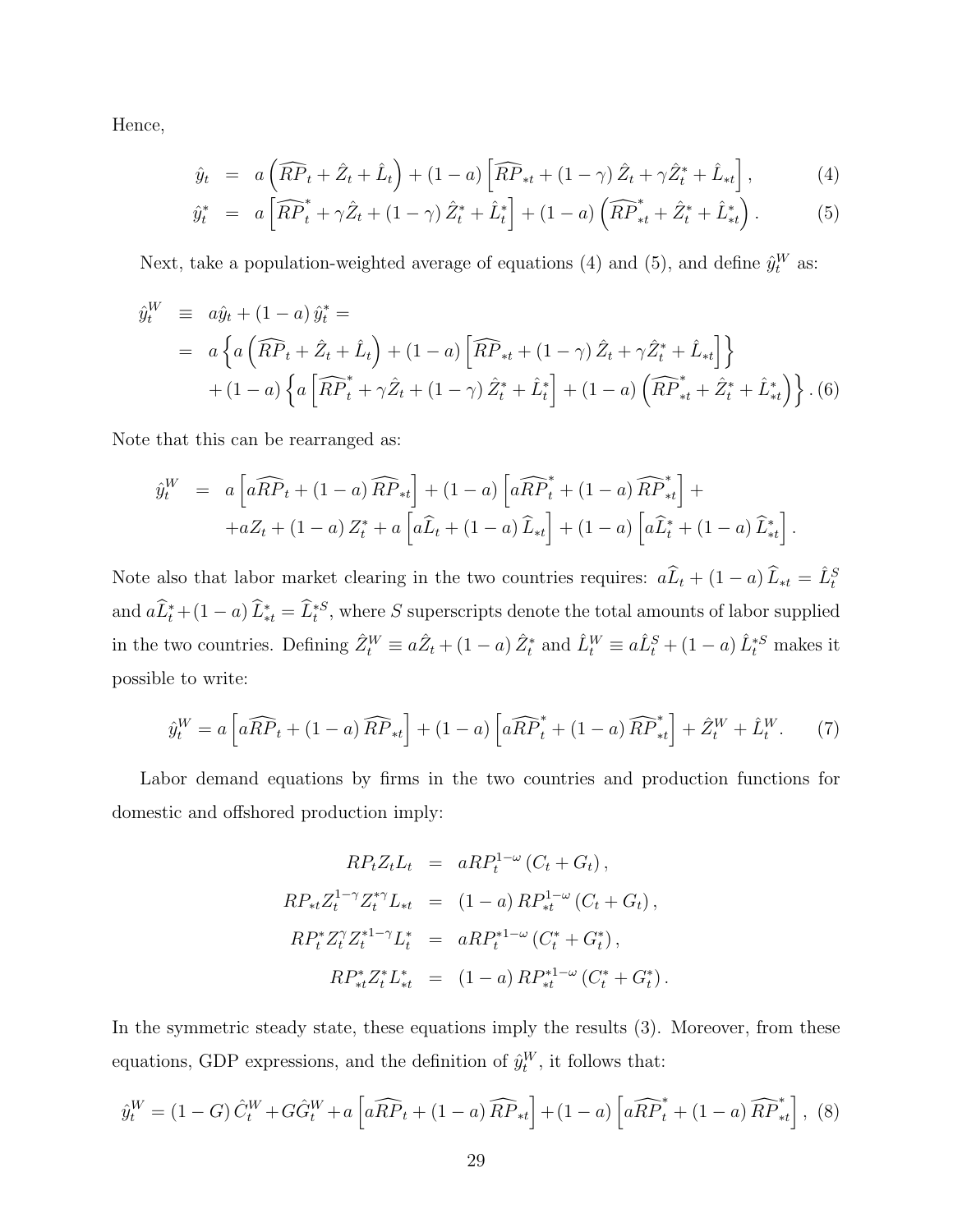where we defined  $\hat{C}_{t}^{W} \equiv a\hat{C}_{t} + (1-a)\,\hat{C}_{t}^{*}$  and  $\hat{G}_{t}^{W} \equiv a\hat{G}_{t} + (1-a)\,\hat{G}_{t}^{*}$ .

Next, observe that aggregate per capita demand of consumption output in the two countries is equal to  $y_t^D \equiv C_t + G_t$  and  $y_t^D \equiv C_t^* + G_t^*$ , or, in log-linear terms:

$$
\hat{y}_t^D = (1 - G)\hat{C}_t + G\hat{G}_t
$$
 and  $\hat{y}_t^{*D} = (1 - G)\hat{C}_t^* + G\hat{G}_t^*.$ 

Taking a population-weighted average of these equations defines  $\hat{y}_t^{WD} \equiv (1-G)\hat{C}_t^W + G\hat{G}_t^W$ . This and equation (8) together imply:

$$
a\left[a\widehat{RP}_t + (1-a)\widehat{RP}_{*t}\right] + (1-a)\left[a\widehat{RP}_t^* + (1-a)\widehat{RP}_{*t}^*\right] = 0,\tag{9}
$$

and:

$$
\hat{y}_t^W = \hat{Z}_t^W + \hat{L}_t^W. \tag{10}
$$

Note that equilibrium in the world market for consumption requires:  $\hat{y}_t^W = \hat{y}_t^{WD}$ , or:

$$
\hat{y}_t^W = (1 - G) \,\hat{C}_t^W + G \hat{G}_t^W. \tag{11}
$$

Log-linear versions of optimal price setting equations imply:

$$
\widehat{RP}_t = \hat{w}_t - \hat{Z}_t, \tag{12}
$$

$$
\widehat{RP}_t^* = \hat{w}_t^* - \left[\gamma \hat{Z}_t + (1 - \gamma) \hat{Z}_t^*\right],\tag{13}
$$

$$
\widehat{RP}_{*t} = \hat{w}_t - \left[ (1 - \gamma) \hat{Z}_t + \gamma \hat{Z}_t^* \right], \tag{14}
$$

$$
\widehat{RP}^*_{*t} = \hat{w}_t^* - \hat{Z}_t^*,\tag{15}
$$

and substituting these into (9) yields:

$$
\hat{w}_t^W = \hat{Z}_t^W,\tag{16}
$$

where we defined  $\hat{w}_t^W \equiv a\hat{w}_t + (1 - a)\hat{w}_t^*$ .

Finally, taking a population-weighted average of the log-linear versions of home and foreign labor supply equations yields:

$$
\hat{L}_t^W = -\frac{\varphi}{\sigma} \hat{C}_t^W + \varphi \hat{w}_t^W.
$$
\n(17)

The system of equations (10), (11), (16), and (17) determines the endogenous variables  $\hat{y}^W_t$ ,  $\hat{L}^W_t$ ,  $\hat{C}^W_t$ , and  $\hat{w}^W_t$  as functions of the exogenous shocks  $\hat{G}^W_t$  and  $\hat{Z}^W_t$ . It is easy to verify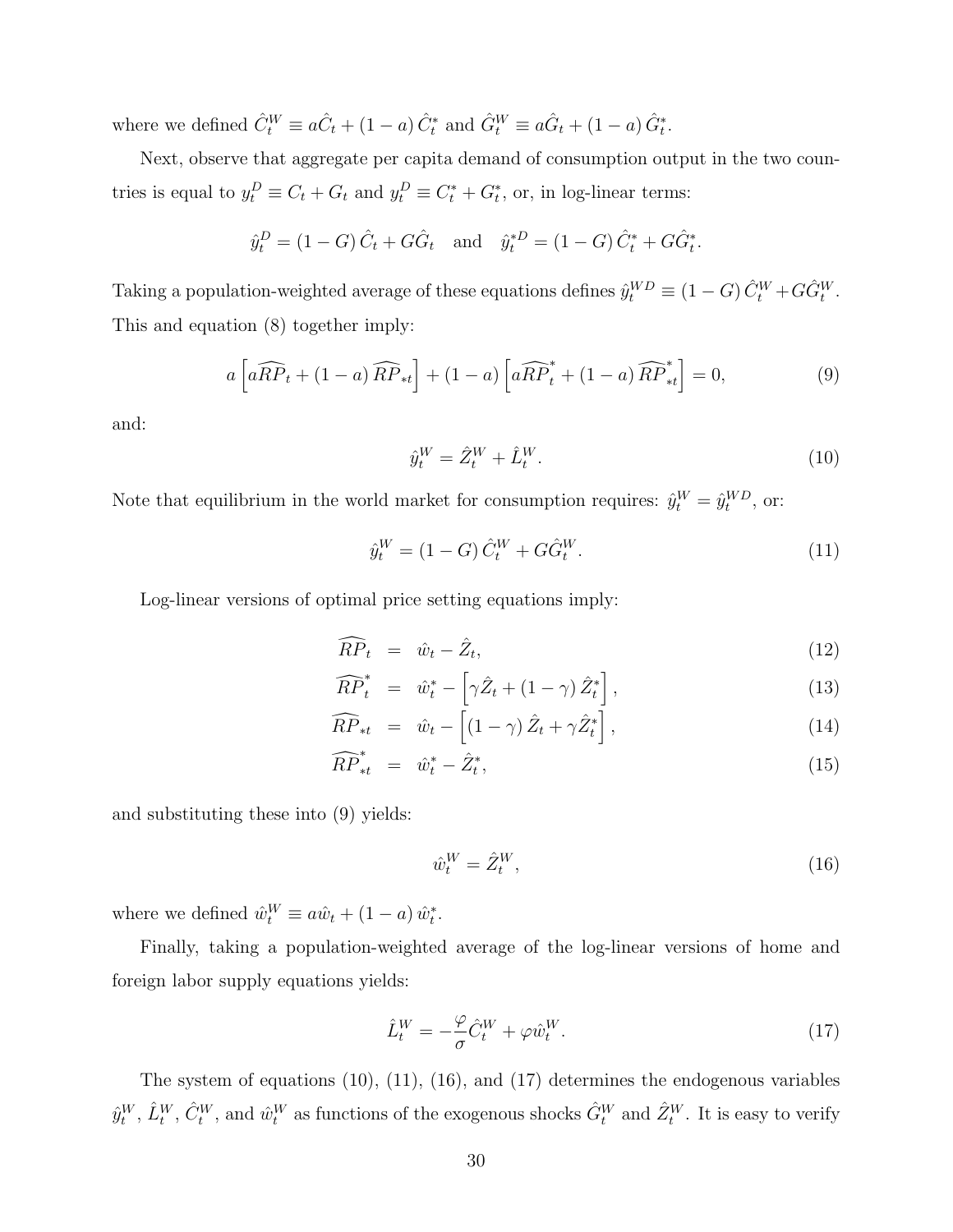that this is the same system of equations as in GLR. It follows that the change in production structure and demand-fulfillment from the one in GLR to the one we are studying in this paper matters for how world production is allocated between the two countries but not for the overall amount of world production.